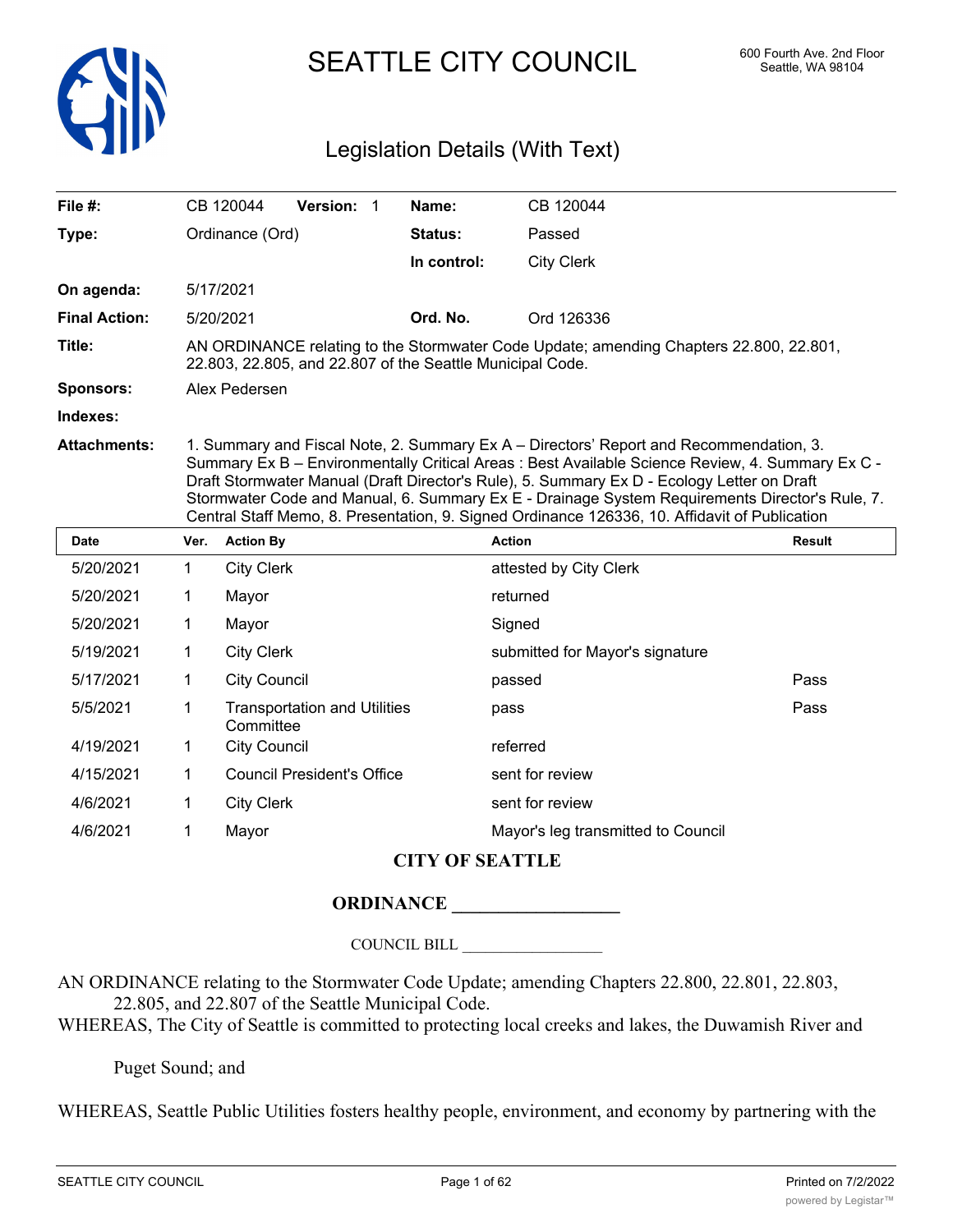community to equitably manage water and waste resources for today and for future generations; and

- WHEREAS, The City of Seattle uses stormwater regulations to protect people, property, and the environment from damage related to stormwater runoff, for the purposes stated in Section 22.800.020 of the Seattle Municipal Code; and
- WHEREAS, The City of Seattle is subject to the 2019-2024 Phase I Municipal Stormwater Permit (National Pollutant Discharge Elimination System and State Waste Discharge General Permit for Discharges from Large and Medium Municipal Separate Storm Sewer Systems) issued July 1, 2019 ("MS4 Permit"), by the State of Washington Department of Ecology ("Ecology") in compliance with the federal Clean Water Act and state law, as effective August 1, 2019; and
- WHEREAS, the MS4 Permit requires the City's Stormwater Code and associated technical manual include minimum requirements, thresholds, definitions, and other specified requirements, limitations and criteria, determined by Ecology to be equivalent to Appendix 1 of the MS4 Permit for new development, redevelopment, and construction, and that maintenance and source control must be as least as protective as or functionally equivalent to Ecology's Stormwater Management Manual for Western Washington, 2019 edition; and
- WHEREAS, the MS4 Permit also requires the City evaluate and, if necessary, revise the Stormwater Code to incorporate low impact development principles and best management practices; and
- WHEREAS, this ordinance, to be known as the 2021 Stormwater Code Update, contains amendments to comply with the MS4 Permit and other amendments not required to comply with the MS4 Permit, to further the purposes of the Stormwater Code; and
- WHEREAS, the City is in the final stages of securing Ecology's approval of certain Seattle Stormwater Manual provisions that were drafted to meet MS4 Permit obligations, and the approved provisions will be adopted during 2021 by joint Directors' Rule of Seattle Public Utilities and the Seattle Department of Construction and Inspections; and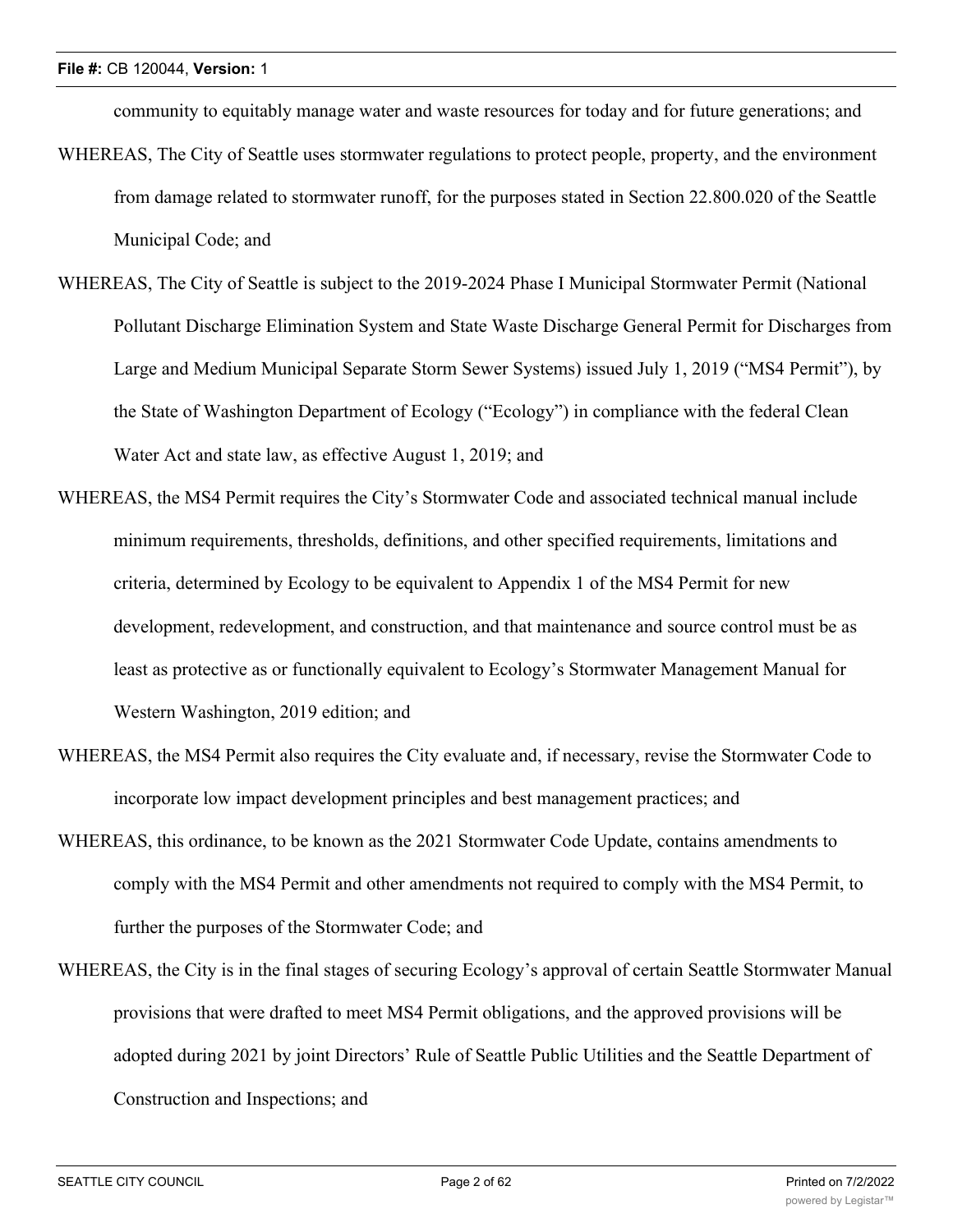- WHEREAS, Ecology has reviewed the City's proposed revisions to the Stormwater Code that were drafted in response to the City's MS4 Permit obligations and that required Ecology approval, and Ecology has found that those provisions, together with final approved Seattle Stormwater Manual revisions, will meet the regulatory requirements of the MS4 Permit; and
- WHEREAS, Chapter 22.800 of the Seattle Municipal Code was established, and Chapter 22.805 of the Seattle Municipal Code was added, by Ordinance 123105, which repealed and re-enacted, relocated, and amended the text of Chapters 22.800, 22.801, 22.802, and 22.808 of the Seattle Municipal Code, previously amended by Ordinances 122738, 122055, 121276, 119965, 118396, 117852, 117789, 117697, and 117432 and adopted by Ordinance 116425; and
- WHEREAS, Sections 22.800.040, 22.805.050, and 22.805.060 of the Seattle Municipal Code were amended by Ordinance 124758; and
- WHEREAS, Chapters 22.800, 22.801, 22.802, 22.803, 22.805, 22.807, and 22.808 of the Seattle Municipal Code were amended by Ordinance 124872; and

WHEREAS, Section 22.801.030 of the Seattle Municipal Code was amended by Ordinance 126278; and

WHEREAS, in developing stormwater regulations that protect the functions and values of critical areas, including those in the Shoreline District, the City has included the best available science; NOW THEREFORE,

# **BE IT ORDAINED BY THE CITY OF SEATTLE AS FOLLOWS:**

Section 1. Chapter 22.800 of the Seattle Municipal Code, last amended by Ordinance 124919, is amended as follows:

## **Chapter 22.800 TITLE, PURPOSE, SCOPE AND AUTHORITY**

\* \* \*

## **22.800.040 Exemptions, Adjustments, and Exceptions**

A. Exemptions

1. The following land uses are exempt from the provisions of this subtitle: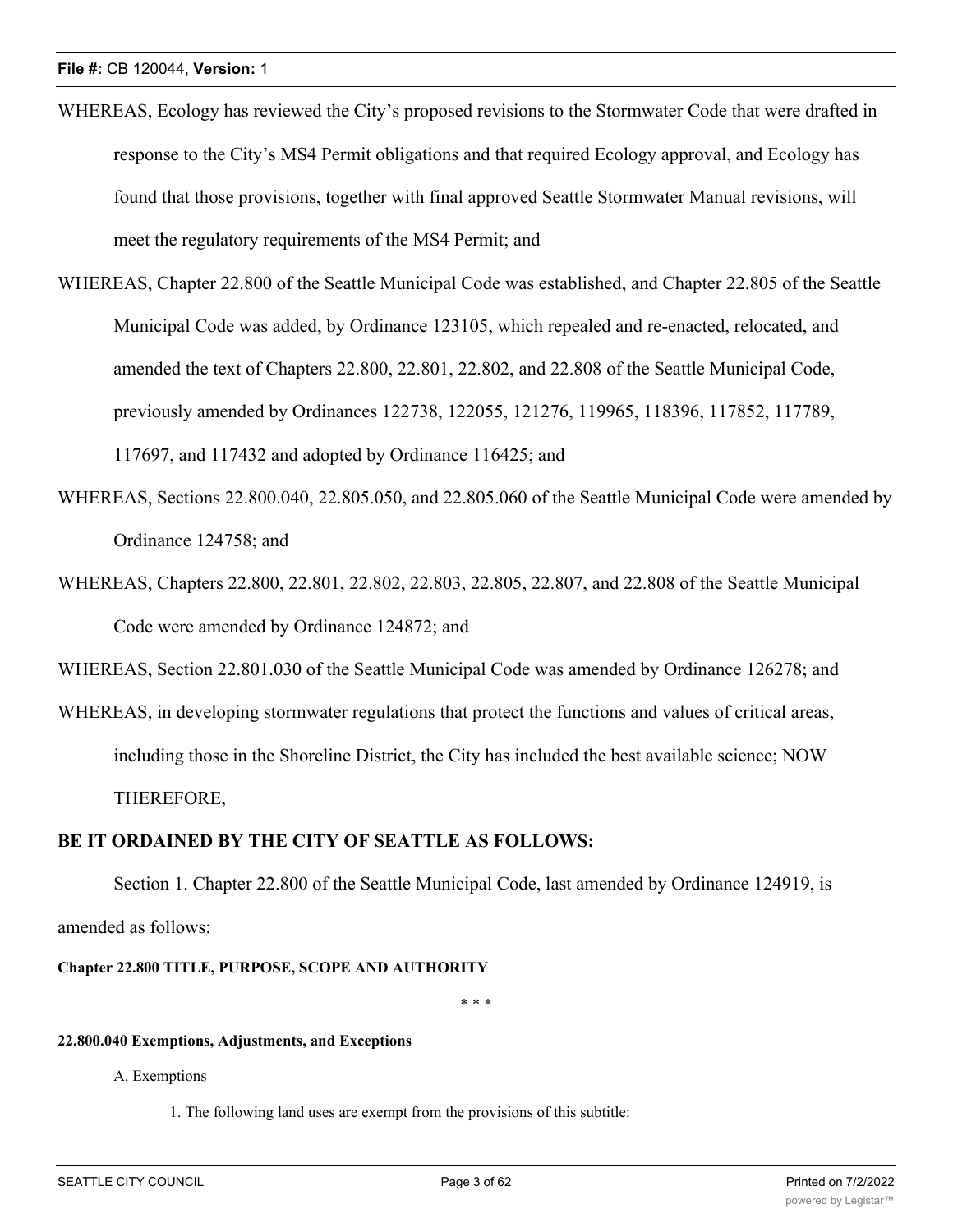a. Commercial agriculture, including only those activities conducted on lands defined in RCW 84.34.020 (2), and production of crops or livestock for wholesale trade; and

b. Forest practices regulated under Title 222 Washington Administrative Code, except for Class IV general forest practices, as defined in WAC 222-16-050, that are conversions from timber land to other uses.

2. The following land disturbing activities are not required to comply with the specific minimum requirements listed below.

a. Maintenance, repair, or installation of underground or overhead utility facilities, such as, but not limited to, pipes, conduits and vaults, and that includes replacing the ground surface with in-kind material or materials with similar runoff characteristics are not required to comply with Section 22.805.070 (Minimum Requirements for On-site Stormwater Management), Section 22.805.080 (Minimum Requirements for Flow Control), or Section 22.805.090 (Minimum Requirements for Treatment), except as modified as follows:

((1) Installation of a new or replacement of an existing public drainage system, public combined sewer, or public sanitary sewer in the public right-of-way shall comply with Section 22.805.060 (Minimum Requirements for Roadway Projects) when these activities are implemented as publicly bid capital improvement projects funded by Seattle Public Utilities; and

2)) 1) Installation of underground or overhead utility facilities that are integral with and

contiguous to a road-related project shall comply with Section 22.805.060 (Minimum Requirements for Roadway Projects).

b. Pavement maintenance practices limited to the following activities are not required to comply with Section 22.805.060 (Minimum Requirements for Roadway Projects), Section 22.805.070 (Minimum Requirements for On-site Stormwater Management, Section 22.805.080 (Minimum Requirements for Flow Control), or Section 22.805.090 (Minimum Requirements for Treatment):

1) Pothole and square cut patching;

2) Overlaying existing asphalt or concrete or brick pavement with asphalt or concrete without

expanding the area of coverage;

- 3) Shoulder grading;
- 4) Reshaping or regrading drainage ditches;
- 5) Crack sealing; and
- 6) Vegetation maintenance.

c. Land disturbing activity that includes replacing the ground surface with in-kind material or with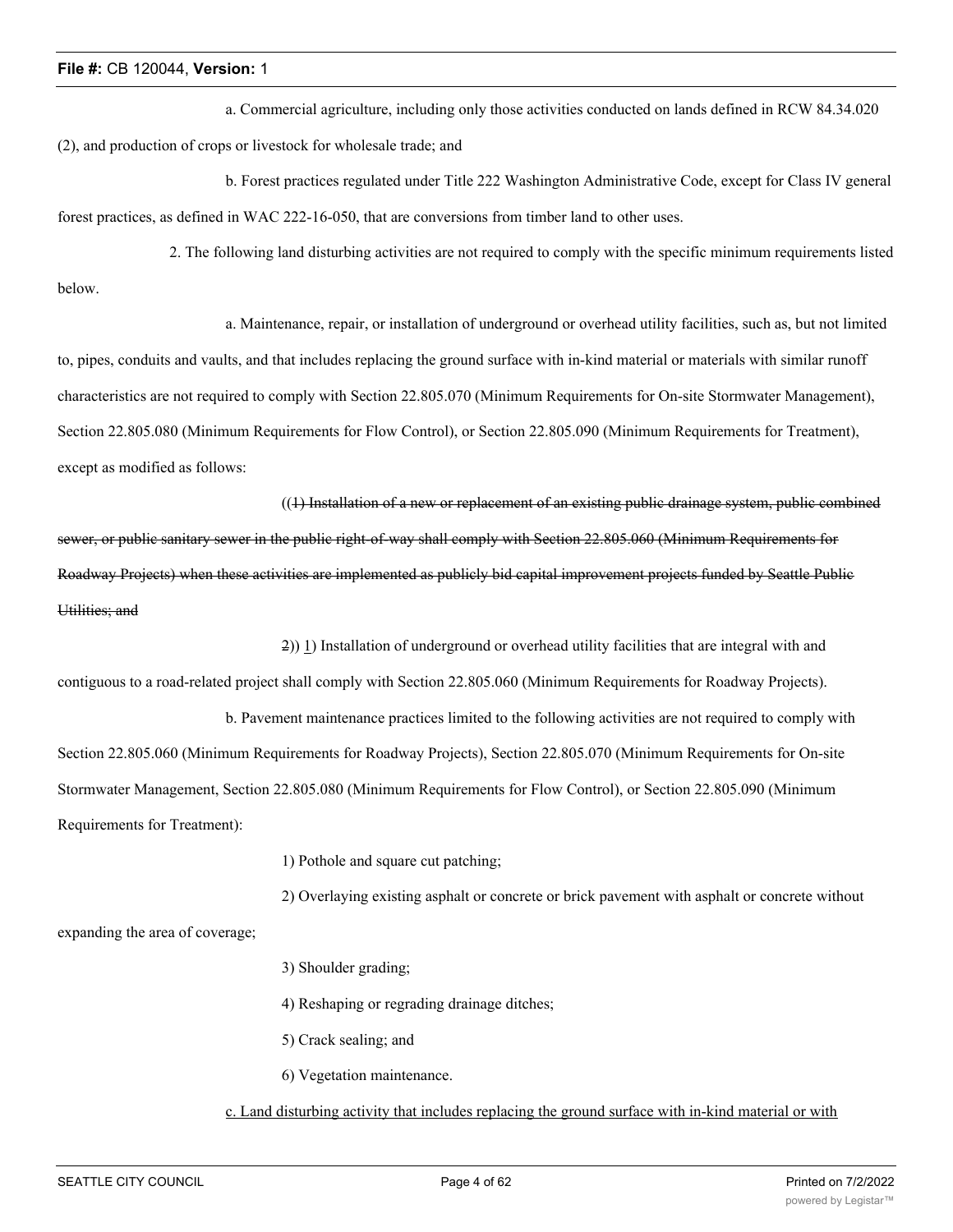materials having equivalent runoff characteristics and is associated solely with soil remediation or tank removal for the purpose of removing contaminants and pollutants and not associated with other development is not required to comply with subsections 22.805.050.A and 22.805.060.A (Soil Amendment), Section 22.805.070 (Minimum Requirements for On-site Stormwater Management), or Section 22.805.080 (Minimum Requirements for Flow Control). Projects that include any development in addition to soil remediation or tank removal replaced with in-kind material or with materials having equivalent runoff characteristics are not exempt.

d. Drainage control facilities that are part of a public retrofit project installed to meet Appendix 12 to the City's municipal stormwater NPDES permit or for combined sewer control, or other voluntary retrofit project, are not required to comply with Section 22.805.070 (Minimum Requirements for On-site Stormwater Management), Section 22.805.080 (Minimum Requirements for Flow Control), or Section 22.805.090 (Minimum Requirements for Treatment). This exemption does not include land disturbing activities or hard surfaces that are not integral to or are in addition to the drainage control facilities described above, or installation of drainage control facilities that are otherwise required to meet this subtitle.

3. Sites that produce no runoff as determined by a licensed civil engineer using a continuous runoff model approved by the Director are not required to comply with Section 22.805.080 (Minimum Requirements for Flow Control).

4. When a portion of the site being developed discharges only to the public combined sewer, and that portion is not required to ((comply with the provision of subsection 22.805.020.I (Install Source Control BMPs) unless)) implement source controls pursuant to Section 22.803.040 for specified activities, the Director has the authority, to the extent allowed by law, to issue an order under Chapter 22.808 requiring the responsible party to undertake source controls, if the Director determines that these activities pose a hazard to public health, safety or welfare; endanger any property; adversely affect the safety and operation of ((eity)) City right-ofway, utilities, or other property owned or maintained by the City; or adversely affect the functions and values of an environmentally critical area or buffer.

5. Residential activities are not required to comply with the provision of subsection 22.805.020.I (Install Source Control BMPs) unless the Director determines that these activities pose a hazard to public health, safety or welfare; endanger any property; adversely affect the safety and operation of ((eity)) City right-of-way, utilities, or other property owned or maintained by the City; or adversely affect the functions and values of an environmentally critical area or buffer.

6. With respect to all state highway right-of-way under Washington State Department of Transportation (WSDOT) control within the jurisdiction of ((the)) The City of Seattle, WSDOT shall use the current, approved Highway Runoff Manual (HRM) for its existing and new facilities and rights-of-way, as addressed in WAC 173-270-030(1) and (2). Exceptions to this exemption, where more stringent stormwater management requirements apply, are addressed in WAC 173-270-030(3)(b) and (c).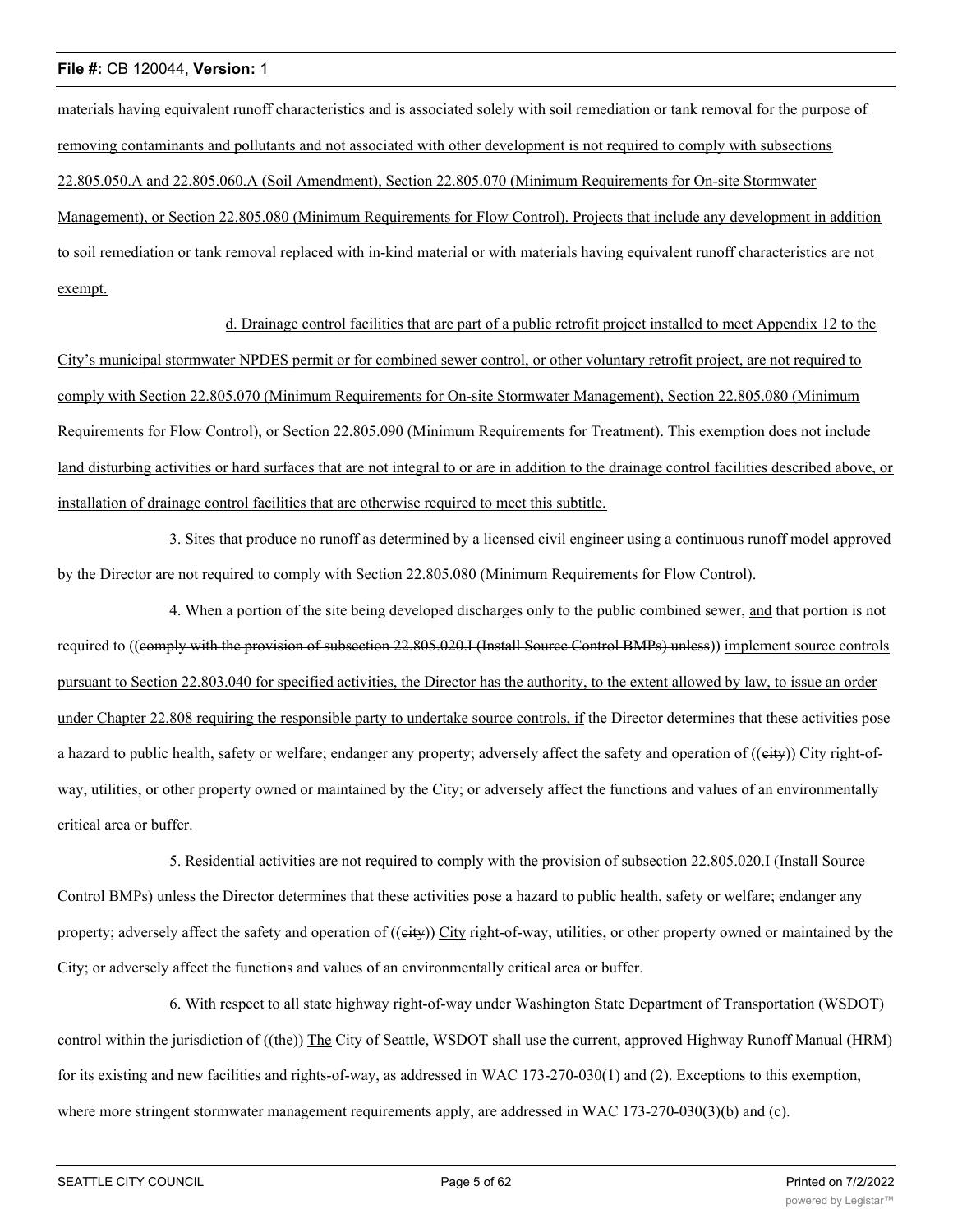a. When a state highway is located in the jurisdiction of a local government that is required by Ecology to use more stringent standards to protect the quality of receiving waters, WSDOT shall comply with the same standards to promote uniform stormwater management.

b. WSDOT shall comply with standards identified in watershed action plans for WSDOT rights-of-way, to the extent required by state law.

c. Other instances where more stringent local stormwater standards apply are projects subject to tribal government standards or to the stormwater management-related permit conditions imposed under Chapter 25.09 to protect environmentally critical areas and their buffers (under the Growth Management Act), an NPDES permit, or shoreline master programs (under the Shoreline Management Act). In addition, WSDOT shall comply with local jurisdiction stormwater standards when WSDOT elects, and is granted permission, to discharge stormwater runoff into a municipality's drainage system or combined sewer system.

#### B. Adjustments

1. The Director may approve a request for adjustments to the requirements of this subtitle when the Director finds that:

a. The adjustment provides substantially equivalent environmental protection; and

b. The objectives of safety, function, environmental protection, and facility maintenance are met, based on sound engineering practices.

2. During construction, the Director may require, or the applicant may request, that the construction of drainage control facilities and associated project designs be adjusted if physical conditions are discovered on the site that are inconsistent with the assumptions upon which the approval was based, including but not limited to unexpected soil and/or water conditions, weather generated problems, or changes in the design of the improved areas.

3. A request by the applicant for adjustments shall be submitted to the Director for approval prior to implementation. The request shall be in writing and shall provide facts substantiating the requirements of subsection 22.800.040.B.1 and, if made during construction, the factors in subsection 22.800.040.B.2. Any such modifications made during the construction of drainage control facilities shall be recorded on the final approved drainage control plan, a revised copy of which shall be filed by the Director.

C. Exceptions

1. The Director may approve a request for an exception to the requirements of this subtitle when the applicant demonstrates that the exception will not increase risks in the vicinity and/or downstream of the property to public health, safety and welfare, or to water quality, or to public and private property, and: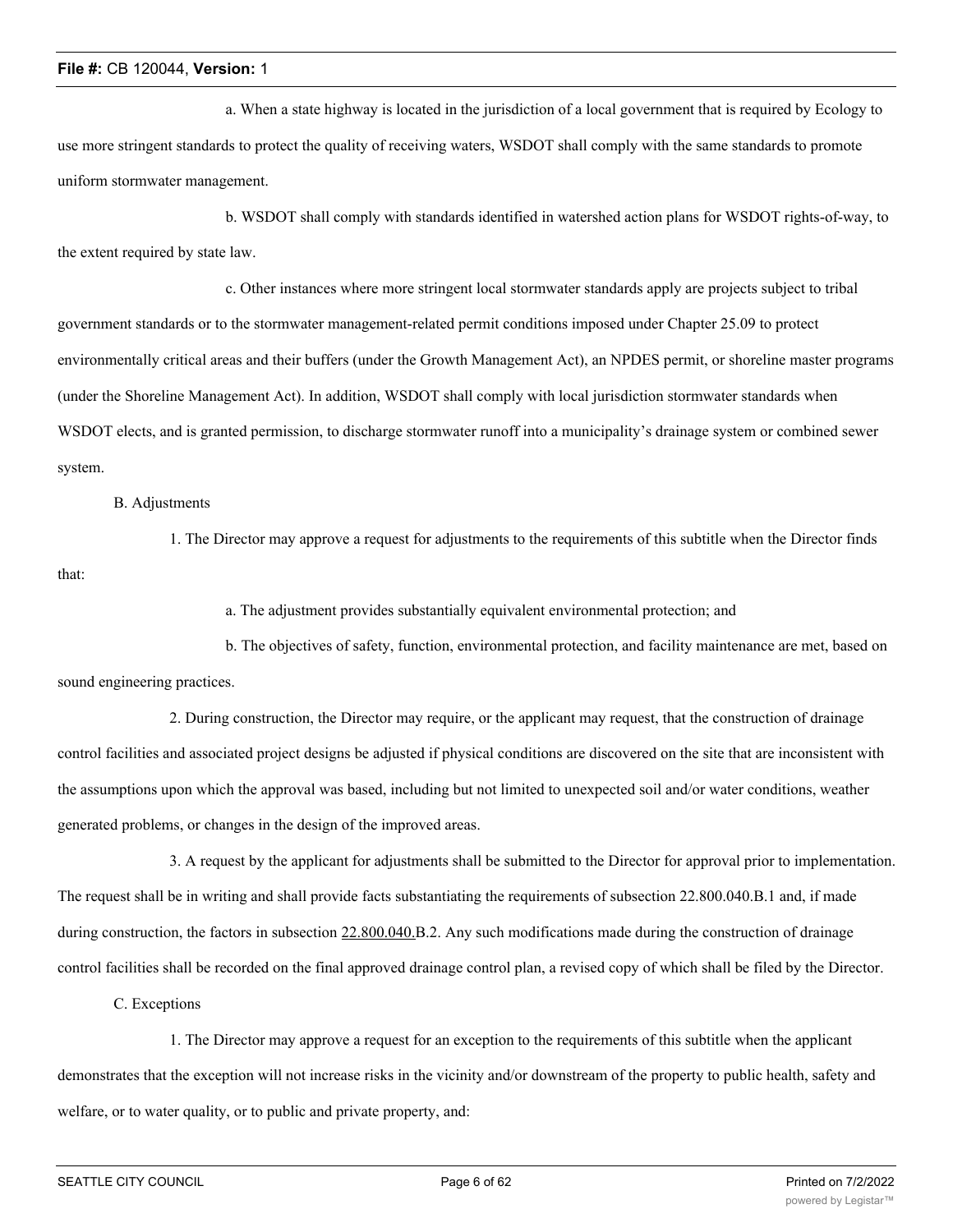a. The requirement would cause a severe and unexpected financial hardship that outweighs the

requirement's benefits, and the criteria for an adjustment cannot be met; or

b. The requirement would cause harm or a significant threat of harm to public health, safety and welfare, the environment, or public and private property, and the criteria for an adjustment cannot be met; or

c. The requirement is not technically feasible, and the criteria for an adjustment cannot be met; or

d. An emergency situation exists that necessitates approval of the exception.

2. An exception shall only be granted to the extent necessary to provide relief from the economic hardship, to

alleviate the harm or threat of harm, to the degree that compliance with the requirement becomes technically feasible, or to perform the emergency work that the Director determines exists.

3. An applicant is not entitled to an exception, whether or not the criteria allowing approval of an exception are met.

4. The Director may require an applicant to provide additional information at the applicant's expense, including, but not limited to, an engineer's report or analysis.

5. When an exception is granted, the Director may impose new or additional requirements to offset or mitigate harm that may be caused by granting the exception, or that would have been prevented if the exception had not been granted.

6. Public notice of an application for an exception and of the Director's decision on the application shall be provided in the manner prescribed for Type II land use decisions, as set forth in Chapter 23.76.

7. The Director's decision shall be in writing with written findings of fact. Decisions approving an exception based on severe and unexpected economic hardship shall address all the factors in subsection 22.800.040.C.8.

8. An application for an exception on the grounds of severe and unexpected financial hardship must describe, at a minimum, all of the following:

a. The current, pre-project use of the site; and

b. How application of the requirement(s) for which an exception is being requested restricts the proposed

use of the site compared to the restrictions that existed prior to the adoption of this current subtitle; and

c. The possible remaining uses of the site if the exception were not granted; and

d. The uses of the site that would have been allowed prior to the adoption of this subtitle; and

e. A comparison of the estimated amount and percentage of value loss as a result of the requirements

versus the estimated amount and percentage of value loss as a result of requirements that existed prior to adoption of the requirements

of this subtitle; and

f. The feasibility of the owner or developer to alter the project to apply the requirements of this subtitle.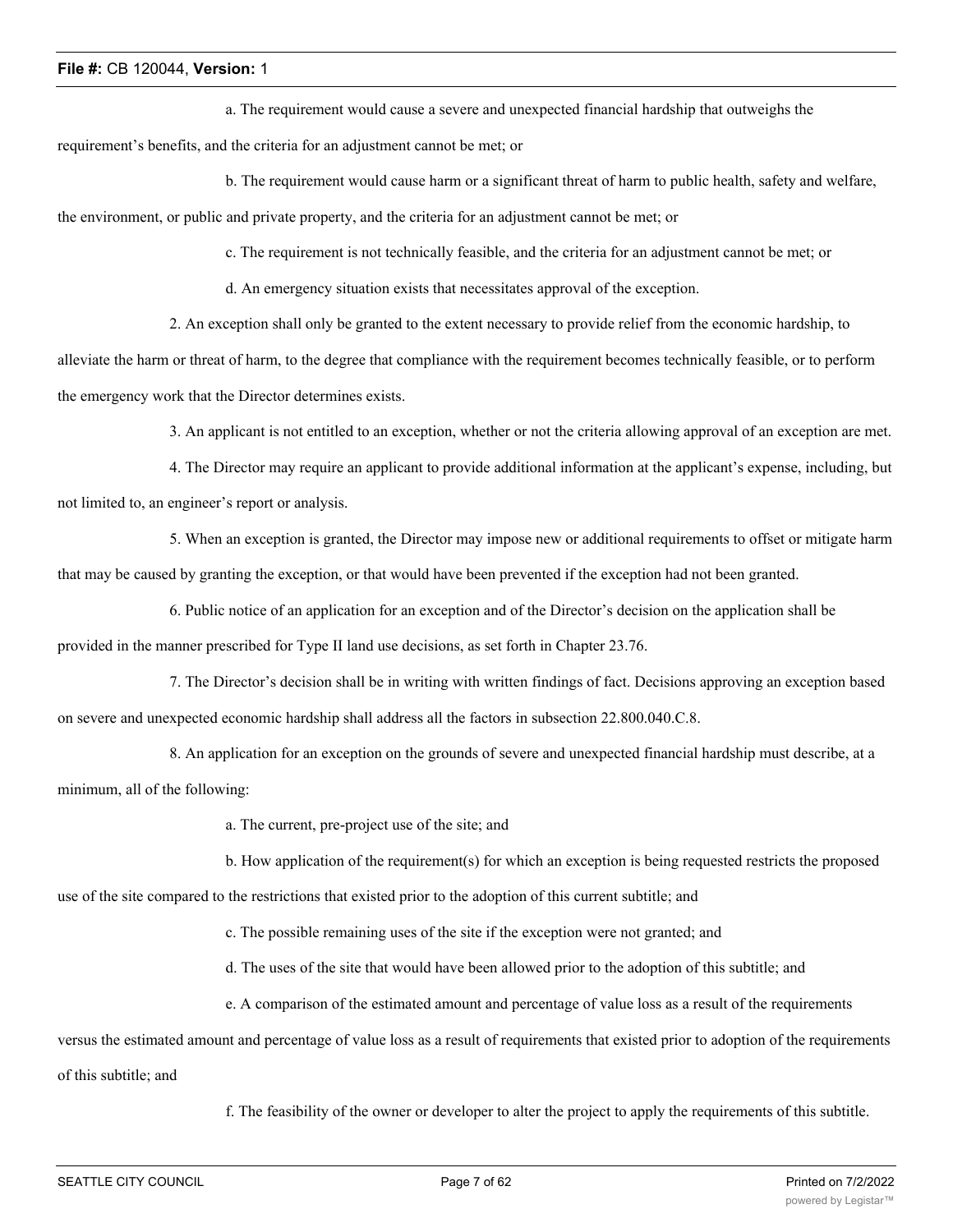9. In addition to rights under Chapter 3.02, any person aggrieved by a Director's decision on an application for an exception may appeal to the Hearing Examiner's Office by filing an appeal, with the applicable filing fee, as set forth in Section 23.76.022. However, appeals of a Notice of Violation, Director's order, or invoice issued pursuant to this subtitle shall follow the required procedure established in Chapter 22.808.

10. The Hearing Examiner shall affirm the Director's determination on the exception unless the examiner finds the determination is clearly erroneous based on substantial evidence. The applicant for the exception shall have the burden of proof on all issues related to justifying the exception.

11. The Director shall keep a record, including the Director's written findings of fact, on all approved requests for exceptions.

\* \* \*

#### **22.800.070 Minimum Requirements for City Agency Projects**

A. Compliance. City agencies shall comply with all the requirements of this subtitle except as specified below:

1. City agencies are not required to obtain permits and approvals under this subtitle, other than inspections as set out in subsection B of this Section 22.800.070 and review and approval when applying roadway project infeasibility as provided in subsection 22.805.060.E, for work performed within a public right-of-way or for work performed for the operation and maintenance of park lands under the control or jurisdiction of the Department of Parks and Recreation. Where the work occurs in a public right-ofway, it shall also comply with Title 15, Street and Sidewalk Use, including the applicable requirements to obtain permits or approvals.

2. A City agency project, as defined in Section 22.801.170, that is not required to obtain permit(s) and approval(s) pursuant to subsection 22.800.070.A.1 and meets all of the conditions set forth below, is not required to comply with the amendments to 22.800.020 through 22.808.110 that take effect on  $((\text{January } 1, 2016))$  July 1, 2021, except the amendments to this subsection 22.800.070.A.2.

a. The project begins land disturbing activities within ((18 months)) five years of the effective date of this

b. The project complies with the Stormwater Code that was made effective ((November 30, 2009)) January 1, 2016, by Ordinance ((123105)) 124872 which requires compliance with Directors' Rules ((15-2012/DWW 201.1 and 16- 2012/DWW 201.2)) SDCI 17-2017/SPU DWW 200 effective ((March 1, 2013, as amended by Ordinance 124758)) January 1, 2016; and

c. The project meets one or more of the following criteria:

1) Project funding was appropriated as identified in Ordinance ((124648)) 126237 titled, "An

subtitle, and;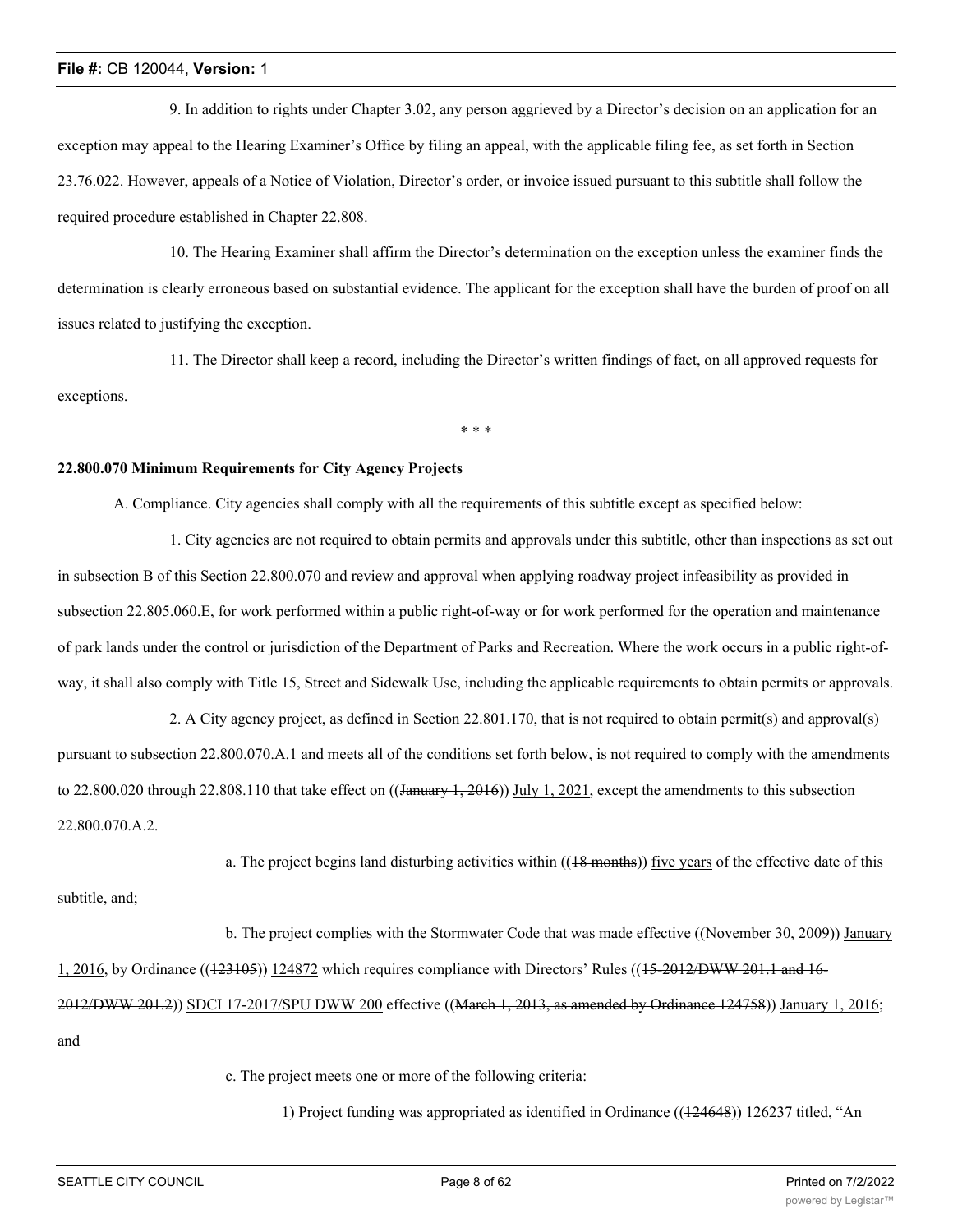ordinance adopting a budget, including a capital improvement program and position modifications, for the City of Seattle for  $((2015))$  $2021$ "; or

2) Project received or will receive voter approval of financing before ((January 1, 2015)) January

1, 2021; or

3) Project received or will receive funds based on grant application(s) submitted before ((January

#### 1, 2015)) January 1, 2021.

B. Inspection

1. When the City conducts projects for which review and approval are required under Chapter 22.807 (Drainage

Control Review and Application Requirements) the work shall be inspected by the City agency conducting the project or supervising the contract for the project. The inspector for the City agency shall be responsible for ascertaining that the drainage control is done in a manner consistent with the requirements of this subtitle.

2. A City agency need not provide an inspector from its own agency provided either:

a. The work is inspected by an appropriate inspector from another City agency; or

b. The work is inspected by an appropriate inspector hired for that purpose by a City agency; or

c. The work is inspected by the licensed civil or geotechnical engineer who prepared the plans and

specifications for the work; or

d. A permit or approval is obtained from the Director of SDCI, and the work is inspected by the Director.

C. Certification of Compliance. City agencies shall meet the same standards as non-City projects, except as provided in subsection 22.800.070.A, and shall certify that each individual project meets those standards.

\* \* \*

#### **22.800.080 Authority**

A. For projects not conducted in the public right-of-way, the Director of SDCI has authority regarding the provisions of this subtitle pertaining to grading, review of drainage control plans, and review of construction stormwater control plans, and has inspection and enforcement authority pertaining to temporary erosion and sediment control measures.

B. The Director of SPU has authority regarding all other provisions of this subtitle pertaining to drainage water, drainage, and erosion control, including inspection and enforcement authority. The Director of SPU may delegate authority to the Director of SDCI or the Director of SDOT regarding the provisions of this subtitle pertaining to review of drainage control plans, inspection of drainage control facilities, review of construction stormwater control plans, and inspection and enforcement authority pertaining to temporary erosion and sediment control measures for projects conducted in the public right-of-way.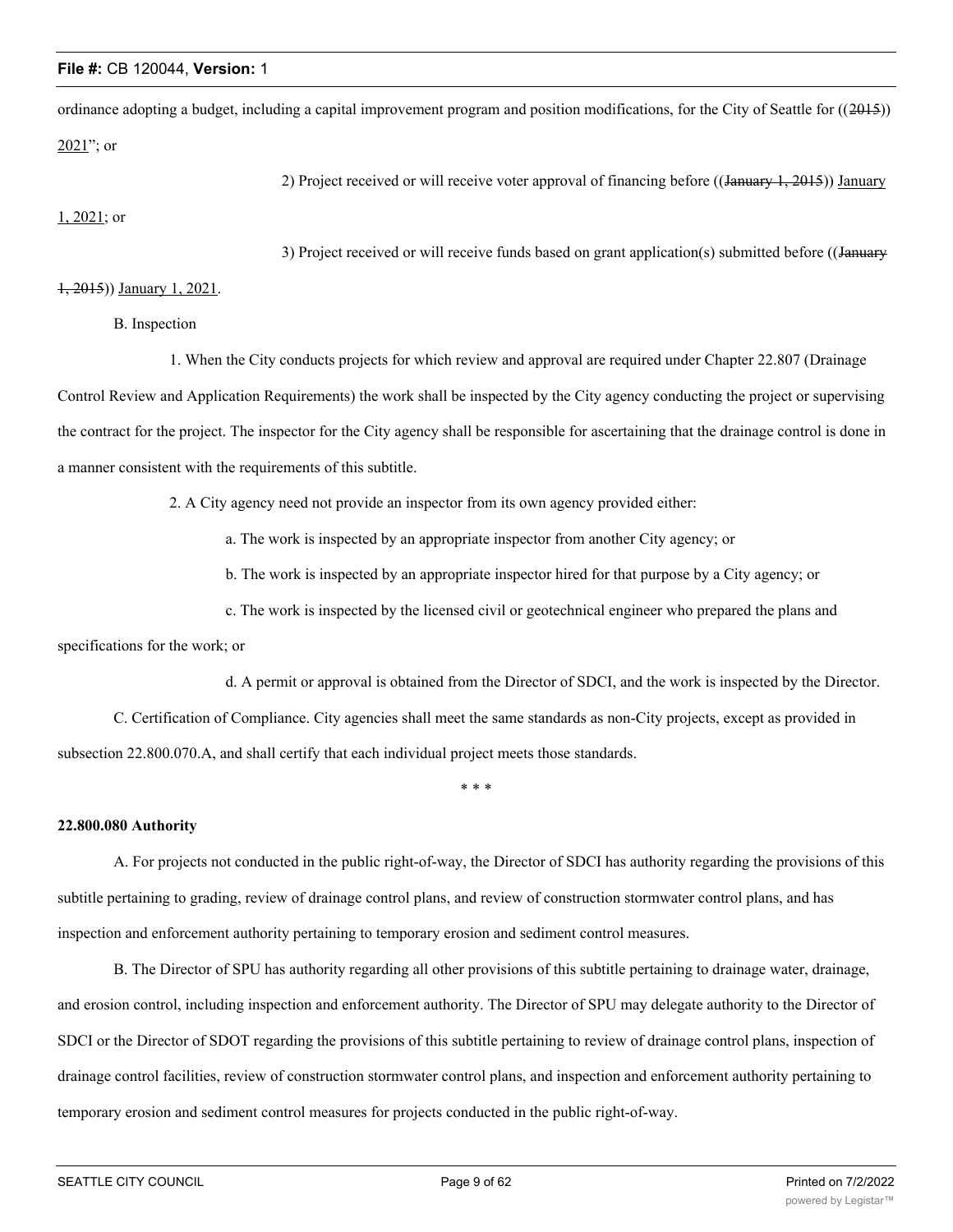C. The Directors of SDCI, SDOT, and SPU are authorized to take actions necessary to implement the provisions and purposes of this Subtitle VIII in their respective spheres of authority to the extent allowed by law, including, but not limited to, the following: promulgating and amending rules and regulations, pursuant to the Administrative Code, Chapter 3.02; establishing and conducting inspection programs; establishing and conducting or, as set forth in Section 22.802.040, requiring responsible parties to conduct monitoring programs, which may include sampling of discharges to or from drainage control facilities, the public drainage system, or receiving waters; taking enforcement action; abating nuisances; promulgating guidance and policy documents; and reviewing and approving, conditioning, or disapproving required submittals and applications for approvals and permits. The Directors are authorized to exercise their authority under this Subtitle VIII in a manner consistent with their legal obligations as determined by the courts or by statute.

D. The Director of SPU is authorized to develop, review, or approve drainage basin plans for managing receiving waters, drainage water, and erosion within individual basins. A drainage basin plan may, when approved by the Director of SPU, be used to modify requirements of this subtitle, provided the level of protection for human health, safety and welfare, the environment, and public or private property will equal or exceed that which would otherwise be achieved. A drainage basin plan that modifies the minimum requirements of this subtitle at a drainage basin level subject to the municipal stormwater NPDES Permit must be reviewed and approved by Ecology and adopted by City ordinance.

E. The Director of SPU is authorized, to the extent allowed by law, to develop, review, or approve an Integrated Drainage Plan as an equivalent means of complying with the requirements of this subtitle, in which the developer of a project voluntarily enters into an agreement with the Director of SPU to implement an Integrated Drainage Plan that is specific to one or more sites where best management practices are employed such that the cumulative effect on the discharge from the site(s) to the same receiving water is the same or better than that which would be achieved by a less integrated, site-by-site implementation of best management practices.

F. ((The)) For projects that do not discharge to the combined sewer system, the Director of SPU is authorized, to the extent allowed by law, to enter into an agreement with the developer ((of a project for the developer)) to allow a project's flow control, water quality treatment, on-site stormwater management, or wetland protection requirements to be met at an alternative location if the following conditions are met, or if another scenario is approved by Ecology:

1. The developer enters the agreement voluntarily to contribute funds toward the construction of, or to construct, one or more drainage control facilities ((that)) at an alternative location to mitigate the impacts to the same receiving water that have been identified as a consequence of the ((proposed development.)) project; and

2. The alternative location is for an equivalent area in terms of flow and pollution characteristics when compared with the project, as determined by the Director; and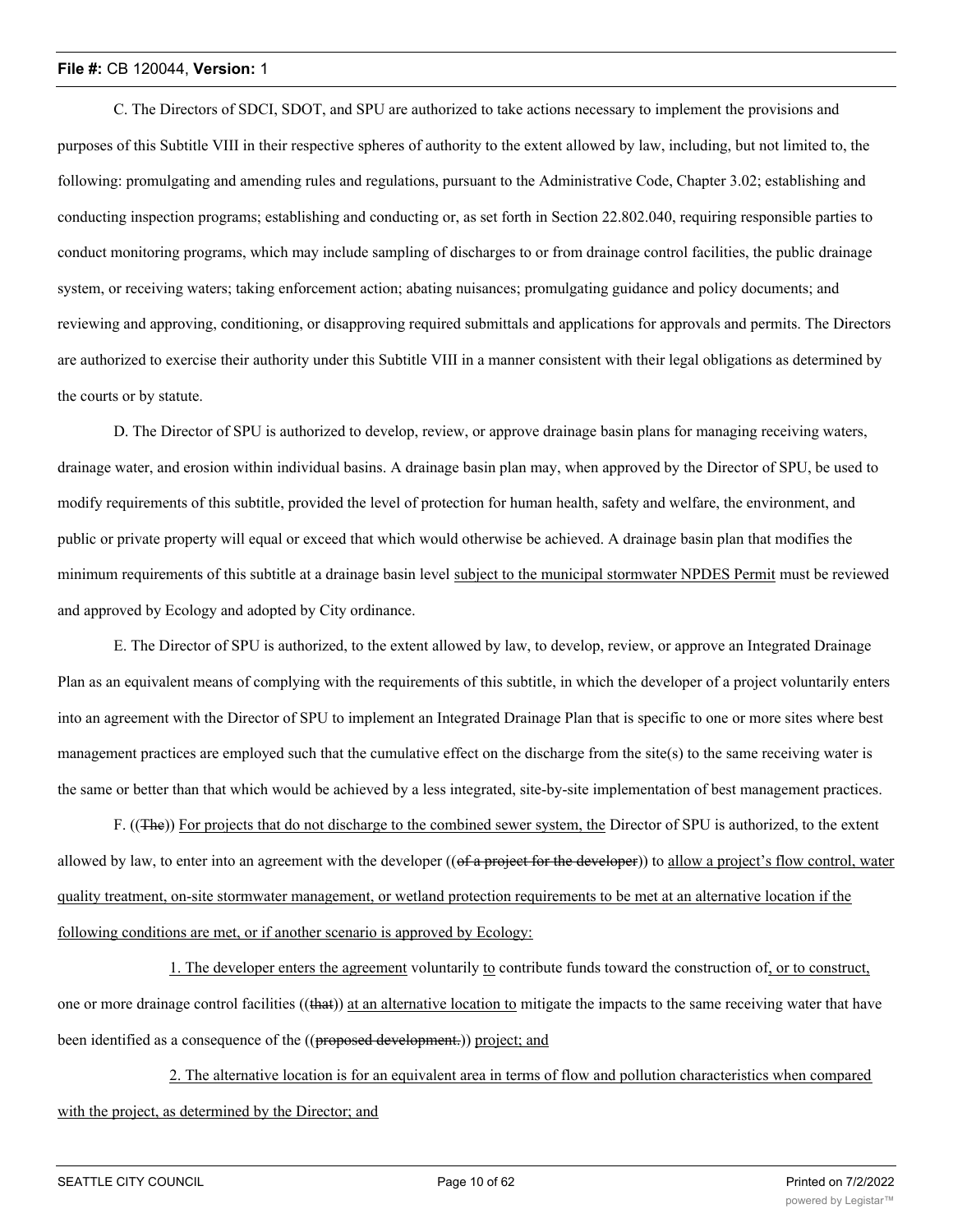a. The site of the project has greater than or equal to 35 percent existing hard surface coverage and the project discharges to:

1) A Listed Creek and the equivalent area is in-basin, which means that the equivalent area is on the same site as the project, the project is located within contributing area to the equivalent area, or the equivalent area discharges from the public drainage system to the receiving water at the same point as (or upstream of) the point where the project area discharges from the public drainage system to the same receiving water; or

2) A receiving water other than a Listed Creek and the equivalent area discharges to the same

## receiving water as the project.

G. ((The)) For projects that discharge to the combined sewer system, the Director of SPU is authorized, to the extent allowed by law, to enter into an agreement with the developer ((of a project for the developer)) to allow a project's flow control or on-site stormwater management requirements to be met at an alternative location if the developer enters the agreement voluntarily to contribute funds towards the construction of, or to construct, one or more drainage control facilities at an alternative location, determined by the Director, to mitigate the impacts ((to the same receiving water)) that have been identified as a consequence of the (( proposed development)) project.

H. If the Director of SPU determines that a discharge from a site, real property, or drainage control facility, directly or indirectly to a public drainage system, a private drainage system, or a receiving water within or contiguous to Seattle city limits, has exceeded, exceeds, or will exceed water quality standards at the point of assessment, or has caused or contributed, is causing or contributing, or will cause or contribute, to a prohibited discharge or a known or likely violation of water quality standards in the receiving water or a known or likely violation of the City's municipal stormwater NPDES permit, and cannot be adequately addressed by the required best management practices, then the Director of SPU has the authority, to the extent allowed by law, to issue an order under Chapter 22.808 requiring the responsible party to undertake more stringent or additional best management practices. These best management practices may include additional source control or structural best management practices or other actions necessary to cease the exceedance, the prohibited discharge, or causing or contributing to the known or likely violation of water quality standards in the receiving water or the known or likely violation of the City's municipal stormwater NPDES permit. Structural best management practices may include but shall not be limited to: drainage control facilities, structural source controls, treatment facilities, constructed facilities such as enclosures, covering and/or berming of container storage areas, and revised drainage systems. For existing discharges as opposed to new projects, the Director may allow 12 months to install a new flow control facility, structural source control, or treatment facility after the Director notifies the responsible party in writing of the Director's determination pursuant to this subsection 22.800.080.H and of the flow control facility, structural source control, or treatment facility that must be installed.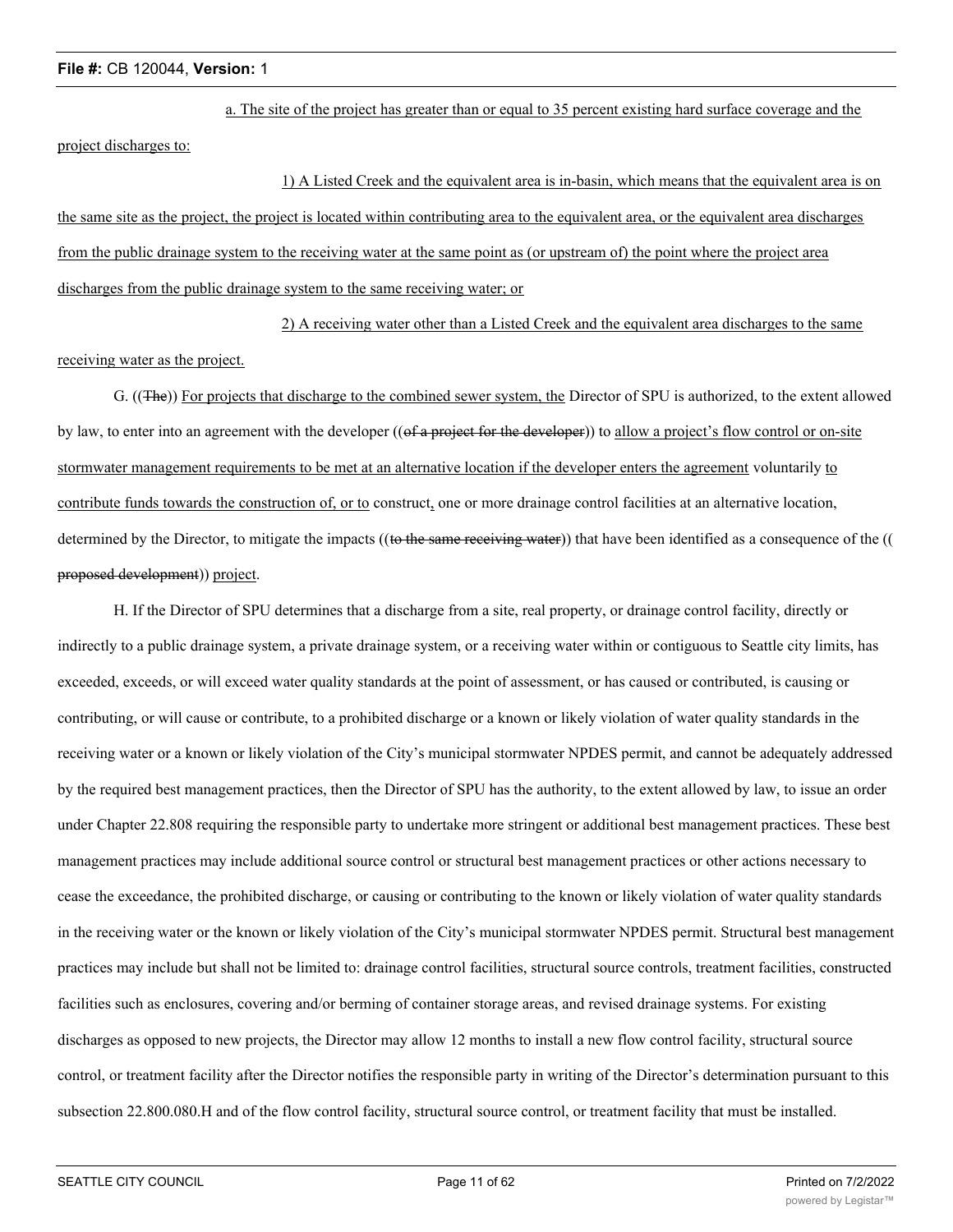I. Unless an adjustment pursuant to subsection 22.800.040.B or an exception pursuant to subsection 22.800.040.C is approved by the Director, an owner or occupant who is required to connect, or who chooses to connect, to a public drainage system shall be required to extend the public drainage system if a public drainage system is not accessible within an abutting public area across the full frontage of the site.

J. The Director of SDCI or the Director of SPU has the authority, to the extent allowed by law, to require ((sites)) projects with any addition or replacement ((of less than 5,000 square feet)) of hard surface or ((with less than one acre of)) land disturbing activity to comply with the more stringent requirements set forth in ((Section 22.805.080 or Section 22.805.090)) Chapter 22.805 when necessary to accomplish the purposes of this subtitle. In making this determination, the Director of SDCI or the Director of SPU may consider, but is not limited to, the following attributes of the site: location within an Environmentally Critical Area; proximity and tributary to an Environmentally Critical Area; and proximity and tributary to an area with known erosion or flooding problems.

\* \* \*

## **22.800.100 Transition to Revised Stormwater Code**

A. Any building or grading permit issued prior to June 30, 2020,  $((a))$  (1) which was not considered, either in the initial application process or in a renewal process, under the version of the Stormwater Code in effect on or after January 1, 2016, and  $((\theta))$ (2) pursuant to which construction has not started by June 30, 2020, shall expire on June 30, 2020.

B. Any building or grading permit (1) which was considered under a version of the Stormwater Code in effect on or after January 1, 2016, but before July 1, 2021, and (2) pursuant to which construction has not started by July 1, 2026, shall expire on July 1, 2026.

((B)) C. Any master use permit issued prior to June 30, 2020, for a project not requiring a building permit  $((a))$  (1) which was not considered, either in the initial application process or in a renewal process, under the version of the Stormwater Code in effect on or after January 1, 2016, and  $((\oplus))$  (2) pursuant to which construction has not started by June 30, 2020, shall expire on June 30, 2020.

D. Any master use permit for a project not requiring a building permit (1) which was considered under a version of the Stormwater Code in effect on or after January 1, 2016, but before July 1, 2021, and (2) pursuant to which construction has not started by July 1, 2026, shall expire on July 1, 2026.

((C)) E. Neither Section 23.22.028, Section 23.22.064, Section 23.24.050, RCW 58.17.033, nor RCW 58.17.170 shall require any permit application submitted on or after January 1, 2016, to be considered under a version of the Stormwater Code in effect prior to January 1, 2016, or require any permit application submitted on or after July 1, 2021 to be considered under a version of the Stormwater Code in effect prior to July 1, 2021. For purposes of this subsection ((22.800.100.E)) 22.800.100.E, "permit application"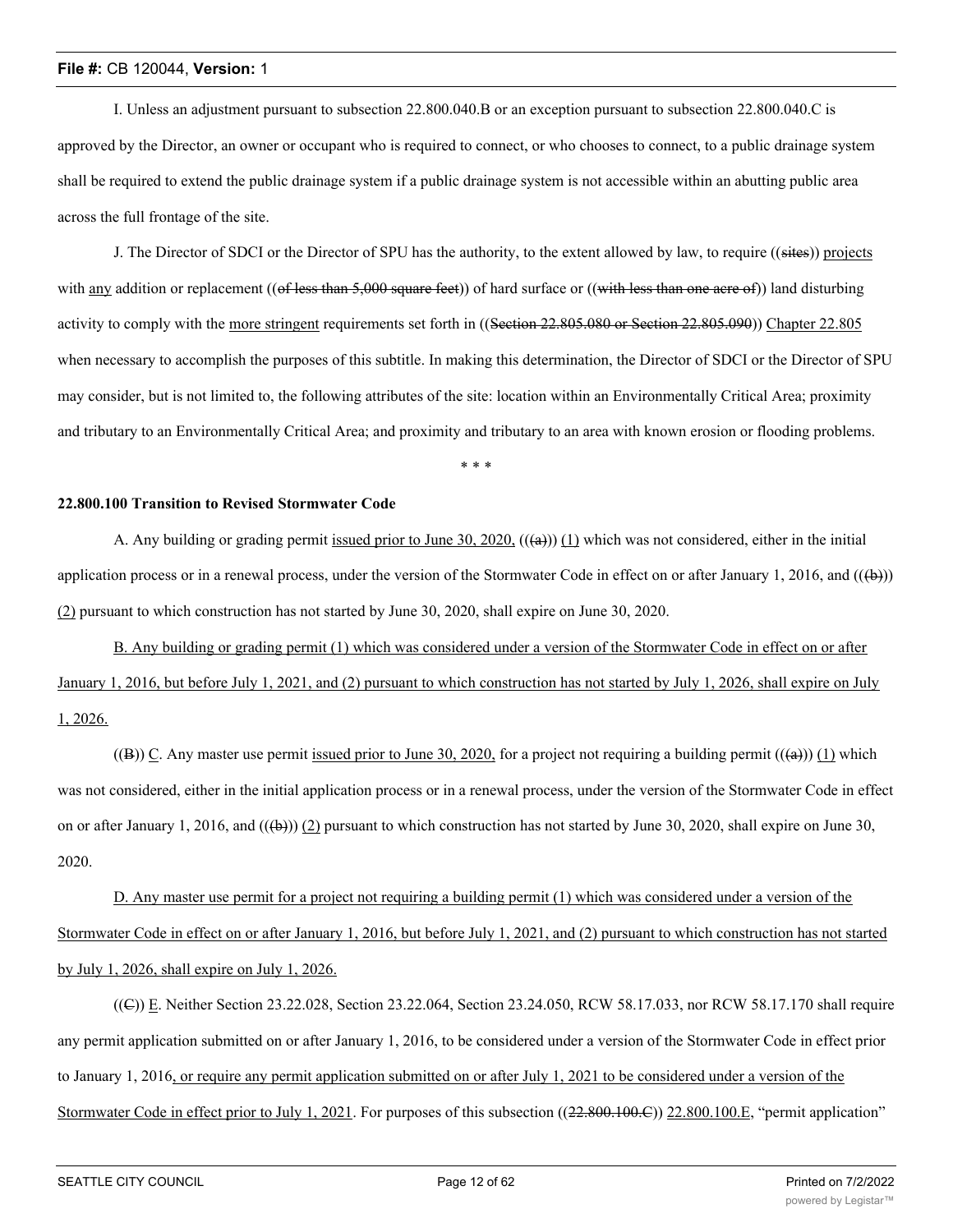means an application for any permit required for construction within a plat or short plat or for construction of facilities and improvements for a plat or short plat, including, but not limited to, master use, building and grading permits.

((D)) F. Neither Section 23.22.028 nor Section 23.22.064 shall authorize starting construction, after June 30, 2020, of facilities or improvements for any plat without compliance with the version of the Stormwater Code in effect on or after January 1, 2016, or authorize starting construction, after July 1, 2026, of facilities or improvements for any plat without compliance with the version of the Stormwater Code in effect on or after July 1, 2021.

 $((E))$  G. For purposes of this section, "starting construction" or "started construction" means the site work associated with and directly related to the approved project has begun. For example: grading the project site to final grade or utility installation such as water, sewer, drainage, gas, or electrical infrastructure installed to serve the project and associated with the application. Simply clearing the project site or installing conduit does not constitute the start of construction.

Section 2. Chapter 22.801 of the Seattle Municipal Code, last amended by Ordinance 126278, is amended as follows:

## **Chapter 22.801 DEFINITIONS**

\* \* \*

## **22.801.020 "A"**

"Agency" means any governmental entity or its subdivision.

"Agency, City" means "City agency" as defined in Section 25.09.520.

"Approved" means approved by the Director.

"Aquatic life use" means "aquatic life use" as defined in WAC 173-201A-200. For the purposes of this subtitle, at minimum the following water bodies are designated for aquatic life use: small lakes, creeks, and ((freshwater)) fresh designated receiving waters.

"Arterial" means "arterial" as defined in Section 11.14.035.

## **22.801.030 "B"**

"Basic treatment facility" means a drainage control facility designed to reduce concentrations of total suspended solids in

## drainage water.

"Basic treatment receiving water" means:

1. All marine waters, including Puget Sound;

2. Lake Union;

3. Lake Washington;

4. Ship Canal and bays between Lake Washington and Puget Sound; and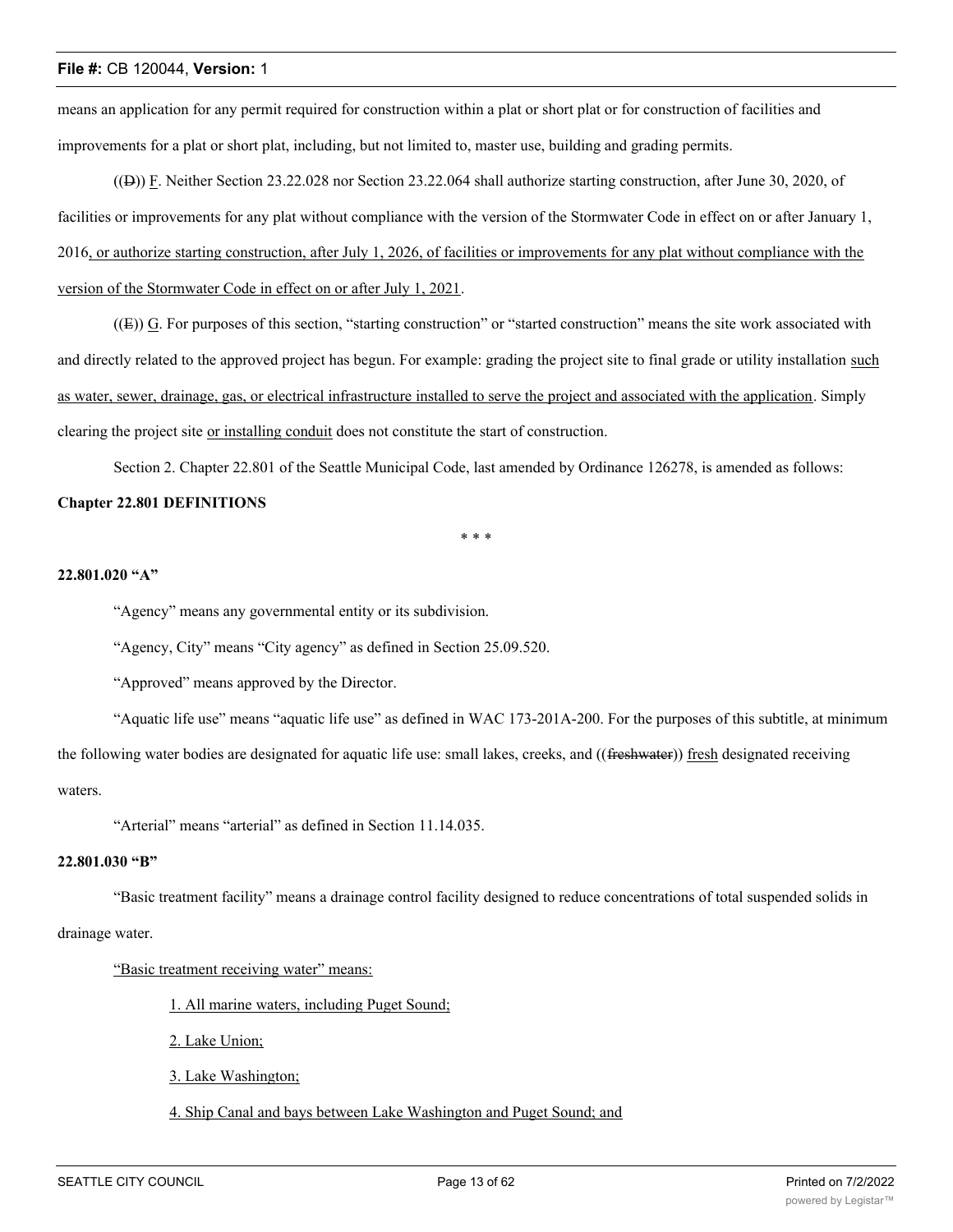#### 5. Duwamish River.

"Best management practice" (BMP) means a schedule of activities, prohibitions of practices, operational and maintenance procedures, structural facilities, or managerial practice or device that, when used singly or in combination, prevents, reduces, or treats contamination of drainage water, prevents or reduces soil erosion, or prevents or reduces other adverse effects of drainage water. When the Directors develop rules and/or manuals prescribing BMPs for particular purposes, whether or not those rules and/or manuals are adopted by ordinance, BMPs ((preseribed)) specified in the rules and/or manuals shall be the BMPs required for compliance with this subtitle.

"Building permit" means a document issued by the Seattle Department of Construction and Inspections authorizing construction or other specified activity in accordance with the Seattle Building Code or the Seattle Residential Code. **22.801.040 "C"**

"Capacity-constrained system" means a drainage system or public combined sewer that the Director of SPU has determined to have inadequate capacity to carry existing and anticipated loads, or a drainage system that includes ditches or culverts.

"Certified Erosion and Sediment Control Lead" (CESCL) means an individual who has current certification through an approved erosion and sediment control training program that meets the minimum training standards established by Ecology.

"Civil engineer, licensed" means a person who is licensed by the State of Washington to practice civil engineering.

"City agency" means "City agency" as defined in Section 25.09.520.

"Combined sewer." See "public combined sewer."

"Combined sewer basin" or "public combined sewer basin" means the area tributary to a public combined sewer feature, including, but not limited to, a combined sewer overflow outfall, trunk line connection, pump station, or regulator.

"Compaction" means the densification, settlement, or packing of earth material or fill in such a way that permeability is reduced by mechanical means.

"Construction Stormwater Control Plan" means a document that explains and illustrates the measures to be taken on the construction site to ((eentrol)) prevent erosion and discharge of sediment and other pollutants on a construction project.

"Containment area" means the area designated for conducting pollution-generating activities for the purposes of implementing source controls or designing and installing source controls or treatment facilities.

"Contaminate" means the addition of sediment, any other pollutant or waste, or any illicit or prohibited discharge.

"Creek" means a ((Type 2-5)) Type S, F, Np or Ns water as defined in WAC 222-16-031, or as defined in WAC 222-16-030 after state water type maps are adopted, and is used synonymously with "stream."

## **22.801.050 "D"**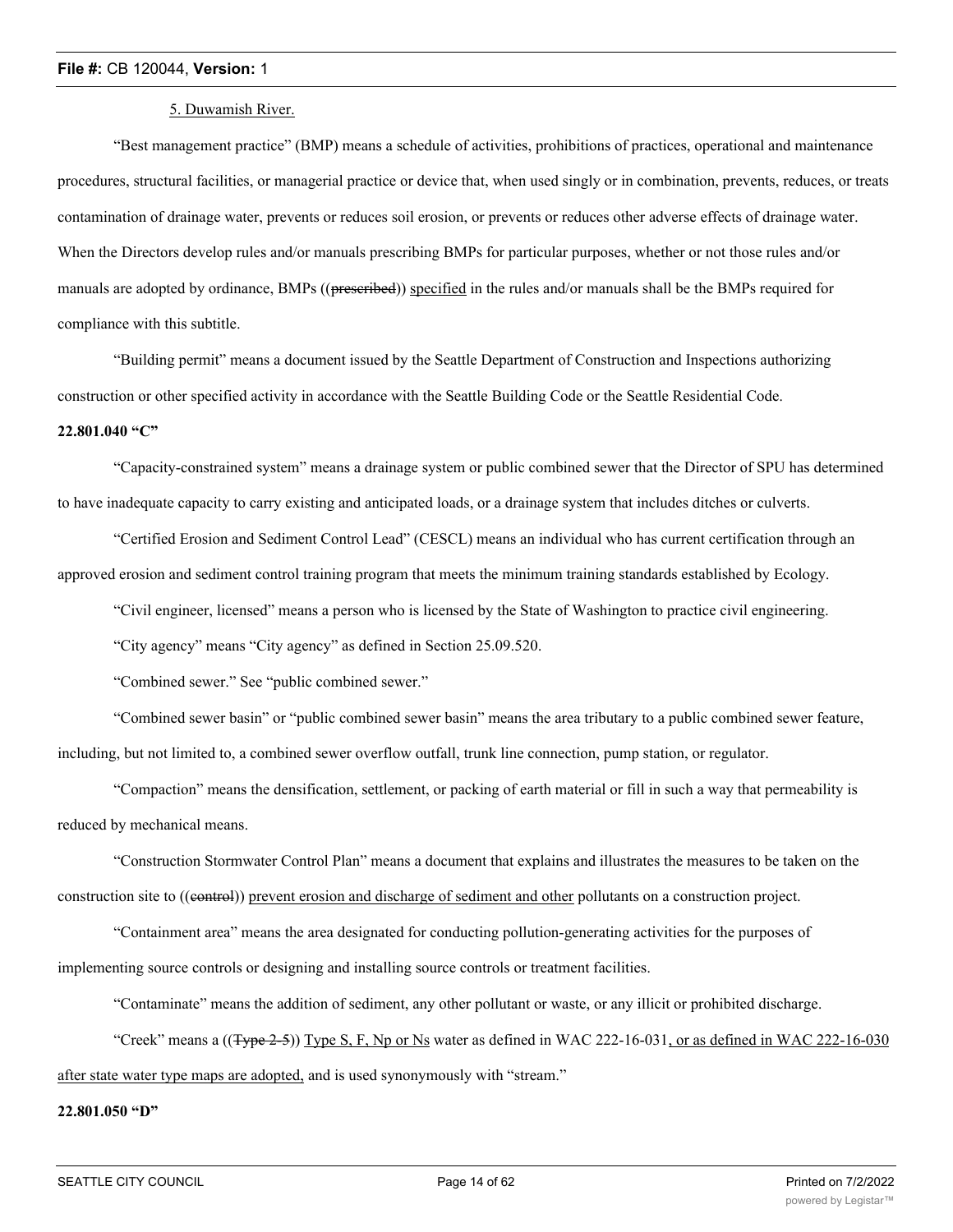"Damages" means monetary compensation for harm, loss, costs, or expenses incurred by the City, including, but not limited, to the following: costs of abating or correcting violations of this subtitle; fines or penalties the City incurs as a result of a violation of this subtitle; and costs to repair or clean the public drainage system or public combined sewer as a result of a violation. For the purposes of this subtitle, damages do not include compensation to any person other than the City.

"Designated receiving waters" means the Duwamish River, Puget Sound, Lake Washington, Lake Union, Elliott Bay, Portage Bay, Union Bay, the Lake Washington Ship Canal, and other receiving waters determined by the Director of SPU and approved by Ecology as having sufficient capacity to receive discharges of drainage water such that a site discharging to the designated receiving water is not required to implement flow control.

"Detention" means temporary storage of drainage water for the purpose of controlling the drainage discharge rate.

"Development" means the following activities:

1. Class IV-general forest practices that are conversions from timberland to other uses;

 $2$ . land disturbing activity;  $((\omega f))$ 

3. the addition or replacement of hard surfaces;

4. expansion of a building footprint or addition or replacement of a structure;

5. structural development, including construction, installation, or expansion of a building or other structure;

6. seeking approval of a building permit, other construction permit, grading permit, or master use permit that involves any of the foregoing activities; and

7. seeking approval of subdivision, short plat, unit lot subdivision, or binding site plans, as defined and applied in chapter 58.17 RCW, or other master use permit.

Development is a type of project.

"Director" means the Director of the Department authorized to take a particular action, and the Director's designees, who may be employees of that department or another City department.

"Director of SDCI" means the Director of the Seattle Department of Construction and Inspections or the designee of the Director of the Seattle Department of Construction and Inspections, who may be employees of that department or another City department.

"Director of SDOT" means the Director of Seattle Department of Transportation of The City of Seattle or the designee of the Director of Seattle Department of Transportation, who may be employees of that department or another City department.

"Director of SPU" means the ((<del>Director</del>)) General Manager and Chief Executive Officer of Seattle Public Utilities of The

City of Seattle or the designee of the ((<del>Director</del>)) General Manager and Chief Executive Officer of Seattle Public Utilities, who may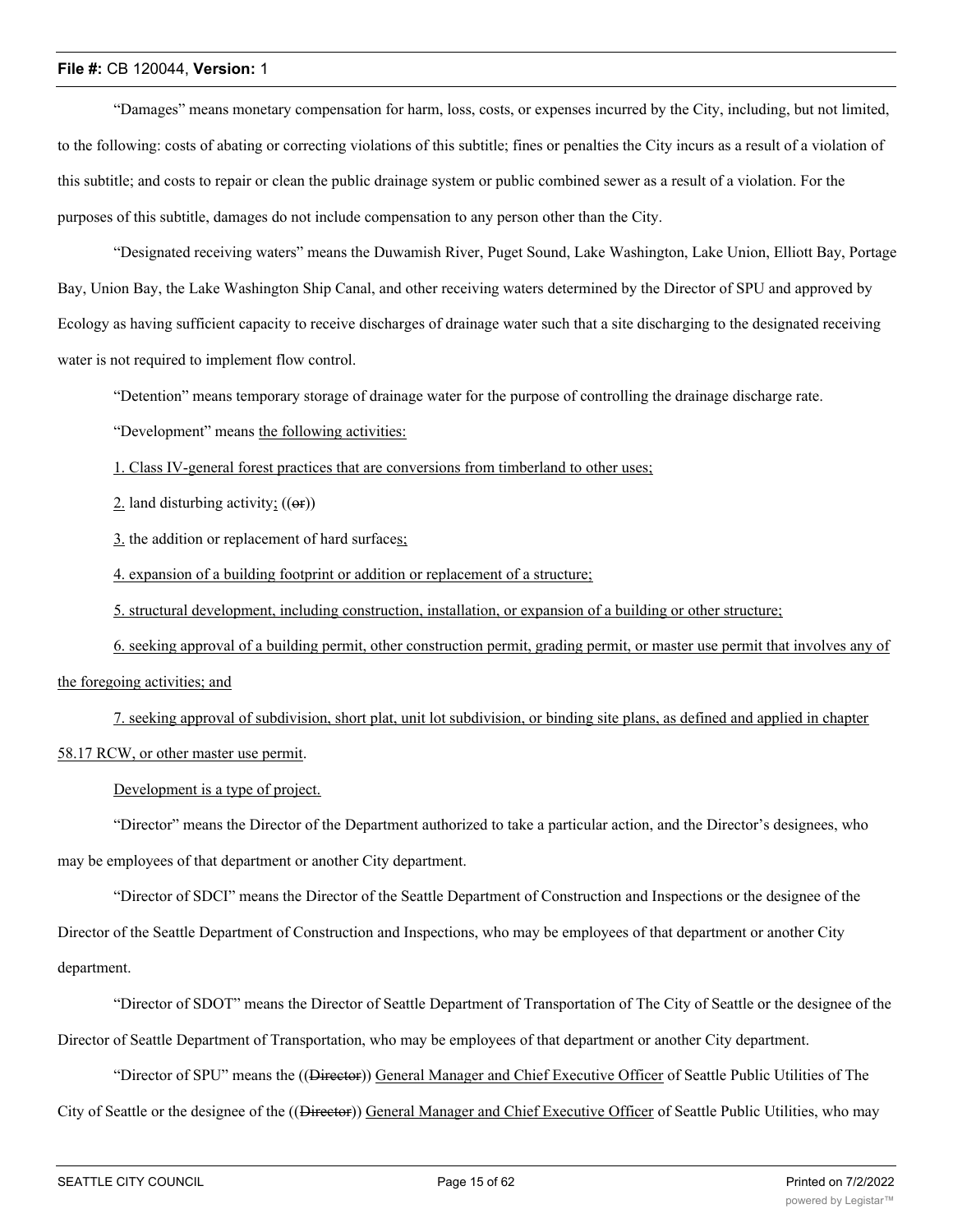be employees of that department or another City department.

"Discharge point" means the location from which drainage water from a site is released.

"Discharge rate" means the rate at which drainage water is released from a site. The discharge rate is expressed as volume per unit of time, such as cubic feet per second.

"Drainage basin" means the geographic and hydrologic tributary area or subunit of a watershed through which drainage water is collected, regulated, transported, and discharged to receiving waters.

"Drainage basin plan" means a plan to manage the quality and quantity of drainage water in a watershed or a drainage basin, including watershed action plans.

"Drainage control" means the management of drainage water. Drainage control is accomplished through one or more of the following: collecting, conveying, and discharging drainage water; controlling the discharge rate from a site; controlling the flow duration from a site; controlling the quantity from a site; and separating, treating or preventing the introduction of pollutants.

"Drainage control facility" means any facility, including best management practices, installed or constructed for the purpose of controlling the discharge rate, flow duration, quantity, and/or quality of drainage water.

"Drainage control plan" means a plan for collecting, controlling, transporting and disposing of drainage water falling upon, entering, flowing within, and exiting the site, including designs for drainage control facilities.

"Drainage system" means a system intended to collect, convey and control release of only drainage water. The system may be either publicly or privately owned or operated, and the system may serve public or private property. It includes components such as pipes, ditches, culverts, curbs, gutters, and drainage control facilities. Drainage systems are not receiving waters.

"Drainage water" means stormwater and all other discharges that are permissible pursuant to subsection 22.802.030.A.

## **22.801.060 "E"**

"Earth material" means any rock, gravel, natural soil, fill, or re-sedimented soil, or any combination thereof, but does not include any solid waste as defined by RCW 70.95.

"Ecology" means the Washington State Department of Ecology.

"Effective ((impervious)) hard surface" means those ((impervious)) hard surfaces that are connected via sheet flow or discrete conveyance to a drainage system.

"Enhanced treatment facility" means a drainage control facility designed to reduce concentrations of dissolved metals in drainage water.

"Environmentally critical area" (ECA) means an area designated in Section  $((25.09.020))$  25.09.012.

"EPA" means the United States Environmental Protection Agency.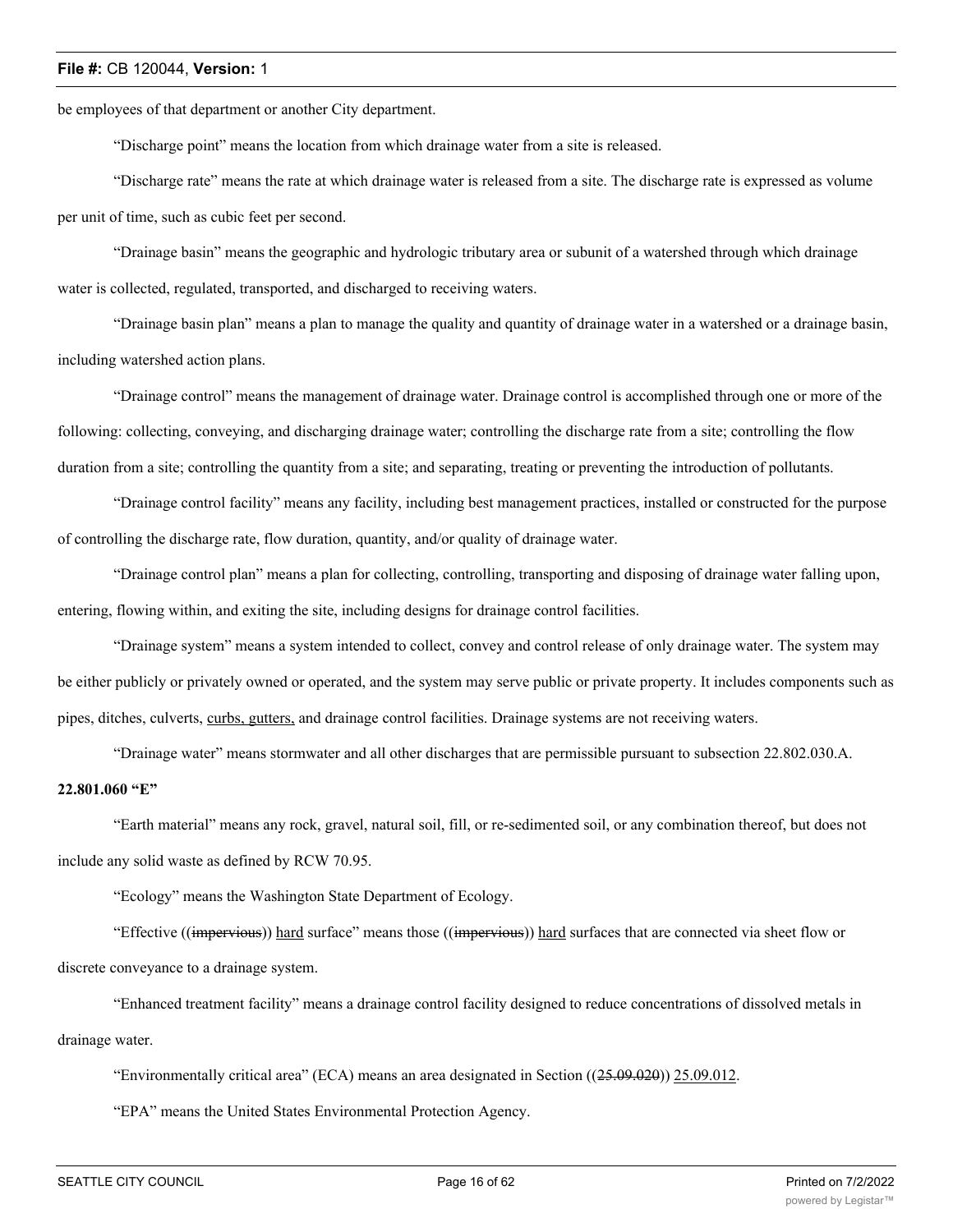"Erodible or leachable materials" means wastes, chemicals, or other substances which, when exposed to rainfall, measurably alter the physical or chemical characteristics of the drainage water. Examples include: erodible soils that are stockpiled; leachable materials that are stockpiled; uncovered process wastes; manure; fertilizers; oily substances; ashes, kiln dust; and garbage dumpster leakage.

"Erosion" means the wearing away of the ground surface as a result of mass wasting or of the movement of wind, water, ice, or other geological agents, including such processes as gravitational creep. Erosion also means the detachment and movement of soil or rock fragments by water, wind, ice, or gravity.

"Excavation" means the mechanical removal of earth material.

"Exception" means relief from a requirement of this subtitle to a specific project.

"Existing grade" means "existing grade" as defined in Section 22.170.050.

\* \* \*

## **22.801.130 "L"**

"Land disturbing activity" means any activity that results in a change in the existing soil cover, both vegetative and nonvegetative, or the existing topography. Land disturbing activities include, but are not limited to, clearing, grading, filling, excavation, or addition of new or the replacement of hard surface. Compaction, excluding hot asphalt mix, that is associated with stabilization of structures and road construction is also considered a land disturbing activity. Vegetation maintenance practices, including landscape maintenance and gardening, are not considered land disturbing activities. Stormwater facility maintenance is not considered land disturbing activity if conducted according to established standards and procedures.

"Large project" means a project including:

- 1. ((5,000)) Five thousand square feet or more of new plus replaced hard surface;
- 2. ((one)) One acre or more of land disturbing activity;
- 3. ((conversion)) Conversion of 3/4 acres or more of vegetation to lawn or landscaped area; or
- 4. ((conversion)) Conversion of 2.5 acres or more of native vegetation to pasture.

"Listed creeks" means Blue Ridge Creek, Broadview Creek, Discovery Park Creek, Durham Creek, Frink Creek, Golden Gardens Creek, Kiwanis Ravine/Wolfe Creek, Licton Springs Creek, Madrona Park Creek, Mee-Kwa-Mooks Creek, Mount Baker Park Creek, Puget Creek, Riverview Creek, Schmitz Creek, Taylor Creek, and Washington Park Creek.

## **22.801.140 "M"**

"Master use permit" means a ((document issued by SDCI giving permission for development or use of land or street right-ofway in accordance with Chapter 23.76)) "master use permit" as defined in subsection 23.84A.025.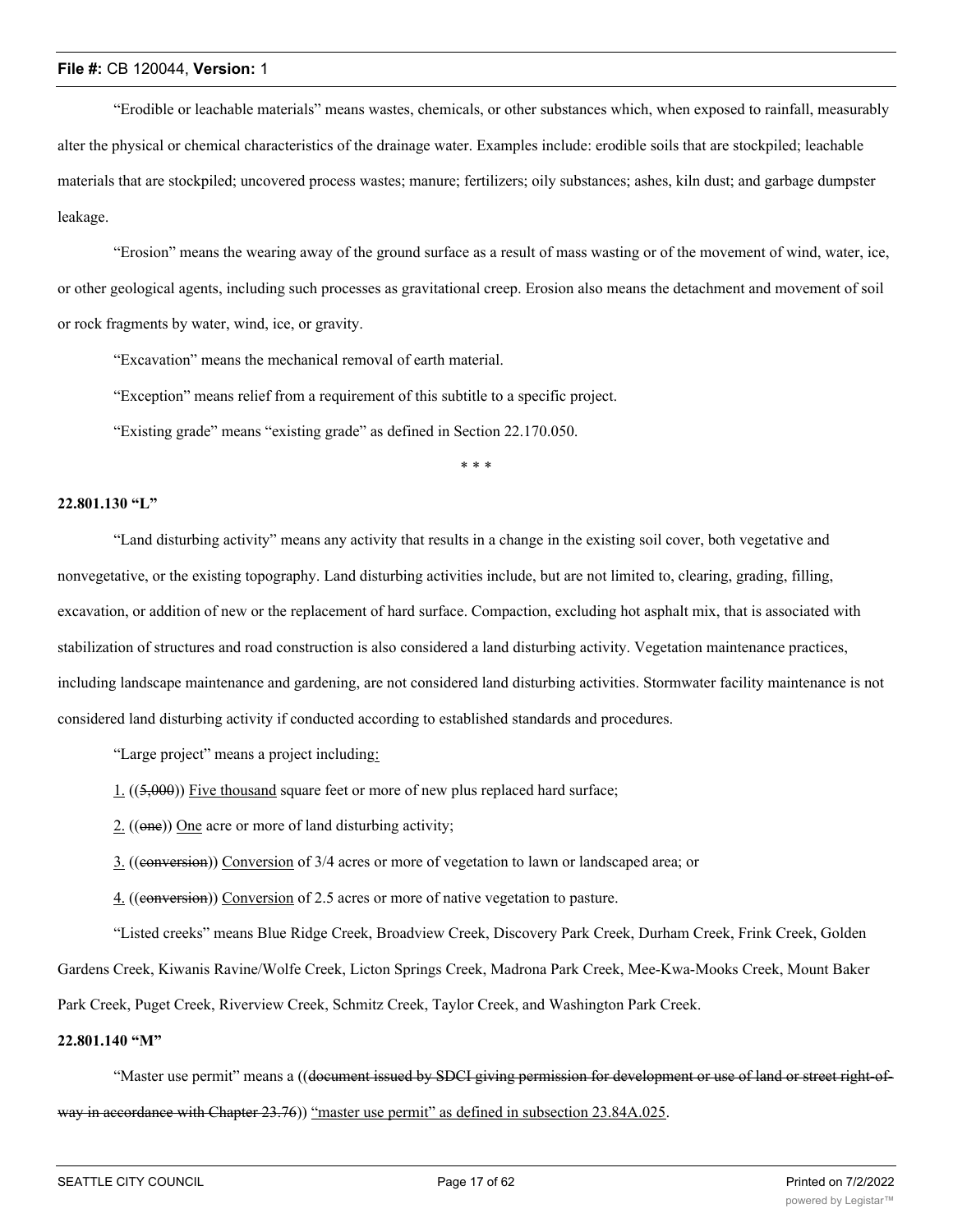"Maximum extent feasible" means the requirement is to be fully implemented, constrained only by the physical limitations of the site, practical considerations of engineering design, and reasonable considerations of financial costs.

"Municipal stormwater NPDES permit" means the permit issued to the City under the federal Clean Water Act for public drainage systems within the City limits.

## **22.801.150 "N"**

"Native vegetation" means "native vegetation" as defined in Section 25.09.520.

"New hard surface" means a surface that is: changed from a pervious surface to a hard surface (e.g., converting lawn to permeable pavement, resurfacing by upgrading from dirt to gravel, a bituminous surface treatment ("chip seal"), asphalt, concrete, or a hard surface structure); or upgraded from gravel to chip seal, asphalt, concrete, or a hard surface structure; or from a hard surface to a hard surface structure. Note that if asphalt or concrete has been overlaid by a chip seal, the existing condition should be considered as asphalt or concrete.

"New impervious surface" means a surface that is: changed from a pervious surface to an impervious surface (e.g., resurfacing by upgrading from dirt to gravel, a bituminous surface treatment ("chip seal"), asphalt, concrete or an impervious structure); or upgraded from gravel to chip seal, asphalt, concrete, or an impervious structure; or from a impervious surface to an impervious structure. Note that if asphalt or concrete has been overlaid by a chip seal, the existing condition should be considered as asphalt or concrete.

"Non-listed creeks" means any creek not identified in the definition of "Listed creeks" in Section 22.801.130.

"NPDES" means National Pollutant Discharge Elimination System, the national program for controlling discharges under the federal Clean Water Act.

"NPDES permit" means an authorization, license or equivalent control document issued by the EPA or Ecology to implement the requirements of the NPDES program.

"Nutrient-critical receiving water" means a surface water or water segment that is determined to be impaired due to phosphorus contributed by stormwater, as ((preseribed)) specified in rules promulgated by the Director of SPU which shall be based on consideration of waterbodies reported by Ecology, and approved by EPA, under Category 5 (impaired) under Section 303(d) of the Clean Water Act for total phosphorus through Ecology's Water Quality Assessment.

\* \* \*

#### **22.801.170 "P"**

"Parcel-based project" means any project that is not a roadway project, single-family residential project, sidewalk project, or trail project. The boundary of the public right-of-way shall form the boundary between the parcel and roadway portions of a project.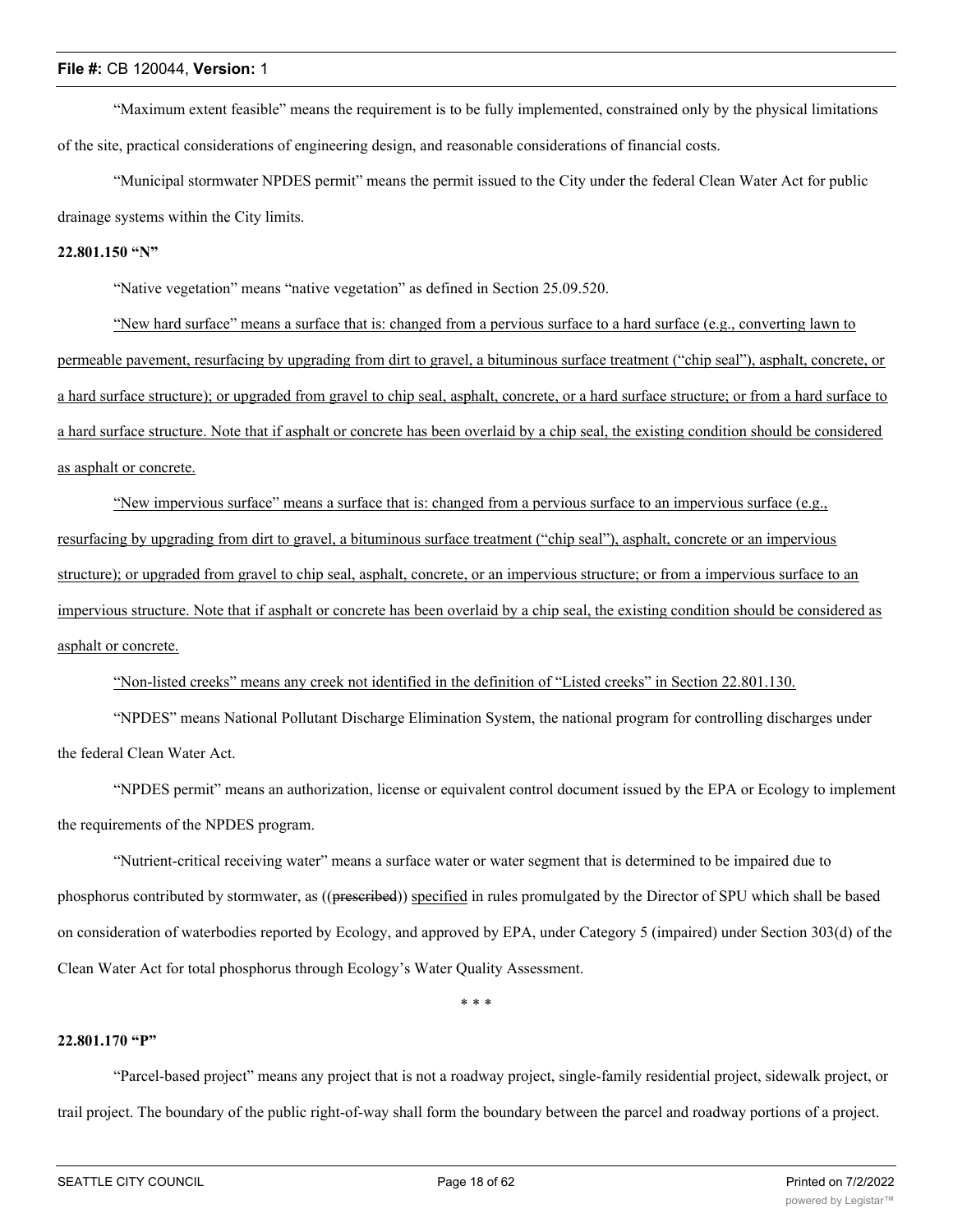"Person" means an individual, receiver, administrator, executor, assignee, trustee in bankruptcy, trust estate, firm, partnership, joint venture, club, company, joint stock company, business trust, municipal corporation, the State of Washington, political subdivision or agency of the State of Washington, public authority or other public body, corporation, limited liability company, association, society or any group of individuals acting as a unit, whether mutual, cooperative, fraternal, nonprofit or otherwise, and the United States or any instrumentality thereof.

"Pervious surface" means a surface that is not impervious. See also  $((\tau_1))$  "impervious surface."  $((\tau_2))$ 

"Phosphorus treatment facility" means a drainage control facility designed to reduce concentrations of phosphorus in drainage water.

"Plan" means a graphic or schematic representation, with accompanying notes, schedules, specifications and other related documents, or a document consisting of checklists, steps, actions, schedules, or other contents that has been prepared pursuant to this subtitle, such as a site plan, drainage control plan, construction stormwater control plan, stormwater pollution prevention plan, or integrated drainage plan.

"Pollution-generating activity" means any activity that is regulated by the joint ((SPU/DPD)) SPU/SDCI Directors' Rule titled "Seattle Stormwater Manual" at "Volume 4 - Source Control" or any activity with similar impacts on drainage water. These activities include, but are not limited to: cleaning and washing activities; transfer of liquid or solid material; production and application activities; dust, soil, and sediment control; commercial animal care and handling; log sorting and handling; boat building, mooring, maintenance, and repair; logging and tree removal; mining and quarrying of sand, gravel, rock, peat, clay, and other materials; cleaning and maintenance of swimming pool and spas; deicing and anti-icing operations for airports and streets; maintenance and management of roof and building drains at manufacturing and commercial buildings; maintenance and operation of railroad yards; maintenance of public and utility corridors and facilities; and maintenance of roadside ditches.

"Pollution-generating hard surface" means those hard surfaces considered to be a significant source of pollutants in drainage water. See definition of pollution-generating impervious surface in this Section 22.801.170 for surfaces that are considered significant sources of pollutants in drainage water. In addition, permeable pavement subject to vehicular use or other pollutants as described in the definition for pollution-generating impervious surfaces is a pollution-generating hard surface.

"Pollution-generating impervious surface" means those impervious surfaces considered to be a significant source of pollutants in drainage water. Such surfaces include those that are subject to any of the following: vehicular use; ((eertain)) industrial activities;  $((\Theta F))$  storage of erodible or leachable materials, wastes, or chemicals, and  $((\text{which}))$  that receive direct rainfall or the runon or blow-in of rainfall.  $((\frac{1}{2}))$  Such surfaces also include roofs subject to venting of significant sources of pollutants  $((\frac{1}{2}))$  and metal roofs unless coated with an inert, non-leachable material (e.g., baked-on enamel coating).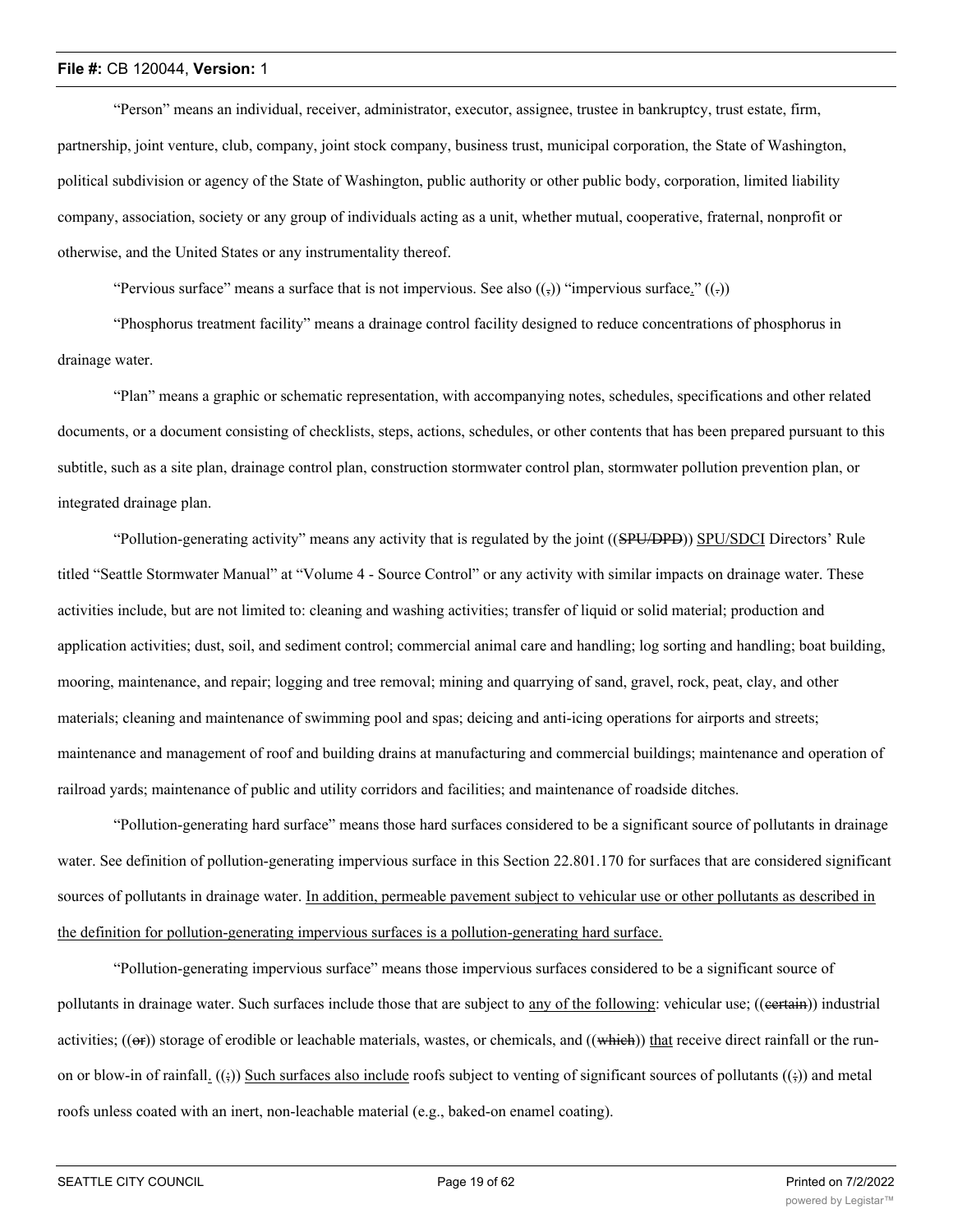A surface, whether paved or not, shall be considered subject to vehicular use if it is regularly used by motor vehicles. The following are considered regularly ((-)) used surfaces: roads; unvegetated road shoulders; bike lanes within the traveled lane of a roadway; driveways; parking lots; unfenced fire lanes; vehicular equipment storage yards; rail lines and railways; and airport runways.

The following are not considered regularly  $((-)$  used by motor vehicles: sidewalks and trails not subject to drainage from roads for motor vehicles; paved bicycle pathways separated from and not subject to drainage from roads for motor vehicles; fenced fire lanes; and infrequently used maintenance access roads with recurring routine vehicle use of no more than once per day.

"Pollution-generating pervious surface" means any ((non-impervious)) pervious surface subject to any of the following: vehicular use;  $((\tau))$  industrial activities;  $((\tau \cdot \epsilon))$  storage of erodible or leachable materials, wastes, or chemicals, and that ((receives)) receive direct rainfall or run-on or blow-in of rainfall;  $(3)$  use of pesticides and fertilizers;  $(3)$  or loss of soil. Typical pollutiongenerating pervious surfaces include lawns, landscaped areas, golf courses, parks, cemeteries, and sports fields (natural and artificial turf).

"Pre-developed condition" means the vegetation and soil conditions that are used to determine the allowable postdevelopment discharge peak flow rates and flow durations, such as pasture or forest.

"Private drainage system" means a drainage system that is not a public drainage system.

"Project" means ((the addition or replacement of hard surface or the undertaking of land disturbing activity on a site)) any proposed action to alter or develop a site. Development is a type of project.

"Project site" means that portion of a property, properties, or rights-of-way subject to ((addition or replacement of hard surface or the undertaking of land disturbing activity)) land disturbing activities, new hard surfaces, or replaced hard surfaces.

"Public combined sewer" means a publicly owned and maintained system which carries drainage water and wastewater and flows to a publicly owned treatment works.

"Public drainage system" means a drainage system owned or operated by  $((the))$  The City of Seattle.

"Public place" means and includes streets, avenues, ways, boulevards, drives, places, alleys, sidewalks, and planting (parking) strips, squares, triangles and right-of-way for public use and the space above or beneath its surface, whether or not opened or improved.

"Public sanitary sewer" means the sanitary sewer that is owned or operated by ((the)) The City of Seattle.

"Public storm drain" means the part of a public drainage system that is wholly or partially piped, owned or operated by a City agency and designed to carry only drainage water.

## **22.801.190 "R"**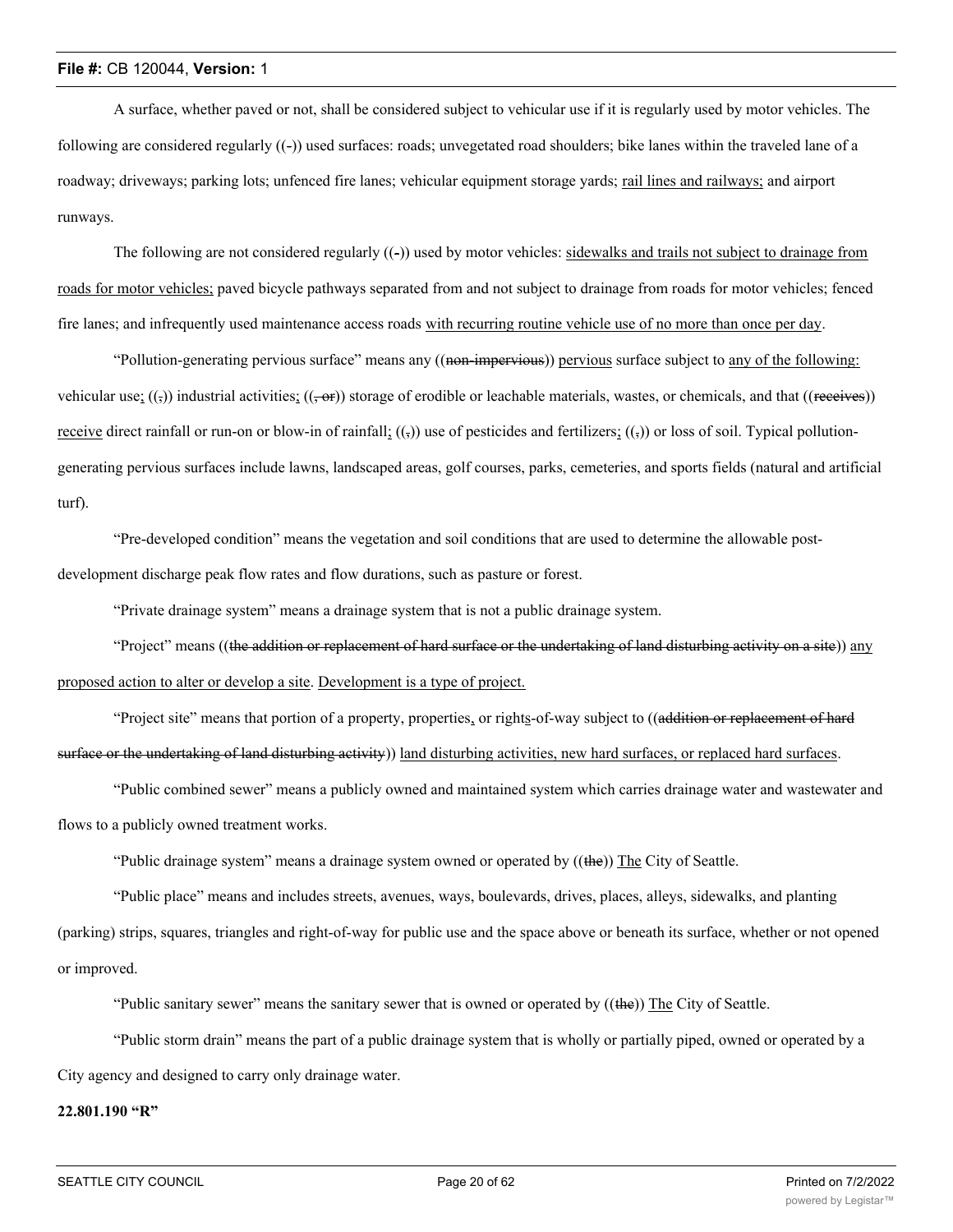"Real property" means "real property" as defined in Chapter 3.110.

"Receiving water" means the surface water, such as a creek, stream, river, lake, wetland or marine water, or groundwater, receiving drainage water. Drainage systems and public combined sewers are not receiving waters.

"Repeat violation" means a prior violation of this subtitle within the preceding five years that became a final order or decision of the Director or a court. The violation does not need to be the same nor occur on one site to be considered repeat.

"Replaced hard surface" or "replacement of hard surface" means, for structures, the removal down to the foundation and replacement ((of hard surfaces down to the foundation)) and, for other hard surfaces, the removal down to existing subgrade or base course and replacement.

"Replaced impervious surface" or "replacement of impervious surface" means, for structures, the removal down to the foundation and replacement ((of impervious surfaces down to the foundation)) and, for other impervious surfaces, the removal down to existing subgrade or base course and replacement.

"Responsible party" means all of the following persons:

1. Owners, operators, and occupants of property; and

2. Any person causing or contributing to a violation of the provisions of this subtitle.

"Right-of-way" means "right-of-way" as defined in Section 23.84A.032.

"Roadway" means "roadway" as defined in Section 23.84A.032.

"Roadway project" means a project located in the public right-of-way that involves the creation of a new or replacement of an existing roadway or alley. The boundary of the public right-of-way shall form the boundary between the parcel and roadway portions of a project.

"Runoff" means the portion of rainfall or other precipitation that becomes surface flow and interflow.

## **22.801.200 "S"**

"Sanitary sewer" means a system that conveys wastewater and is not designed to convey drainage water.

"SDCI" means the Seattle Department of Construction and Inspections.

"SDOT" means the Seattle Department of Transportation.

"Service drain" means "service drain" as defined in Section 21.16.030.

"Side sewer" means "side sewer" as defined in Section 21.16.030.

"Sidewalk" means "sidewalk" as defined in Section 23.84A.036.

"Sidewalk project" means a project for the creation of a new sidewalk or replacement of an existing sidewalk, including any

associated planting strip, apron, curb ramp, curb, or gutter, and necessary roadway grading and repair. If the total new plus replaced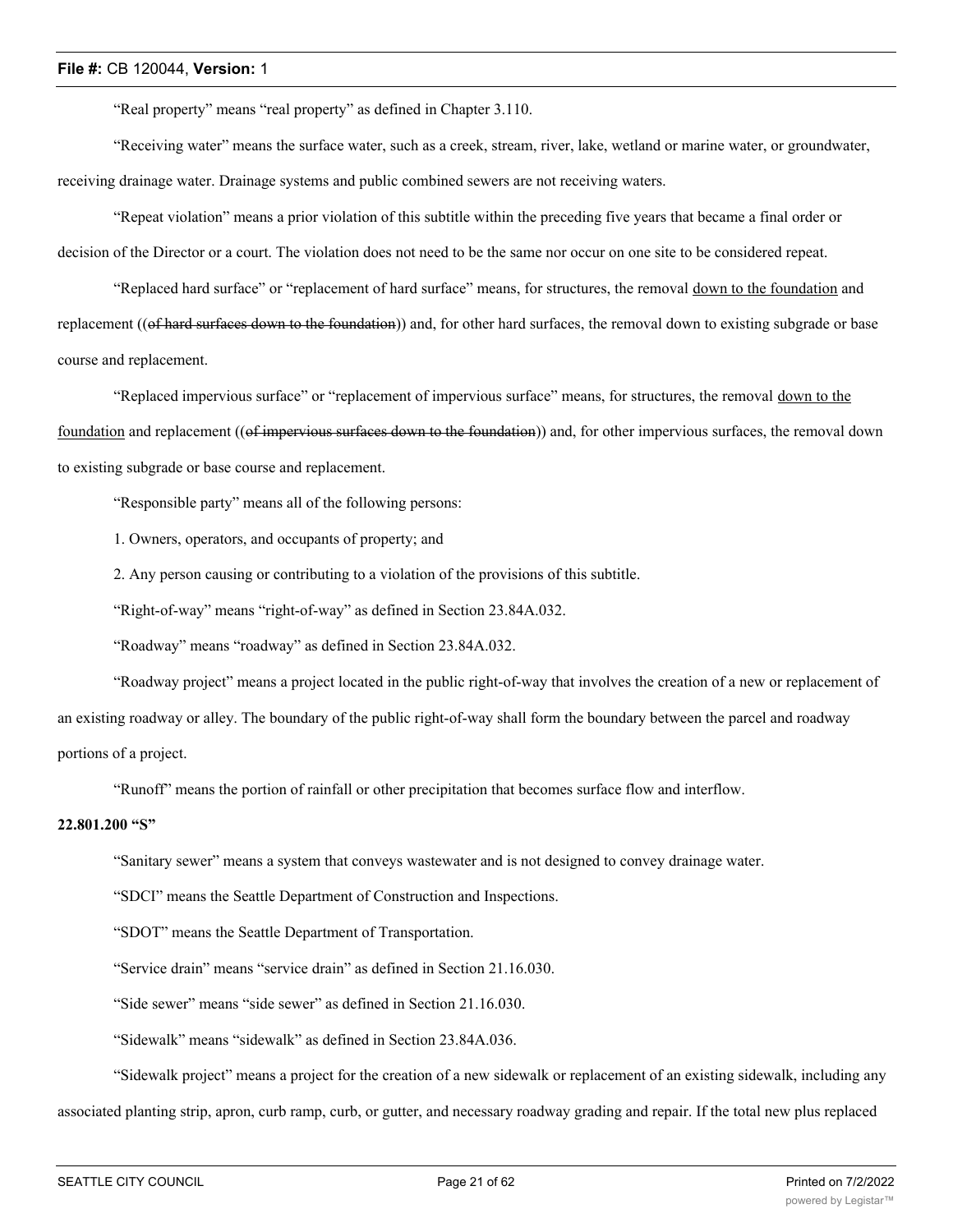hard surface in the roadway exceeds 10,000 square feet, the entire project is a roadway project.

"Single-family residential project" means a project that constructs one Single-family Dwelling Unit as defined in subsection 23.84A.032, ((pursuant to Section 23.44.006.A)) and any associated accessory dwelling unit located in land classified as being Singlefamily Residential 9,600 (SF 9600), Single-family Residential 7,200 (SF 7200), or Single-family Residential 5,000 (SF 5000) pursuant to Section 23.30.010, and the total new plus replaced hard surface is less than  $((10,000))$  5,000 square feet.  $((\frac{1}{2} \text{ and the total})$ new plus replaced pollution-generating hard surface is less than 5,000 square feet.))

"Site" means the ((l<del>ot or parcel, or portion of street, highway or other right-of-way, or contiguous combination thereof,</del> where development is proposed or performed)) area defined by the legal boundaries of a parcel or parcels of land subject to development. For roadway projects, the length of the project site and the right-of-way boundaries define the site.

"Slope" means an inclined ground surface.

"Small lakes" means Bitter Lake, Green Lake and Haller Lake.

"Small project" means a project with:

1. Less than 5,000 square feet of new and replaced hard surface; and

2. Less than one acre of land disturbing activities.

"SMC" means the Seattle Municipal Code.

"Soil" means naturally deposited non-rock earth materials.

"Solid waste" means "solid waste" as defined in Section 21.36.016.

"Source controls" means structures or operations that prevent contaminants from coming in contact with drainage water

through physical separation or careful management of activities that are known sources of pollution.

"SPU" means Seattle Public Utilities.

"Standard design" is a design pre-approved by the Director for drainage and erosion control available for use at a site with pre-defined characteristics.

"Standard Plans and Specifications" means the City of Seattle Standard Plans and Specifications for Road, Bridge, and

Municipal Construction in effect on the date of permit application.

"Storm drain" means both public storm drain and service drain.

"Stormwater" means runoff during and following precipitation and snowmelt events, including surface runoff, drainage and interflow.

"Stream" means a  $((Type 2-5))$  Type S, F, Np or Ns water as defined in WAC 222-16-031, or as defined in WAC 222-16-030 after state water type maps are adopted, and is used synonymously with "creek."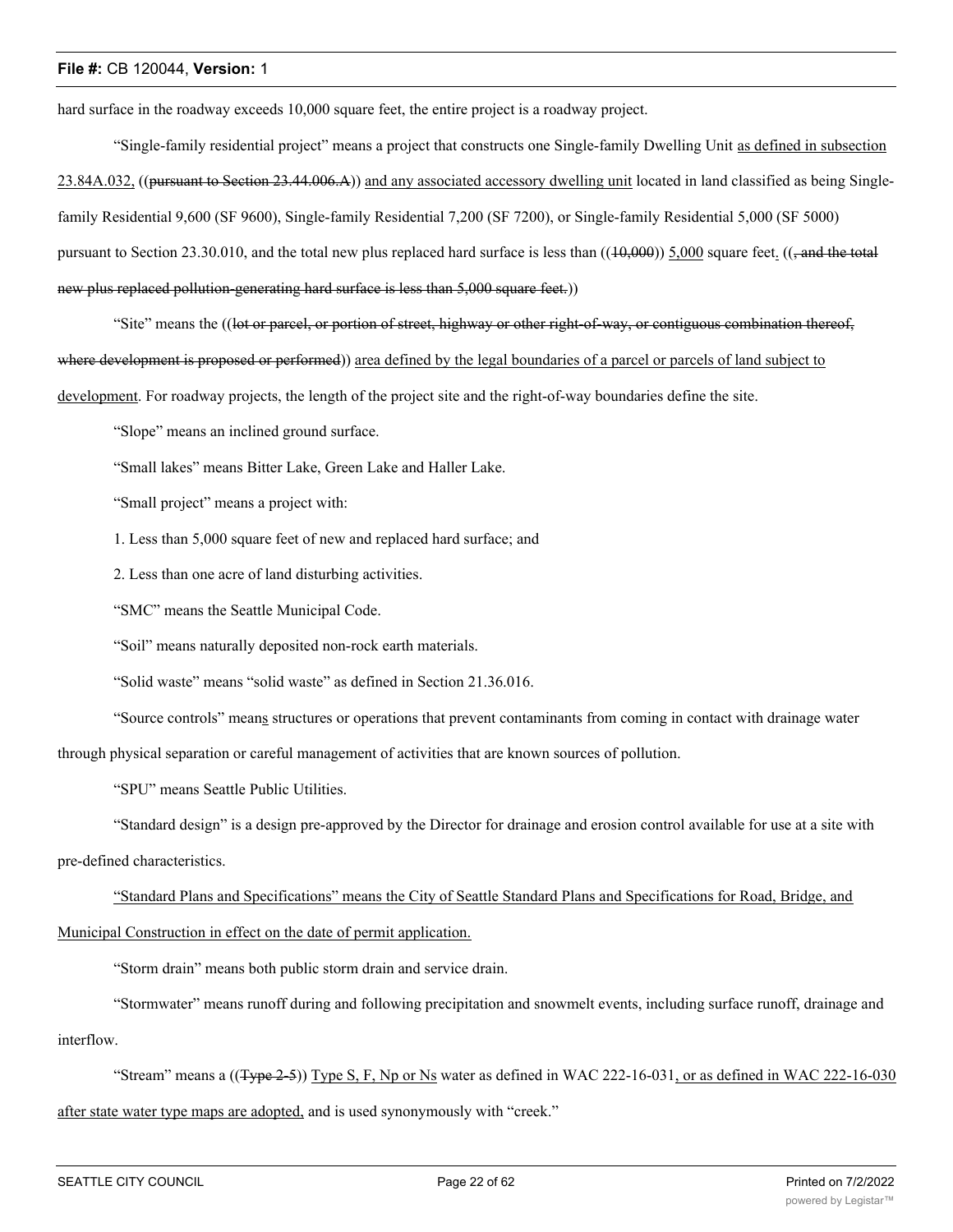\* \* \*

# Section 3. Chapter 22.803 of the Seattle Municipal Code, last amended by Ordinance 124872, is amended as follows: **Chapter 22.803 MINIMUM REQUIREMENTS FOR ALL DISCHARGES AND ALL REAL PROPERTY**

\* \* \*

## **22.803.020 Minimum Requirements for All Discharges and Real Property**

A. Requirement to provide documentation and to map infrastructure. The owner is required to make plans, procedures, and schedules required by this subtitle available to the Director when requested. When requested to aid in applying the Stormwater Code, the owner must provide to the Director a complete map of all drainage, side sewer, and plumbing infrastructure on the property.

B. Requirement to report spills, releases, or dumping. A responsible party is required to, at the earliest possible time, but in any case within 24 hours of discovery, report to the Director of SPU a spill, release, dumping, or other situation that has contributed or is likely to contribute pollutants to a public drainage system, a private drainage system, or a receiving water. This reporting requirement is in addition to, and not instead of, any other reporting requirements under federal, state or local laws.

C. Requirements to maintain facilities. All treatment facilities, flow control facilities, drainage control facilities, and drainage systems shall be maintained as ((prescribed)) specified in rules promulgated by the Director in order for these facilities and systems to be kept in continuous working order.

D. Requirements for disposal of waste from maintenance activities. Disposal of waste from maintenance of drainage control facilities shall be conducted in accordance with federal, state and local regulations, including the Minimum Functional Standards for Solid Waste Handling, Chapter 173-304 WAC, guidelines for disposal of waste materials, and, where appropriate, Dangerous Waste Regulations, Chapter 173-303 WAC.

E. Requirements to maintain records of installation and maintenance activities. When a drainage control facility is installed, the party having the facility installed shall make records of the installation and shall identify the party (or parties) responsible for maintenance and operations. The parties shall retain a continuous record of all maintenance and repair activities, and shall retain the records for at least ten years. If a transfer of ownership occurs, these records of installation, repair, and maintenance shall be transferred to the new property owner. These records shall be made available to the Director of SPU during inspection of the facility and at other reasonable times upon request of the Director of SPU.

## **22.803.030 Minimum Requirements for Source Controls for All Real Property**

For all discharges, responsible parties shall implement and maintain source controls to prevent or minimize pollutants from leaving a site or property. Source controls that are required for all real property include, but are not limited to, the following, as further described in rules promulgated by the Director: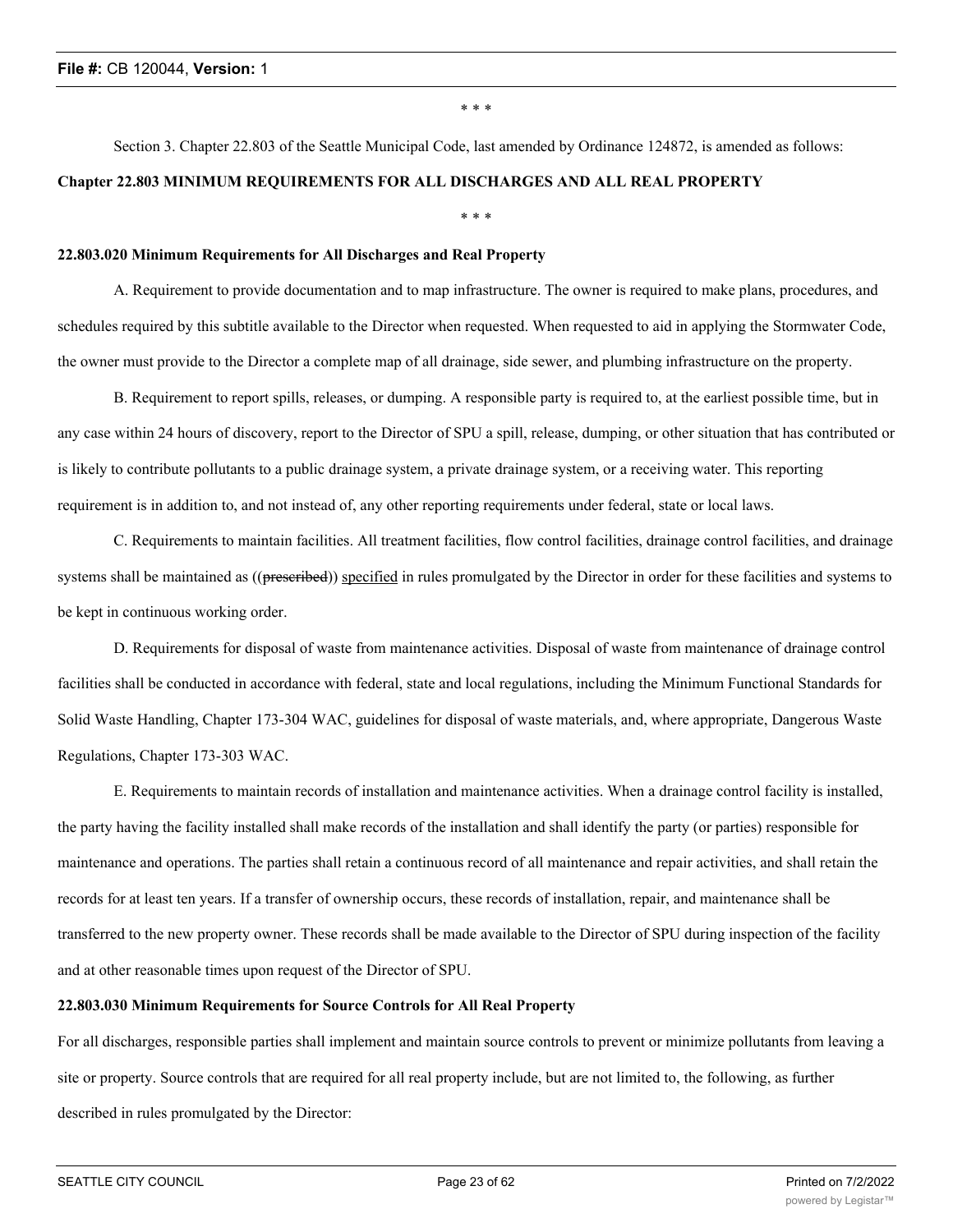A. Eliminate Illicit ((or Prohibited)) Connections and Illicit Discharges. It is the responsibility of the property owner or other responsible party to ensure that all plumbing connections are properly made and that only connections conveying stormwater or permissible discharges pursuant to Section 22.802.030 are connected to the drainage system. When requested to aid in applying the Stormwater Code, the owner must provide to the Director a complete map of all stormwater and plumbing infrastructure on the property.

B. Perform Routine Maintenance. ((of Drainage System.)) All drainage system components, including, but not limited to, catch basins, flow control facilities, treatment facilities, on-site BMPs, and unimproved drainage pathways shall be kept in continuous working order.

C. Dispose of Fluids and Wastes Properly. Solid and liquid wastes must be disposed of in a manner that minimizes the risk of contaminating stormwater.

D. Proper Storage of Solid Wastes. Solid wastes must be stored in a manner that minimizes the risk of contaminating stormwater.

E. Spill Prevention and Cleanup. All property owners having the potential to spill pollutants shall take measures to prevent spills of pollutants and to properly clean up spills that might occur.

F. Provide Oversight and Training for Staff. For businesses and public entities, annually train all employees responsible for the operation, maintenance, or inspection of BMPs, assign oversight responsibilities, and maintain records.

G. ((Site)) Property Maintenance. For businesses and public entities, locate pollution-generating activities away from stormwater pathways where feasible and engage in proper site maintenance to prevent pollutant transport off site, including but not limited to sweeping paved areas and inspecting loading, unloading, storage and parking areas.

H. Rooftop Dog Runs. Dog runs located on private property on rooftops or above-grade plazas must prevent stormwater from the dog run from discharging directly or indirectly to a public drainage system, private drainage system, or receiving water body. 22.803.040 Minimum Requirements for Source Controls For Businesses and Public Entities for Specific Activities

A. For all discharges, source controls shall be implemented, to extent allowed by law, by businesses and public entities for the following specific pollution-generating activities as specified in the joint SPU/SDCI Directors' Rule titled "Seattle Stormwater Manual" at "Volume 4 - Source Control," to the extent necessary to prevent prohibited discharges as described in subsection 22.802.020.A through subsection 22.802.020.D, and to prevent contaminants from coming in contact with drainage water or being discharged to the drainage system, public combined sewer, or directly into receiving waters:

1. Fueling at dedicated stations, for new or substantially altered fueling stations.

2. Mobile fueling of vehicles and heavy equipment.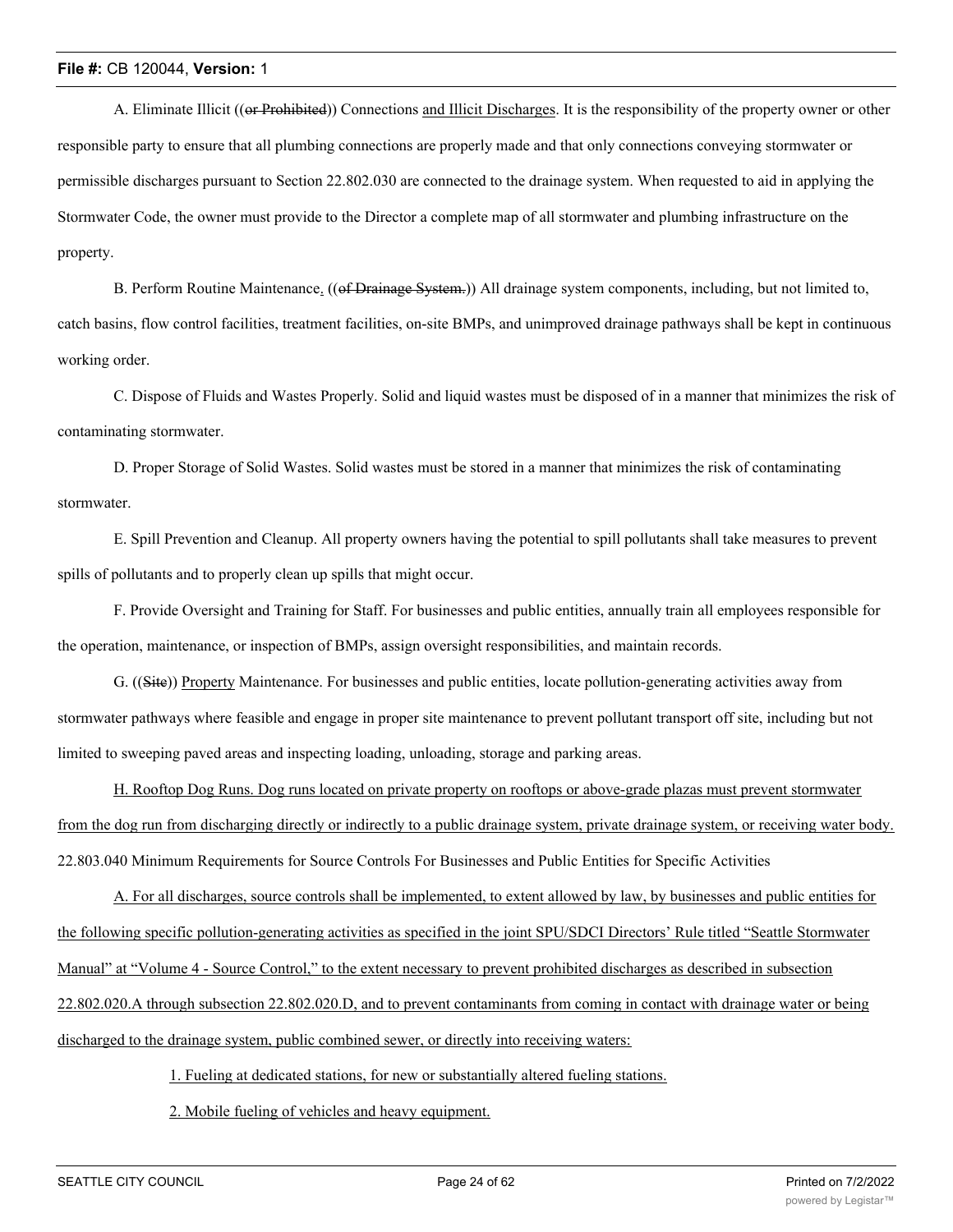3. In-water and over-water fueling.

4. Maintenance and repair of vehicles and equipment.

5. Concrete and asphalt mixing and production.

6. Concrete pouring, concrete/asphalt cutting, and asphalt application.

7. Recycling, wrecking yard, and scrap yard operations.

8. Storage of liquids in aboveground tanks.

Source controls include, but are not limited to, segregating or isolating wastes to prevent contact with drainage water; enclosing, covering, or containing the activity to prevent contact with drainage water; developing and implementing inspection and maintenance programs; sweeping; and taking management actions such as training employees on pollution prevention.

B. For all discharges except those that drain only to the public combined sewer, source controls shall be implemented, to the extent allowed by law, by businesses and public entities for specific pollution-generating activities as specified in the joint (( SPU/DPD)) SPU/SDCI Directors' Rule titled "Seattle Stormwater Manual" at "Volume 4 - Source Control," to the extent necessary to prevent prohibited discharges as described in subsection 22.802.020.A through subsection 22.802.020.C, and to prevent contaminants from coming in contact with drainage water or being discharged to the drainage system or directly into receiving waters. Source controls include, but are not limited to, segregating or isolating wastes to prevent contact with drainage water; enclosing, covering, or containing the activity to prevent contact with drainage water; developing and implementing inspection and maintenance programs; sweeping; and taking management actions such as training employees on pollution prevention.

Section 4. Chapter 22.805 of the Seattle Municipal Code, last amended by Ordinance 124919, is amended as follows:

## **Chapter 22.805 MINIMUM REQUIREMENTS FOR ALL PROJECTS**

22.805.010 General

A. All projects are required to comply with this chapter, even where drainage control review is not required.

B. Closely related projects shall be considered as one project for purposes of applying the Stormwater Code, including but not limited to determining whether the thresholds for applicability of particular Stormwater Code minimum requirements are met. The Director shall determine whether two or more projects are closely related as specified in the joint SPU/SDCI Directors' Rule titled "Seattle Stormwater Manual" at "Volume 1 - Project Minimum Requirements."

C. When an application requires preliminary drainage review according to subsection 22.807.020.A, applications for building permits, grading permits, and other construction permits on the site receiving preliminary drainage review shall comply with the provisions of the approved preliminary drainage control plan.

D. In the case of a subdivision under Chapter 23.22 and short plat under Chapter 23.24, unless an adjustment pursuant to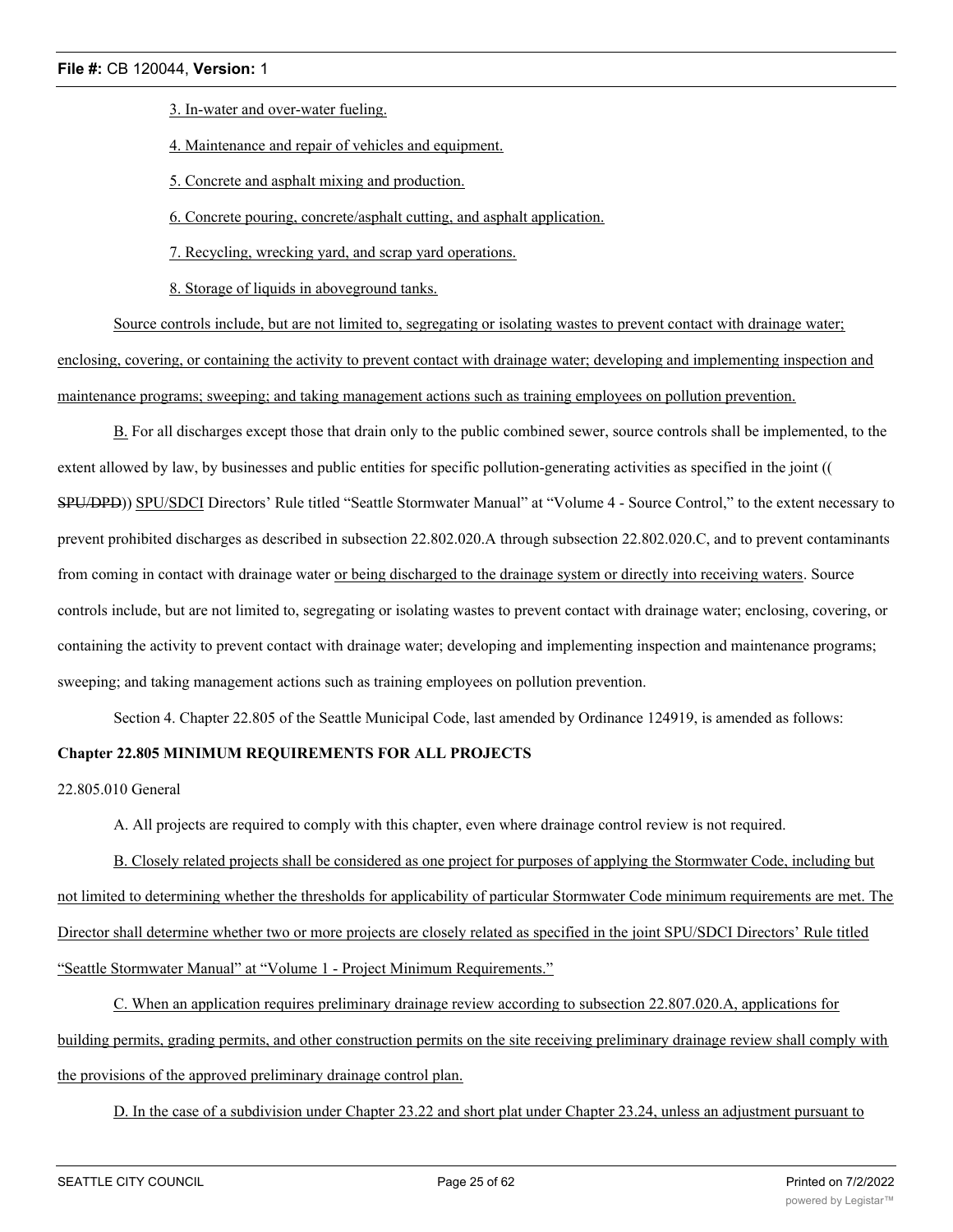subsection 22.800.040.B is approved by the Director, for the purposes of applying the thresholds in Chapter 22.805, the hard surface coverage is the maximum lot coverage allowed per Subtitle III of Title 23, Land Use Code, plus required and proposed pedestrian and vehicular access and amenities, including driveways, walkways, plazas, and patios identified on the preliminary drainage control plan and associated preliminary site plan.

E. Construction of drainage control facilities and drainage systems for plats

1. In the case of a subdivision under Chapter 23.22, drainage control facilities or drainage systems that are identified on the associated preliminary drainage control plan or the approved preliminary plat and will serve multiple proposed lots, parcels, tracts, or rights-of-way shall be constructed prior to approval of the final plat unless a bond is provided according to subsection 23.22.070.C. If a bond is provided in lieu of construction prior to approval of the final plat, the construction permit for the facilities or systems must be issued prior to issuance of any building permit for any other construction within the subdivision and construction of the facilities or systems shall be completed and final inspection approved prior to final inspection approval of any building permit for any other construction within the subdivision and prior to occupancy of any buildings, but in no event later than two years after final plat approval.

2. In the case of a short plat under Chapter 23.24 with shared drainage control facilities or drainage systems that are identified on the preliminary drainage control plan and will serve multiple proposed lots, parcels, tracts, or rights-of-way, the following shall occur:

a. The construction permit for the shared facilities or systems shall be issued prior to issuance of any building permit for any other construction within the lots, parcels, tracts, or rights-of-way served by the shared facilities or systems; and

b. Construction of the shared facilities or systems shall be completed and final inspection approved prior to final inspection approval of any building permit for any other construction within the lots, parcels, tracts, or rights-of-way served by the shared facilities, and prior to occupancy of any buildings on these lots, parcels, or tracts.

 $((B))$  F. No discharge from a site, real property, or drainage facility, directly or indirectly to a public drainage system, private drainage system, or a receiving water within or contiguous to Seattle city limits, may cause or contribute to a prohibited discharge or a known or likely violation of water quality standards in the receiving water or a known or likely violation of the City's municipal stormwater NPDES permit.

((C)) G. Every permit issued to implement this subtitle shall contain a performance standard requiring that no discharge from a site, real property, or drainage facility, directly or indirectly to a public drainage system, private drainage system, or a receiving water within or contiguous to Seattle city limits, cause or contribute to a prohibited discharge or a known or likely violation of water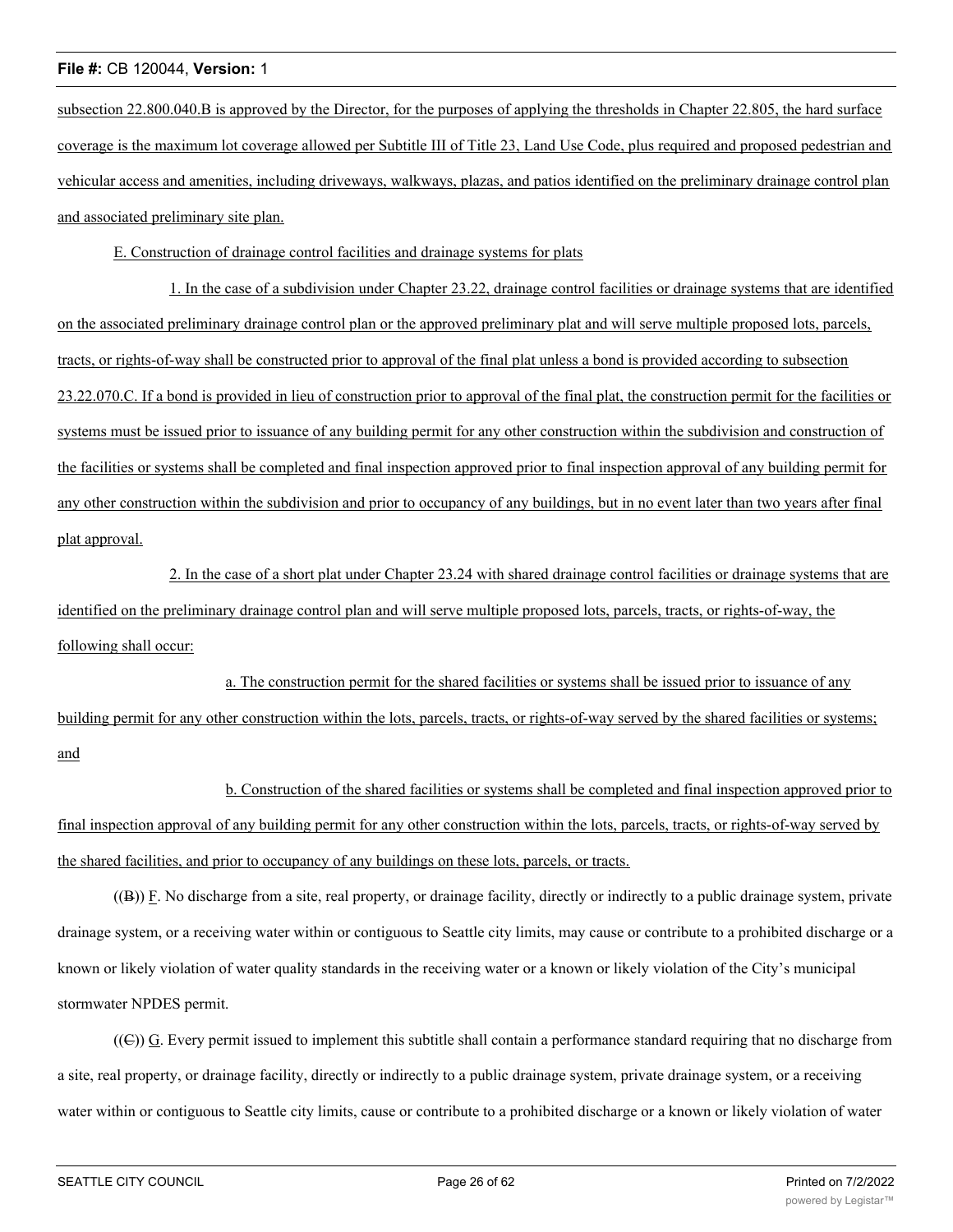quality standards in the receiving water or a known or likely violation of the City's municipal stormwater NPDES permit.

## **22.805.020 Minimum requirements for all projects**

A. Minimum Requirements for Maintaining Natural Drainage Patterns. For all projects, natural drainage patterns shall be maintained and discharges shall occur at the natural location to the maximum extent feasible and consistent with subsection 22.805.020.B. Drainage water discharged from the site shall not cause a significant adverse impact to receiving waters or downgradient properties. Drainage water retained or infiltrated on the site shall not cause significant adverse impact to up-gradient or down -gradient properties.

B. Minimum Requirements for Discharge Point. The discharge point for drainage water from each site shall be selected using criteria that shall include, but not be limited to, preservation of natural drainage patterns and whether the capacity of the drainage system is adequate for the flow rate and volume. For those projects meeting the drainage review threshold, the proposed discharge point shall be identified in the drainage control plan required by this subtitle, for review and approval or disapproval by the Director.

C. Minimum Requirements for Flood-prone Areas. On sites within flood-prone areas, responsible parties are required to employ procedures to minimize the potential for flooding on the site and to minimize the potential for the project to increase the risk of floods on adjacent or nearby properties. Flood control measures shall include those set forth in other titles of the Seattle Municipal Code and rules promulgated thereunder, including, but not limited to, Chapter 23.60 (Shoreline District), Chapter 25.06 (Floodplain Development) and Chapter 25.09 (Environmentally Critical Areas) of the Seattle Municipal Code.

D. Minimum Requirements for Construction ((Site)) Stormwater Pollution Prevention ((Control)) Plan. Temporary and permanent construction controls shall be used to accomplish the following minimum requirements. All projects are required to meet each of the elements below or document why an element is not applicable. Additional controls may be required by the Director when minimum controls are not sufficient to prevent erosion or transport of sediment or other pollutants from the site.

1. Mark Clearing Limits and Environmentally Critical Areas. Within the boundaries of the project site and prior to beginning land disturbing activities, including clearing and grading, clearly mark all clearing limits, easements, setbacks, all environmentally critical areas and their buffers, and all trees and drainage courses that are to be preserved within the construction area.

2. Retain Top Layer. Within the boundaries of the project site, the duff layer, topsoil, and native vegetation, if there is any, shall be retained in an undisturbed state to the maximum extent feasible. If it is not feasible to retain the top layer in place, it should be stockpiled on-site, covered to prevent erosion, and replaced immediately upon completion of the land disturbing activities to the maximum extent feasible.

3. Establish Construction Access. Limit construction vehicle access, whenever possible, to one route. Stabilize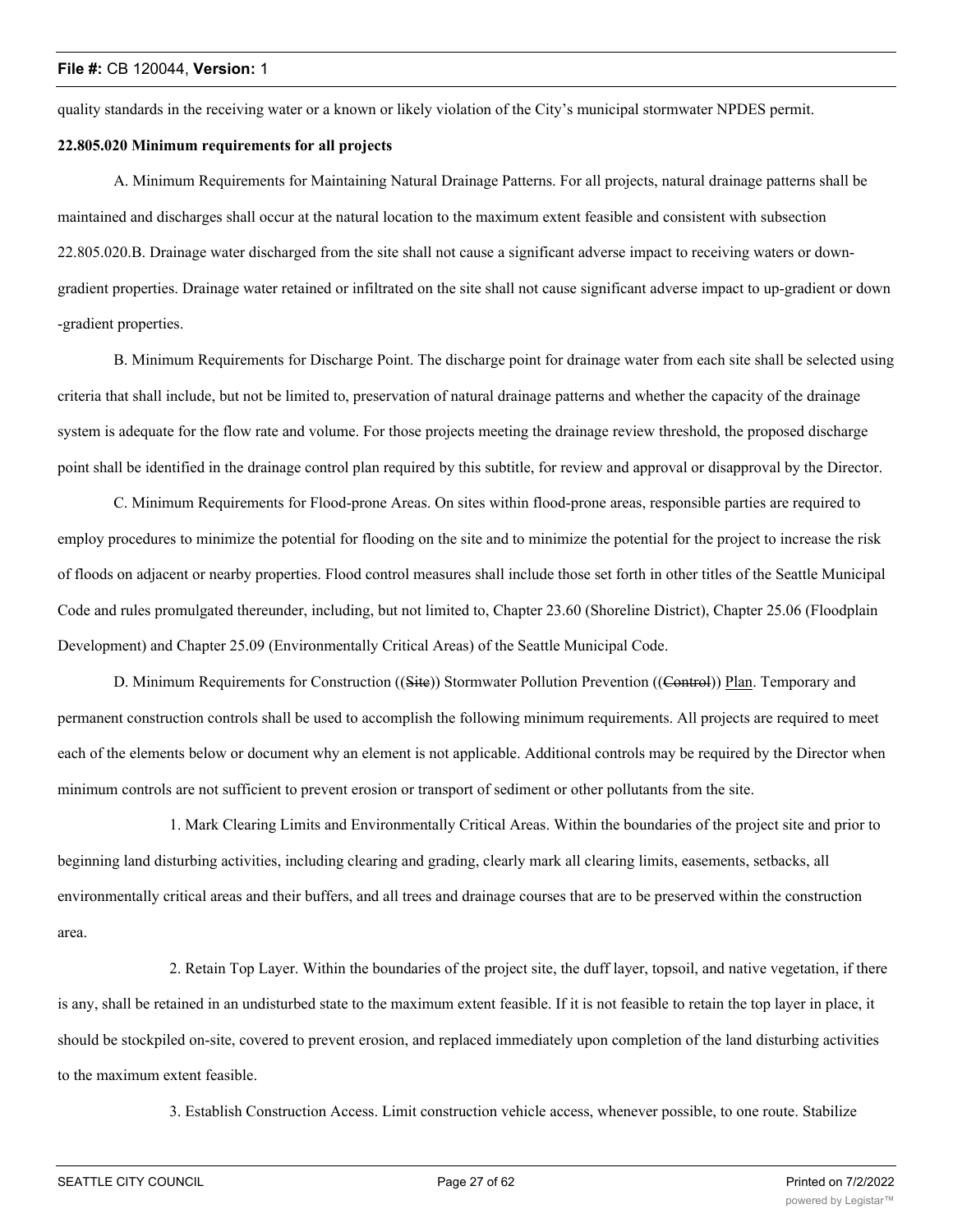access points and minimize tracking sediment onto public roads. Promptly remove any sediment tracked off site.

4. Protect Downstream Properties and Receiving Waters. Protect properties and receiving waters downstream from the development sites from erosion due to increases in the volume, velocity, and peak flow rate of drainage water from the project site. If it is necessary to construct flow control facilities to meet this requirement, these facilities shall be functioning prior to implementation of other land disturbing activity. If permanent infiltration facilities are used to control flows during construction, these facilities shall be protected from siltation during the construction phase of the project.

5. Prevent Erosion and Sediment Transport from the Site. Pass all drainage water from disturbed areas through a sediment trap, sediment pond, or other appropriate sediment removal BMP before the water leaves the site or prior to discharge to an infiltration facility. Sediment controls intended to trap sediment on site shall be constructed as one of the first steps in grading and shall be functional before other land disturbing activities take place. BMPs intended to trap sedimentation shall be located in a manner to avoid interference with the movement of juvenile salmonids attempting to enter off-channel areas or drainages. Provide and maintain natural buffers around surface waters, direct stormwater to vegetated areas to increase sediment removal and maximize stormwater infiltration where feasible.

6. Prevent Erosion and Sediment Transport from the Site by Vehicles. Whenever construction vehicle access routes intersect paved roads, the transport of sediment onto the paved road shall be minimized. If sediment is transported onto a paved road surface, the roads shall be cleaned thoroughly at the end of each day. Sediment shall be removed from paved roads by shoveling or sweeping and shall be transported to a controlled sediment disposal area. If sediment is tracked off site, roads shall be cleaned thoroughly at the end of each day, or at least twice daily during wet weather. Street washing is allowed only after sediment is removed, and street wash wastewater shall be prevented from entering the drainage system and receiving waters.

7. Stabilize Soils. Prevent on-site erosion by stabilizing all exposed and unworked soils, including stock piles and earthen structures such as dams, dikes, and diversions. From October 1 to April 30, no soils shall remain exposed and unworked for more than two days. From May 1 to September 30, no soils shall remain exposed for more than seven days. Soils shall be stabilized at the end of the shift before a holiday or weekend if needed based on the weather forecast. Soil stockpiles shall be stabilized from erosion, protected with sediment trapping measures, and be located away from storm drain inlets, waterways, and drainage channels. Before the completion of the project, permanently stabilize all exposed soils that have been disturbed during construction.

8. Protect Slopes. Erosion from slopes shall be minimized. Cut and fill slopes shall be designed and constructed in a manner that will minimize erosion. Off-site stormwater run-on or groundwater shall be diverted away from slopes and undisturbed areas with interceptor dikes, pipes, and/or swales. Pipe slope drains or protected channels shall be constructed at the top of slopes to collect drainage and prevent erosion. Excavated material shall be placed on the uphill side of trenches, consistent with safety and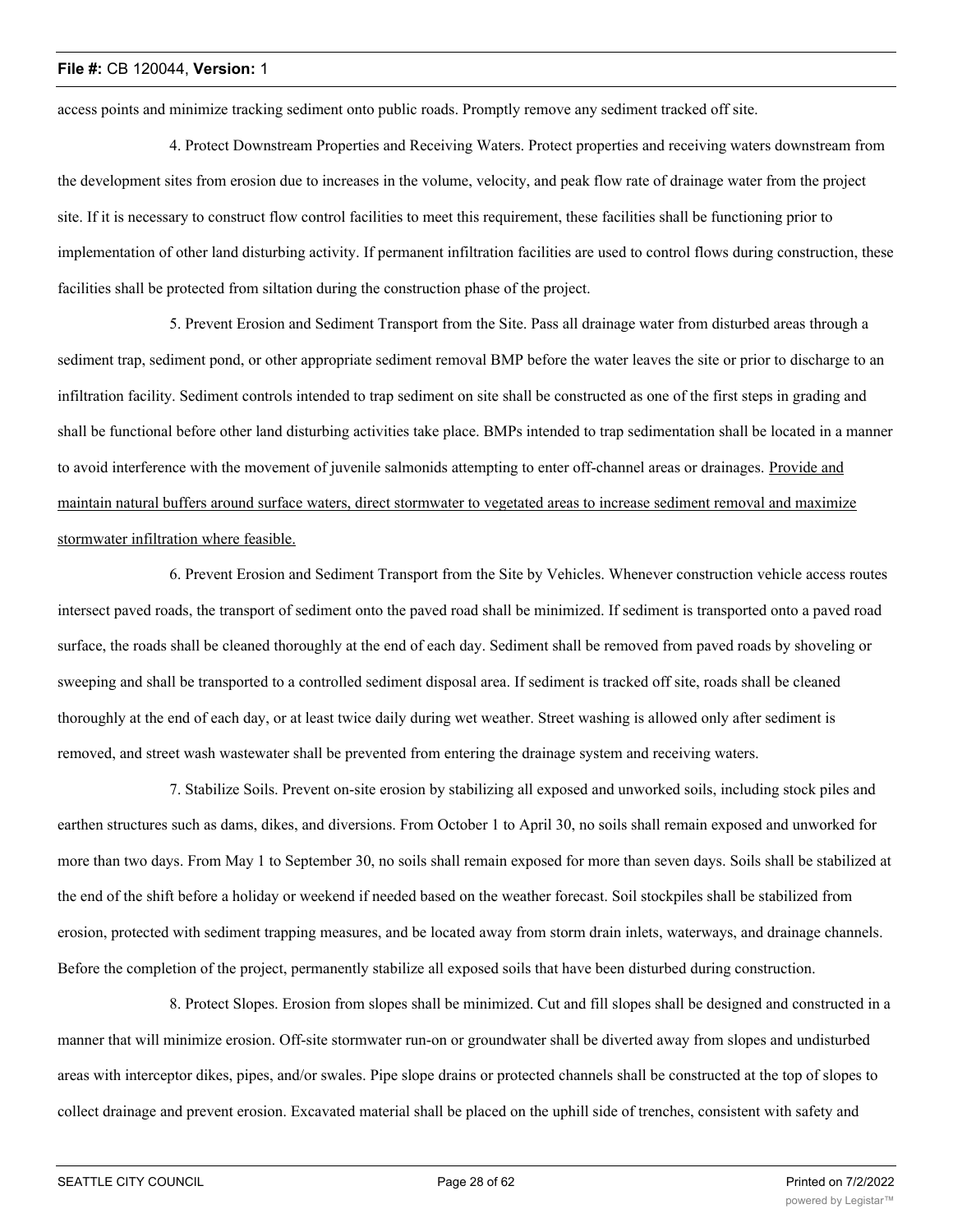space considerations. Check dams shall be placed at regular intervals within constructed channels that are cut down a slope.

9. Protect Storm Drains. Prevent sediment from entering all storm drains, including ditches that receive drainage water from the project. Storm drain inlets protection devices shall be cleaned or removed and replaced as recommended by the product manufacturer, or more frequently if required to prevent failure of the device or flooding. Storm drain inlets made operable during construction shall be protected so that drainage water does not enter the drainage system without first being filtered or treated to remove sediments. Storm drain inlet protection devices shall be removed at the conclusion of the project. When manufactured storm drain inlet protection devices are not feasible, inlets and catch basins must be cleaned as necessary to prevent sediment from entering the drainage control system.

10. Stabilize Channels and Outlets. All temporary on-site drainage systems shall be designed, constructed, and stabilized to prevent erosion. Stabilization shall be provided at the outlets of all drainage systems that is adequate to prevent erosion of outlets, adjacent stream banks, slopes, and downstream reaches.

11. Control Pollutants. Measures shall be taken to control potential pollutants and shall include, but not be limited to, the following measures:

a. All pollutants, including sediment, waste materials, and demolition debris, that occur ((onsite)) on site shall be handled and disposed of in a manner that does not cause contamination of drainage water and pursuant to all applicable disposal laws.

b. Containment, cover, and protection from vandalism shall be provided for all chemicals, liquid products, petroleum products, and other materials that have the potential to pose a threat to human health or the environment.

c. On-site fueling tanks shall include secondary containment.

d. Maintenance, fueling, and repair of heavy equipment and vehicles involving oil changes, hydraulic

system drain down, solvent and de-greasing cleaning operations, fuel tank drain down and removal, and other activities which may result in discharge or spillage of pollutants to the ground or into drainage water runoff shall be conducted using spill prevention and control measures.

e. Contaminated soils shall be removed and surfaces shall be cleaned immediately following any discharge or spill incident.

f. Wheel wash or tire bath wastewater shall be discharged to a separate on-site treatment system that prevents discharge to surface water, ((such as closed-loop recirculation or upland application,)) or to the sanitary sewer or combined sewer system with approval of the Director of SPU. Temporary discharges or connections to the public sanitary and combined sewers shall be made in accordance with Chapter 21.16 (Side Sewer Code).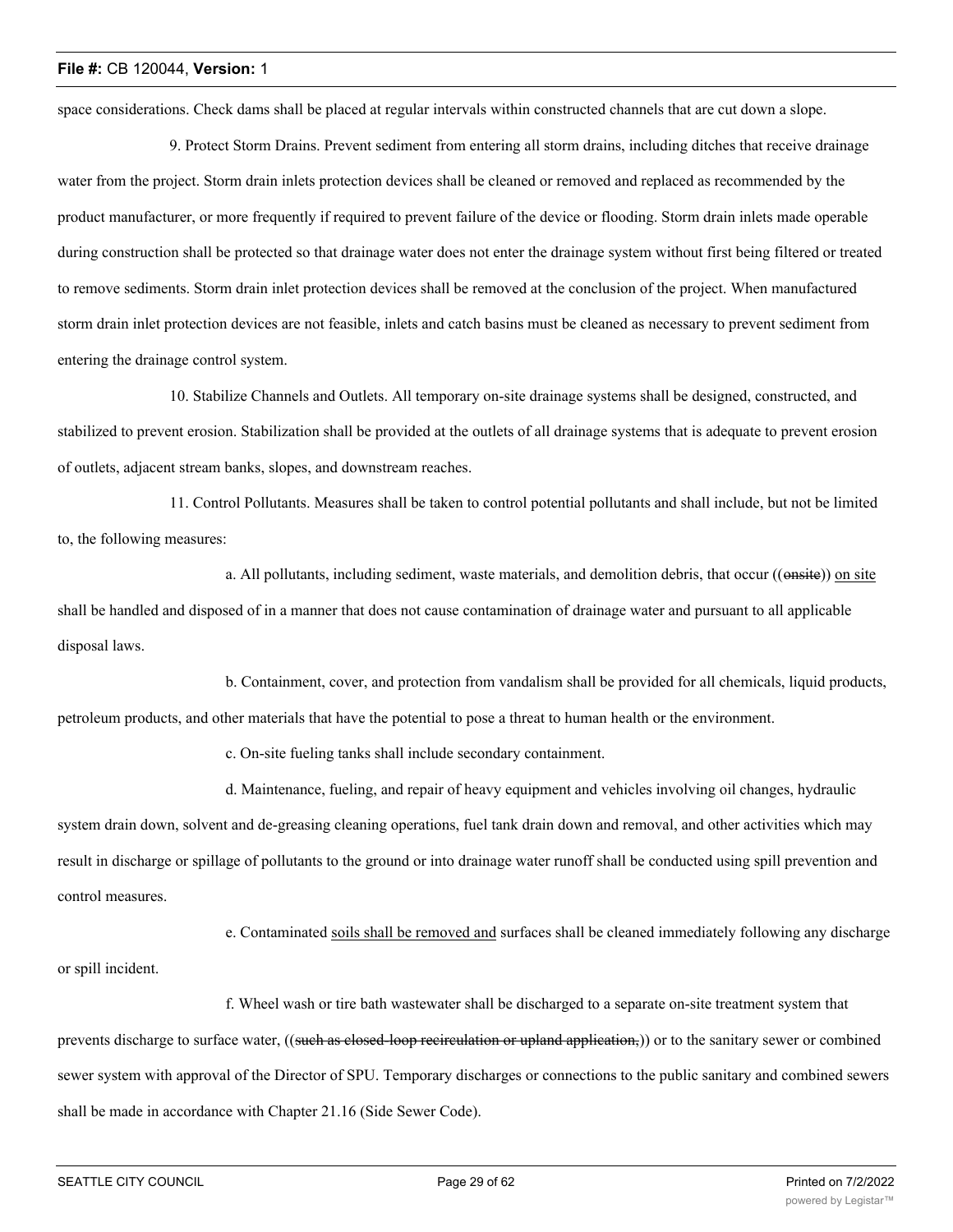g. Application of fertilizers and pesticides shall be conducted in a manner and at application rates that will not result in loss of chemical to drainage water. Manufacturers' label requirements for application rates and procedures shall be followed.

h. BMPs shall be used to prevent or treat contamination of drainage water by pH-modifying sources. These sources include, but are not limited to, recycled concrete stockpiles, bulk cement, cement kiln dust, fly ash, new concrete washing and curing waters, waste streams generated from concrete grinding and sawing, exposed aggregate processes, and concrete pumping and mixer washout waters. Construction site operators may be required to adjust the pH of drainage water if necessary to prevent a violation of water quality standards.

i. Construction site operators must obtain written approval from Ecology prior to using chemical treatment other than carbon dioxide  $(CO_2)$  (( $\Theta$ )) dry ice, or food grade vinegar, to adjust pH.

j. Uncontaminated water from water-only based shaft drilling for construction of building, road, and bridge foundations may be infiltrated provided the wastewater is managed in a way that prevents discharge to surface waters. Prior to infiltration, water from water-only based shaft drilling that comes into contact with curing concrete must be neutralized until pH is in the range of  $6.5$  to  $8.5$  (su).

k. Train all employees on proper BMPs for preventing illicit discharges, including spills.

12. Control Dewatering. When dewatering devices discharge on site, to a public drainage system, or to the public combined sewer, dewatering devices shall discharge into a sediment trap, sediment pond, gently sloping vegetated area of sufficient length to remove sediment contamination, or other sediment removal BMP. Foundation, vault, and trench dewatering waters must be discharged into a controlled drainage system prior to discharge to a sediment trap or sediment pond. Clean, non-turbid dewatering water, such as well-point groundwater, that is discharged to systems tributary to state surface waters must not cause erosion or flooding. Highly turbid or contaminated dewatering water shall be handled separately from drainage water. For any project with an excavation depth of 12 feet or more below the existing grade and for all large projects, dewatering flows must be determined and it must be verified that there is sufficient capacity in the public drainage system and public combined sewer prior to discharging.

13. Maintain BMPs. All temporary and permanent erosion and sediment control BMPs shall be maintained and repaired as needed to assure continued performance of their intended function. All temporary erosion and sediment controls shall be removed within five days after final site stabilization is achieved or after the temporary controls are no longer needed, whichever is later. Trapped sediment shall be removed or stabilized on site. Disturbed soil areas resulting from removal shall be permanently stabilized.

14. Inspect BMPs. BMPs shall be periodically inspected. For projects with 5,000 square feet or more of new plus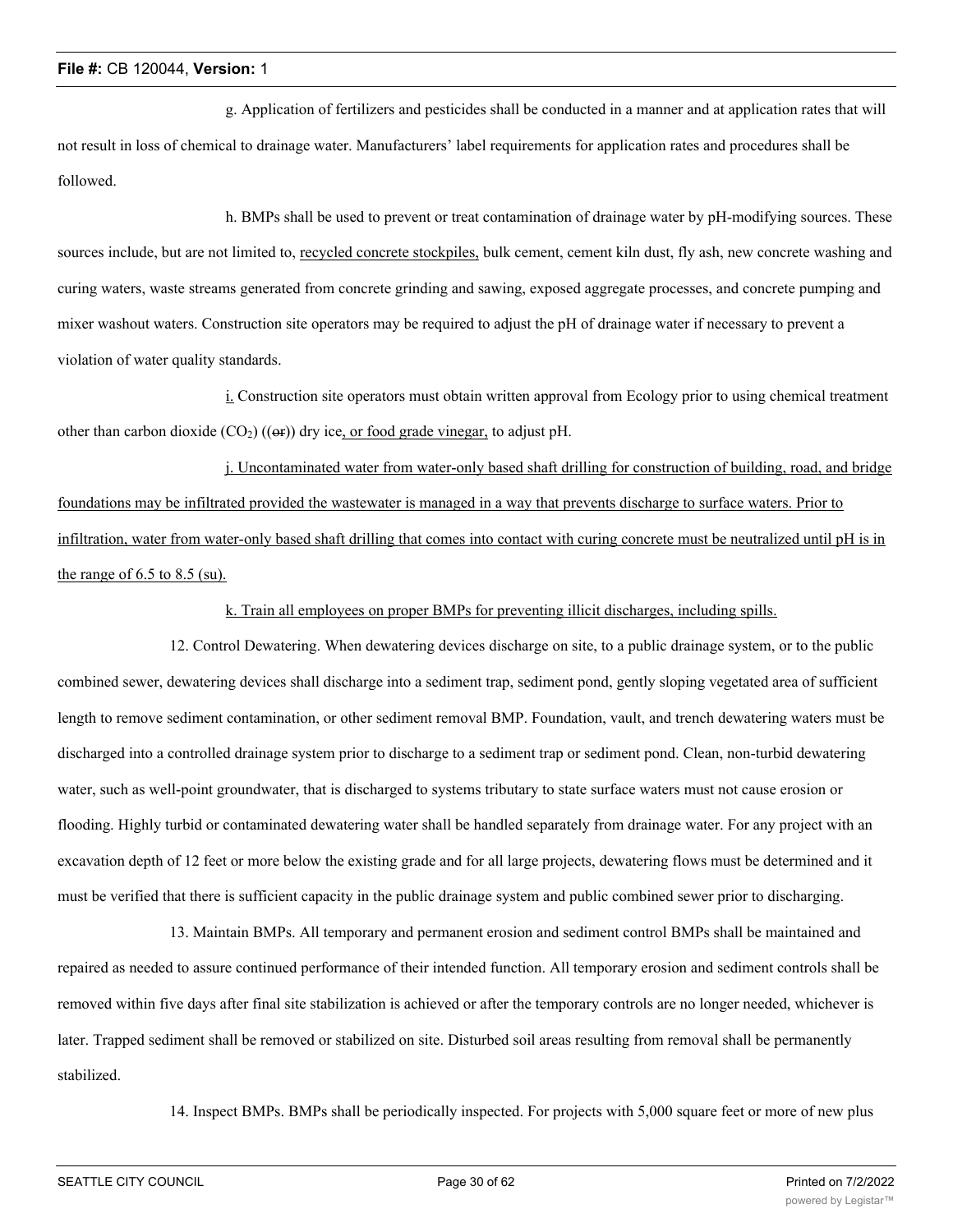replaced hard surface or 7,000 square feet or more of land disturbing activity, site inspections shall be conducted by a Certified Erosion and Sediment Control Lead who shall be identified prior to construction and shall be present on-site or on-call at all times.

15. Execute Construction Stormwater Control Plan. Construction site operators shall maintain, update, and implement their Construction Stormwater Control Plan. Construction site operators shall modify their Construction Stormwater Control Plan to maintain compliance whenever there is a change in design, construction, operation, or maintenance at the site that has, or could have, a significant effect on the discharge of pollutants to waters of the state.

16. Minimize Open Trenches. In the construction of underground utility lines, where feasible, no more than 150 feet of trench shall be opened at one time, unless soil is replaced within the same working day, and where consistent with safety and space considerations, excavated material shall be placed on the uphill side of trenches. Trench dewatering devices shall discharge into a sediment trap or sediment pond.

17. Phase the Project. Development projects shall be phased to the maximum extent feasible in order to minimize the amount of land disturbing activity occurring at the same time and shall take into account seasonal work limitations.

18. Install Flow Control and Water Quality Facilities. Development projects required to comply with Section 22.805.080 (Minimum Requirements for Flow Control) or Section 22.805.090 (Minimum Requirements for Treatment) shall install permanent flow control and water quality facilities to prevent erosion or transport of sediment or other pollutants from the site during construction.

19. Protect Stormwater BMPs

a. Protect all stormwater BMPs from sedimentation through installation and maintenance of erosion and sediment control BMPs. Restore the BMPs to their fully functioning condition if they accumulate sediment during construction. Restoring the stormwater BMP must include removal of sediment and any sediment-laden stormwater BMP soils, and replacing the removed soils with soils meeting the design specification.

b. Prevent compacting on-site BMPs by excluding construction equipment and foot traffic. Protect completed lawn and landscaped areas from compaction due to construction equipment.

c. Control erosion and avoid introducing sediment from surrounding land uses onto permeable pavements. Do not allow muddy construction equipment on the base material or pavement. Do not allow sediment-laden runoff onto permeable pavements or base materials.

d. Permeable pavements fouled with sediments or no longer passing an initial infiltration test must be cleaned until infiltrating per design or replaced.

e. Keep all heavy equipment off existing soils under on-site BMPs that have been excavated to final grade,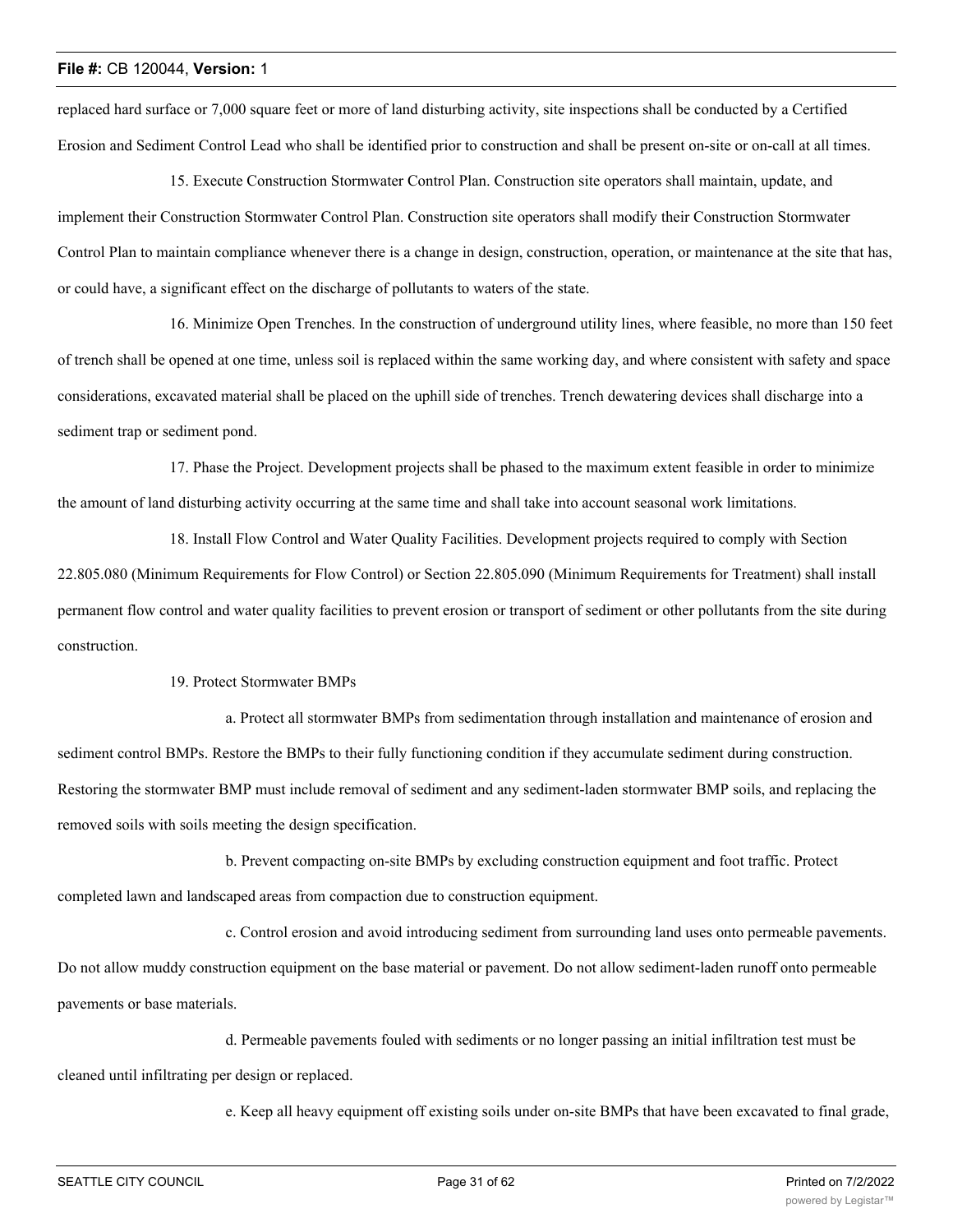to retain the infiltration rate of the soils.

\* \* \*

I. Install Source Control BMPs. Source control BMPs shall be installed for discharges, properties, and by businesses and public entities for specific pollution-generating activities as specified in Chapter 22.803 and in the joint ((SPU/DPD)) SPU/SDCI Directors' Rule titled "Seattle Stormwater Manual" at "Volume 4 - Source Control," to the extent necessary to prevent prohibited discharges as described in Section 22.802.020 and to prevent contaminants from coming in contact with drainage water. This requirement applies to the pollution-generating activities that are stationary or occur in one primary location and to the portion of the site being developed. Examples of installed source controls include, but are not limited to, the following:

1. A roof, awning, or cover erected over the pollution-generating activity area;

2. Ground surface treatment in the pollution-generating activity area to prevent interaction with, or breakdown of, materials used in conjunction with the pollution-generating activity;

3. Containment of drainage from the pollution-generating activity to a closed sump or tank. Contents of such a sump or tank must be pumped or hauled by a waste handler, or treated prior to discharge to a public drainage system;  $((.)$ 

4. Construct a berm or dike to enclose or contain the pollution-generating activities;

5. Direct drainage from containment area of pollution-generating activity to a closed sump or tank for settling and appropriate disposal, or treat prior to discharging to a public drainage system;

6. Pave, treat, or cover the containment area of pollution-generating activities with materials that will not interact with or break down in the presence of other materials used in conjunction with the pollution-generating activity; and

7. Prevent precipitation from flowing or being blown onto containment areas of pollution-generating activities.

\* \* \*

L. Extension of the Public Drainage System for Projects Not Constructed in the Public Right-of-Way. For projects not constructed in the public right-of-way, extension of the piped public drainage system across the full extent of the parcel boundary in the abutting public place shall be required for any of the following:

1. All projects where the Director has determined an extension is required considering, but not limited to, the following attributes of the project:

a. Poses a hazard to public health, safety, or welfare;

b. Endangers any property;

c. Adversely affects the safety and operation of public right-of-way, utilities, or other property owned or

maintained by the City;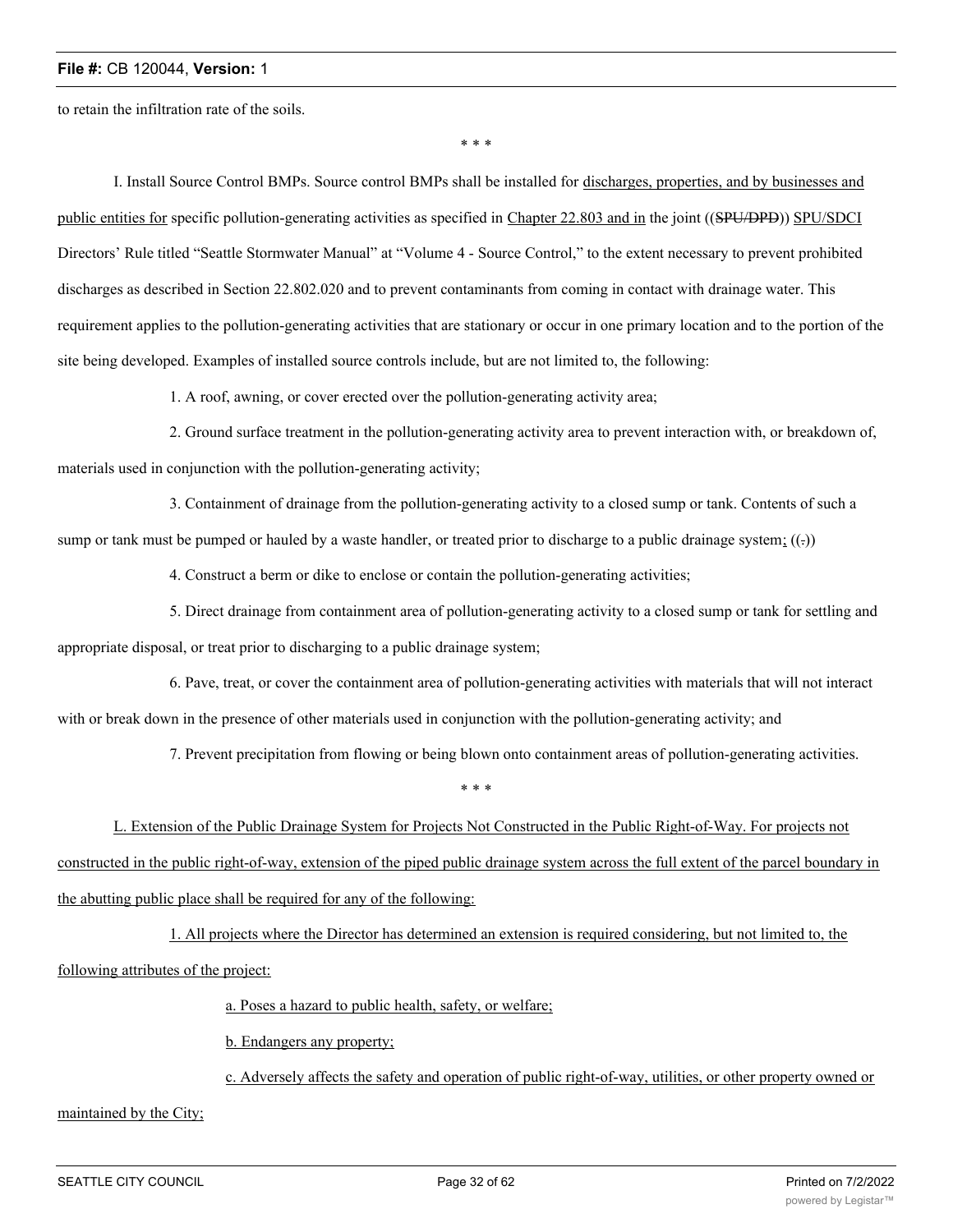d. Adversely affects the functions and values of an environmentally critical area or buffer;

e. Adversely affects an area with known erosion or flooding problems; or

f. Adversely affects receiving waters, any properties, or right-of-way.

2. All projects with 5,000 square feet or more of new plus replaced hard surface, unless:

a. The piped public drainage system is already accessible within an abutting public place to each existing,

proposed, or adjusted parcel; or

b. The project is otherwise not required to extend by rules promulgated by the Director.

M. Extension of the Public Drainage System for Projects Constructed in the Public Right-of-Way. For projects constructed in the public right-of-way, extension of the piped public drainage system across the full extent of the site shall be required for any of the following:

1. All projects where the Director has determined an extension is required considering, but not limited to, the

following attributes of the project:

a. Poses a hazard to public health, safety, or welfare;

b. Endangers any property;

c. Adversely affects the safety and operation of City right-of-way, utilities, or other property owned or

maintained by the City;

d. Adversely affects the functions and values of an environmentally critical area or buffer;

e. Adversely affects an area with known erosion or flooding problems; or

f. Adversely affects receiving waters, any properties, or right-of-way.

2. The project's total new plus replaced hard surface is 50 percent or more of the existing hard surfaces within the

project limits. The project limits are defined by the length of the project and the width of the right-of-way. If a project encompasses

more than one intersection, the project limits are further defined by one intersection to the other and blocks may vary in length,

unless:

a. The piped public drainage system is already accessible within the site across the full extent of the site; or

b. The project is otherwise not required to extend by rules promulgated by the Director.

N. Public Drainage System Requirements. Public drainage systems shall be constructed in accordance with the City's

Standard Plans and Specifications, SPU's Design Standards and Guidelines, and as specified in rules promulgated by the Director of

SPU.

## **22.805.030 Minimum Requirements for Single-Family Residential Projects**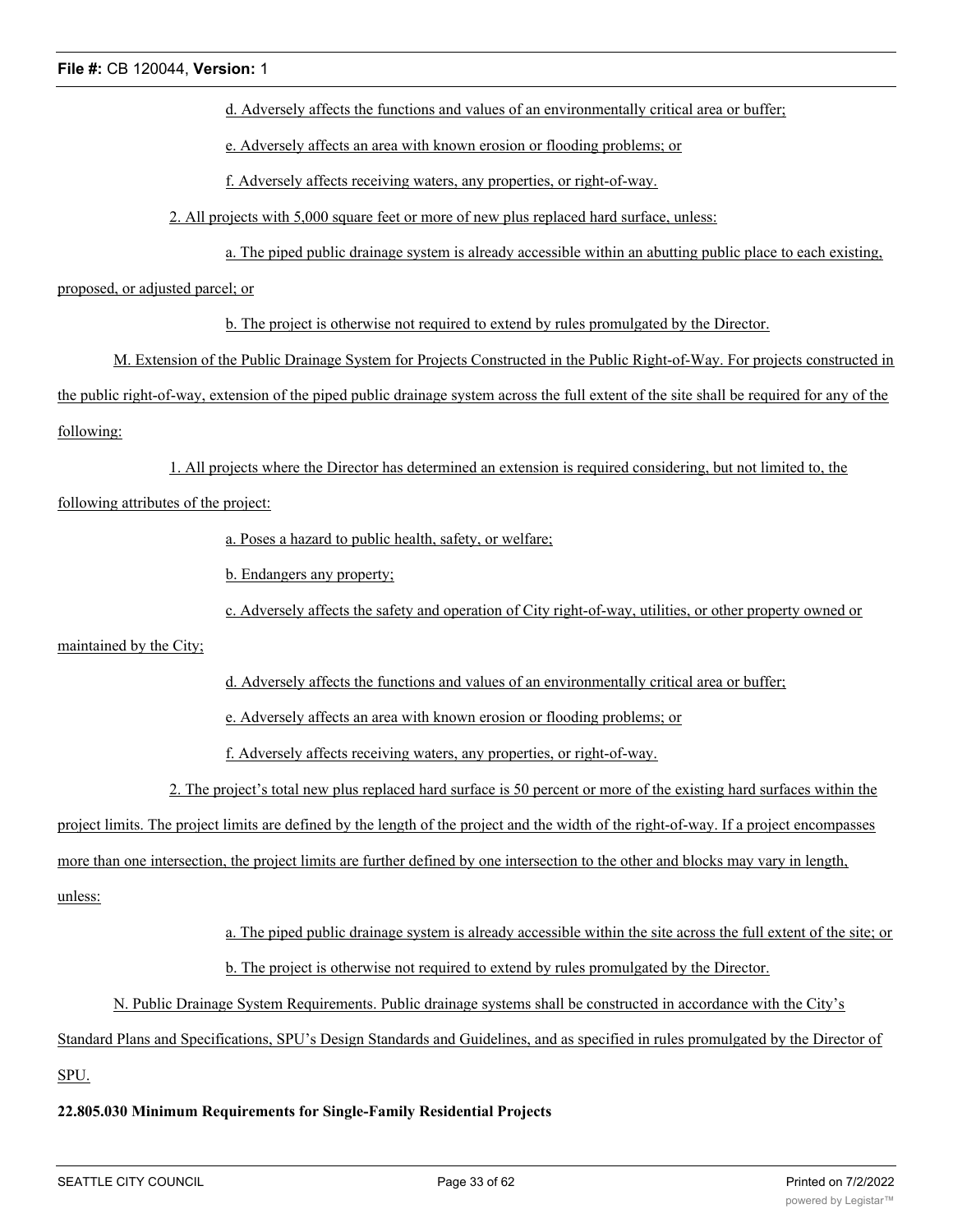A. Soil Amendment. Retain and protect undisturbed soil in areas not being developed, and prior to completion of the project, amend all new, replaced, and disturbed topsoil (including construction lay-down areas) with organic matter to the extent required by and in compliance with the rules promulgated by the Director.

B. On-site Stormwater Management. Single-family residential projects shall meet the Minimum Requirements for On-site Stormwater Management contained in Section 22.805.070, to the extent allowed by law, if:

1. For a project on a lot most recently created, adjusted, altered, or otherwise amended by a plat or other lawful document recorded with the King County Recorder on or after January 1, 2016, and where that document either created the lot or (( reduced)) altered the size of the lot, either the total new plus replaced hard surface is 750 square feet or more or land disturbing activity is 7,000 square feet or more; or

2. For any other project, either the total new plus replaced hard surface is 1,500 square feet or the land disturbing activity is 7,000 square feet or more.

\* \* \*

#### **22.805.050 Minimum Requirements for Parcel-Based Projects**

A. Soil Amendment. Retain and protect undisturbed soil in areas not being developed, and prior to completion of the project, amend all new, replaced, and disturbed topsoil (including construction lay-down areas) with organic matter to the extent required by and in compliance with the rules promulgated by the Director.

B. On-site Stormwater Management. Parcel-based projects shall meet the Minimum Requirements for On-site Stormwater Management contained in Section 22.805.070, to the extent allowed by law, if:

1. For a project on a lot most recently created, adjusted, altered, or otherwise amended by a plat or other lawful document recorded with the King County Recorder on or after January 1, 2016, and where that document either created the lot or (( reduced)) altered the size of the lot, either the total new plus replaced hard surface is 750 square feet or more or land disturbing activity is 7,000 square feet or more; or

2. For any other project, either the total new plus replaced hard surface is 1,500 square feet or more or the land disturbing activity is 7,000 square feet or more.

C. Flow Control. Parcel-based projects shall meet the minimum requirements for flow control contained in Section 22.805.080, to the extent allowed by law, as prescribed below.

1. Discharges to Wetlands. Parcel-based projects discharging into a wetland, or to the drainage basin of a wetland,

shall:

a. Comply with Section 22.805.020 (Minimum requirements for all projects), including, but not limited to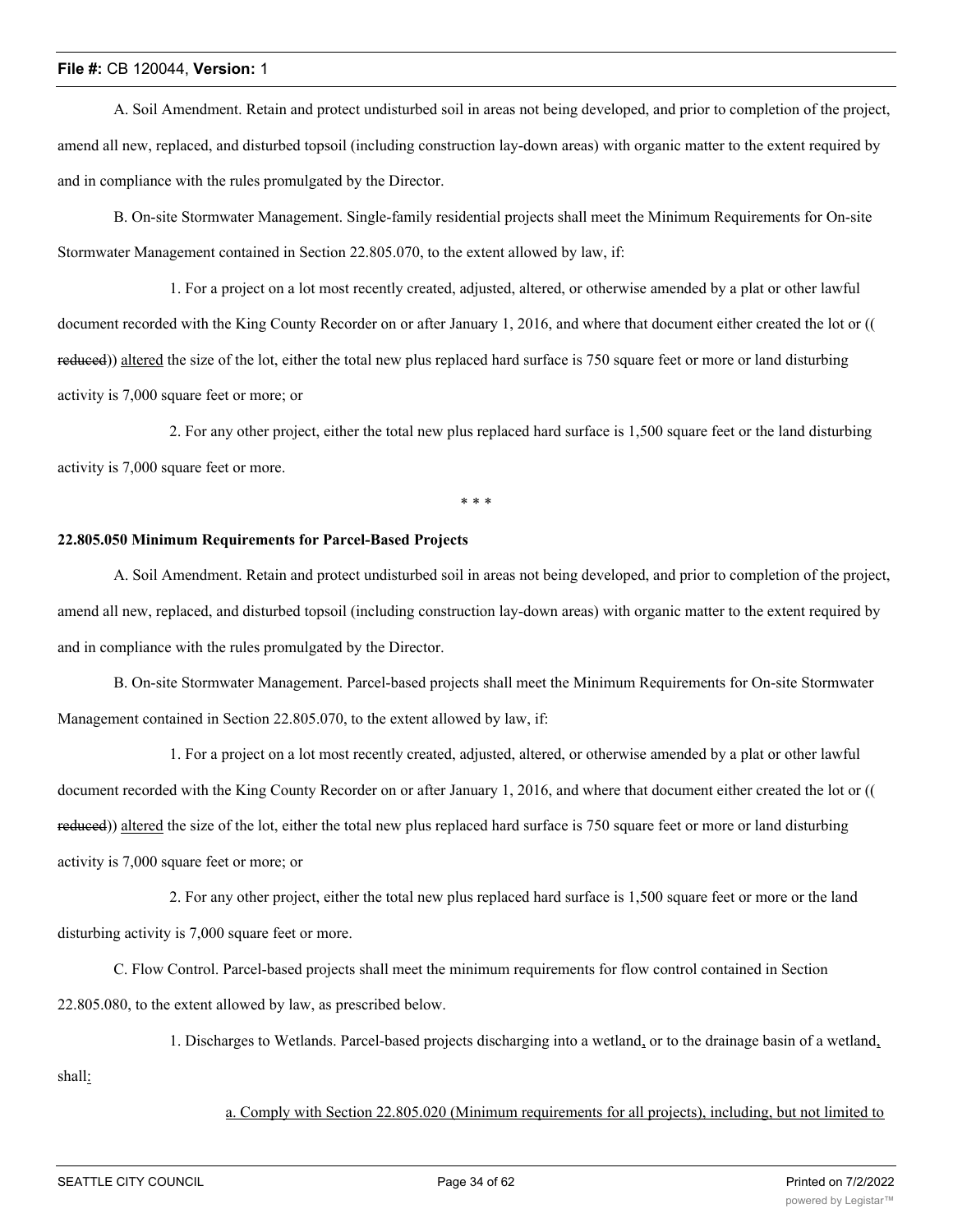#### subsection 22.805.020.E (Protect Wetlands).

b. ((eemply)) Comply with the minimum requirements for wetland protection contained in subsection 22.805.080.B.1 (Wetland Protection Standards) if:

 $((a))$  1) The total new plus replaced hard surface is 5,000 square feet or more; or

 $((\mathbf{b})$ ) 2) The project converts 3/4 acres or more of vegetation to lawn or landscaped areas, and

from the project there is a surface discharge into a natural or ((man-made)) constructed conveyance system from the site; or

 $((e))$  3) The project converts 2.5 acres or more of native vegetation to pasture and from the

project there is a surface discharge into a natural or ((man-made)) constructed conveyance system from the site.

2. Discharges to Listed Creek Basins. Parcel-based projects discharging into Blue Ridge Creek, Broadview Creek,

Discovery Park Creek, Durham Creek, Frink Creek, Golden Gardens Creek, Kiwanis Ravine/Wolfe Creek, Licton Springs Creek,

Madrona Park Creek, Mee-Kwa-Mooks Creek, Mount Baker Park Creek, Puget Creek, Riverview Creek, Schmitz Creek, Taylor

Creek, or Washington Park Creek, or to the drainage basin of such creek, shall:

a. Comply with subsection 22.805.080.B.2 (Pre-developed Forested Standard) if the existing hard surface

coverage is less than 35 percent and one or more of the following apply:

1) The project adds 5,000 square feet or more of new hard surface and the total new plus replaced

hard surface is 10,000 square feet or more; or

2) The project converts 3/4 acres or more of vegetation to lawn or landscaped areas, and from the project there is a surface discharge into a natural or ((man-made)) constructed conveyance system from the site; or

3) The project converts 2.5 acres or more of native vegetation to pasture, and from the project there is a surface discharge into a natural or ((man-made)) constructed conveyance system from the site; or

4) The project adds 5,000 square feet or more of new hard surface and, through a combination of effective hard surfaces and converted pervious surfaces, causes a  $((0.1))$  0.15 cubic feet per second increase in the 100-year recurrence interval flow frequency as estimated using a continuous model approved by the Director.

b. Comply with subsection 22.805.080.B.3 (Pre-developed Pasture Standard) if the criteria in subsection

22.805.050.C.2.a do not apply and one or more apply:

 $1)$  ((the)) The total new plus replaced hard surface is ((2,000)) 5,000 square feet or more; ((-)) or

2) The project converts 3/4 acres or more of vegetation to lawn or landscaped areas, and from the

project there is a surface discharge into a natural or constructed conveyance system from the site; or

3) The project converts 2.5 acres or more of native vegetation to pasture, and from the project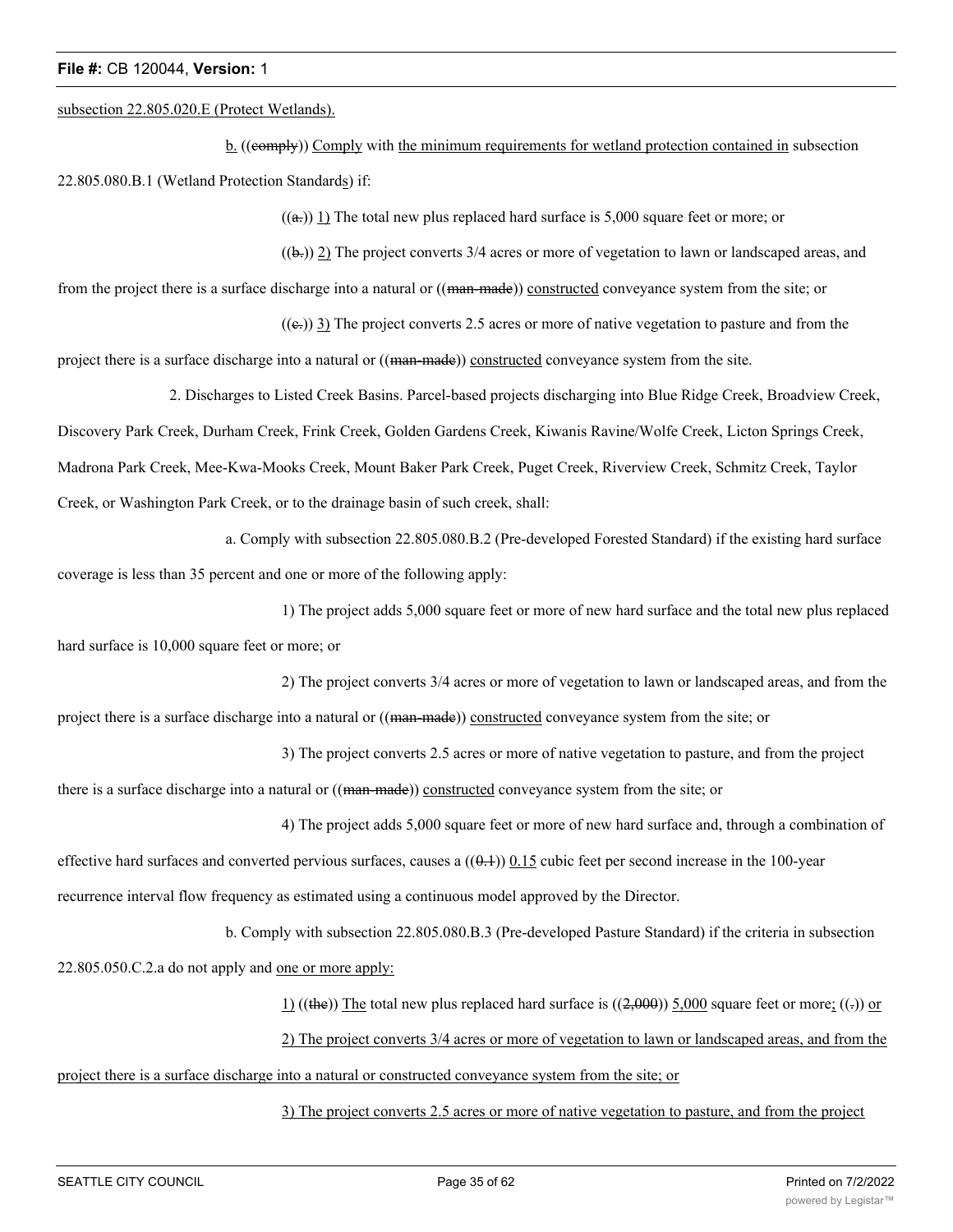there is a surface discharge into a natural or constructed conveyance system from the site.

3. Discharges to Non-listed Creek Basins. Parcel-based projects discharging into a creek not listed in subsection 22.805.050.C.2, or to the drainage basin of such creek, shall:

a. Comply with subsection 22.805.080.B.2 (Pre-developed Forested Standard) if the existing land cover is forested and one or more of the following apply:

1) The project adds 5,000 square feet or more of new hard surface and the total new plus replaced hard surface is 10,000 square feet or more; or

2) The project converts 3/4 acres or more of vegetation to lawn or landscaped areas, and from the project there is a surface discharge into a natural or ((man-made)) constructed conveyance system from the site; or

3) The project converts 2.5 acres or more of native vegetation to pasture, and from the project

there is a surface discharge into a natural or ((man-made)) constructed conveyance system from the site; or

4) The project adds 5,000 square feet or more of new hard surface and, through a combination of effective ((impervious)) hard surfaces and converted pervious surfaces, causes a  $((0.1))$  0.15 cubic feet per second increase in the 100year recurrence interval flow frequency as estimated using a continuous model approved by the Director.

b. Comply with subsection 22.805.080.B.3 (Pre-developed Pasture Standard) if the criteria in subsection

22.805.050.C.3.a do not apply and one or more of the following apply:

 $1)$  ((the)) The total new plus replaced hard surface is ((2,000)) 5,000 square feet or more; ((-)) or

2) The project converts 3/4 acres or more of vegetation to lawn or landscaped areas, and from the project there is a surface discharge into a natural or constructed conveyance system from the site; or

3) The project converts 2.5 acres or more of native vegetation to pasture, and from the project

there is a surface discharge into a natural or constructed conveyance system from the site.

4. Discharges to Small Lake Basins. Parcel-based projects discharging into Bitter Lake, Green Lake, or Haller Lake, or to the drainage basin of such lake, shall comply with subsection ((22.805.080.B.4)) 22.805.080.B.5 (Peak Control Standard) if the total new plus replaced hard surface is 2,000 square feet or more.

5. Discharges to Public Combined Sewer. Unless the Director of SPU has determined that the public combined sewer has sufficient capacity to carry existing and anticipated loads, parcel-based projects discharging into the public combined sewer or its basin shall comply with subsection ((22.805.080.B.4)) 22.805.080.B.5 (Peak Control Standard) if the total new plus replaced hard surface is  $((10,000))$  5,000 square feet or more.

6. Discharges to a Capacity-constrained System. In addition to applicable minimum requirements for flow control in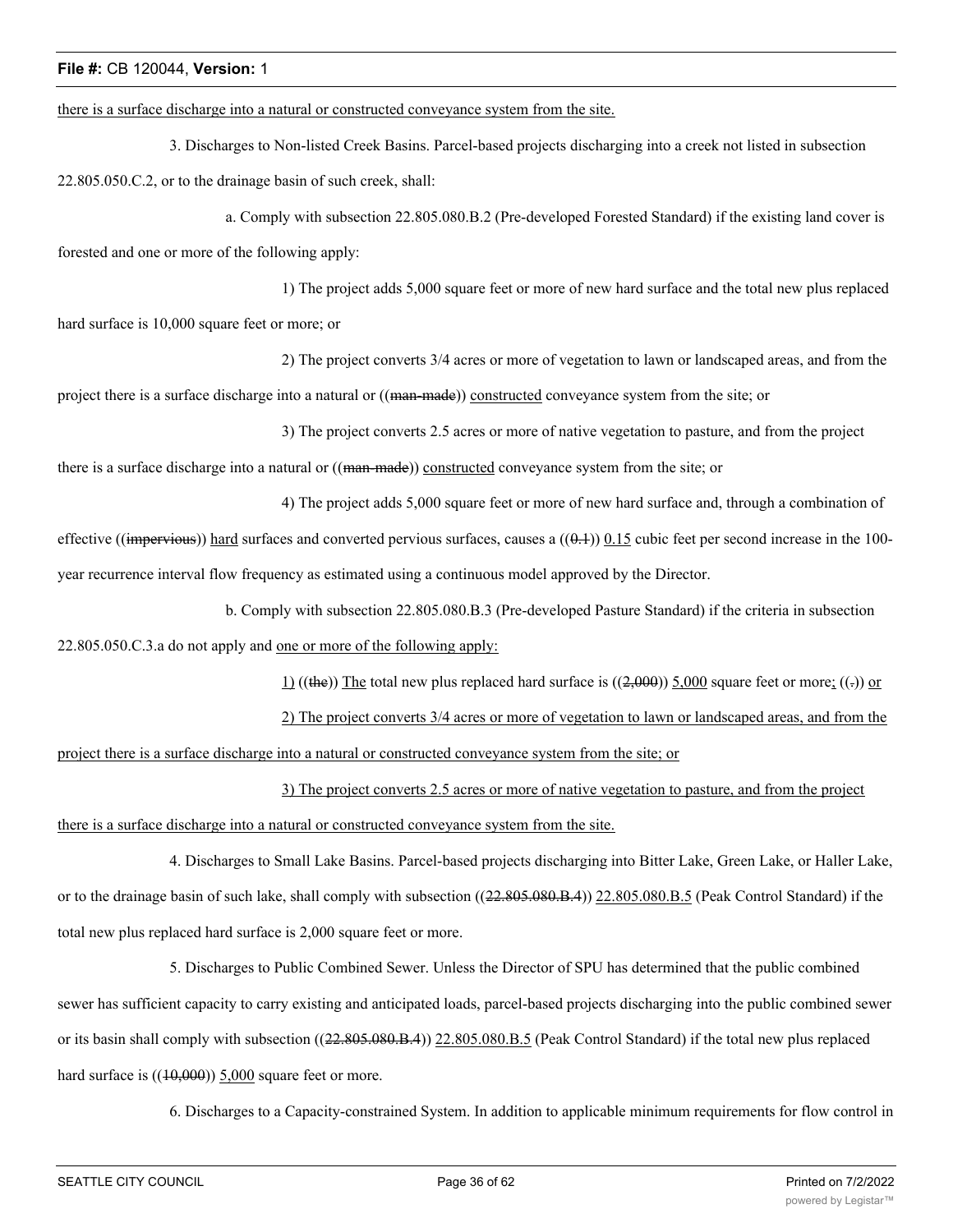subsection 22.805.050.C.1 through subsection 22.805.050.C.5, parcel-based projects discharging into a capacity-constrained system or its basin shall also comply with subsection ((22.805.080.B.4)) 22.805.080.B.5 (Peak Control Standard) if the total new plus replaced hard surface is 2,000 square feet or more unless the downstream system only includes ditches or culverts and the system has been determined to have sufficient capacity as specified in subsection 22.805.020.H (Ensure Sufficient Capacity).

7. Discharges from Groundwater. In addition to applicable minimum requirements for flow control in subsection 22.805.050.C.1 through subsection 22.805.050.C.6, parcel-based projects that will permanently discharge groundwater to a public drainage system or to a public combined sewer shall also comply with subsection ((22.805.080.B.4)) 22.805.080.B.5 (Peak Control Standard) if the total new plus replaced hard surface is 2,000 square feet or more.

D. Treatment. Parcel-based projects not discharging to the public combined sewer shall comply with the minimum requirements for treatment contained in Section 22.805.090 for flows from the total new plus replaced pollution-generating hard surface and the new plus replaced pollution-generating pervious surface, to the extent allowed by law, if:

1. The total new plus replaced pollution-generating hard surface is 5,000 square feet or more; or

2. The total new plus replaced pollution-generating pervious surfaces is 3/4 acres or more, and from the project there is a surface discharge in a natural or ((man-made)) constructed conveyance system from the site.

## **22.805.060 Minimum Requirements for Roadway Projects**

A. Soil Amendment. Retain and protect undisturbed soil in areas not being developed, and prior to completion of the project, amend all new, replaced, and disturbed topsoil (including construction lay-down areas) with organic matter to the extent required by and in compliance with the rules promulgated by the Director.

B. On-Site Stormwater Management. All roadway projects with 2,000 square feet or more of new plus replaced hard surface or 7,000 square feet or more of land disturbing activity shall meet the Minimum Requirements for On-site Stormwater Management contained in Section 22.805.070, to the extent allowed by law, except as provided in subsection 22.805.060.E.

C. Flow Control. Roadway projects shall meet the minimum requirements for flow control contained in Section 22.805.080, to the extent allowed by law, as prescribed below, except as provided in subsection 22.805.060.E.

1. Discharges to Wetlands. Roadway projects discharging into a wetland or to the drainage basin of a wetland, shall:

a. Comply with Section 22.805.020 (Minimum requirements for all projects), including, but not limited to

subsection 22.805.020.E (Protect Wetlands).

b. ((e<del>omply</del>)) Comply with the minimum requirements for wetland protection contained in subsection 22.805.080.B.1 (Wetland Protection Standards) if the existing hard surface coverage is less than 35 percent and one or more of the following apply: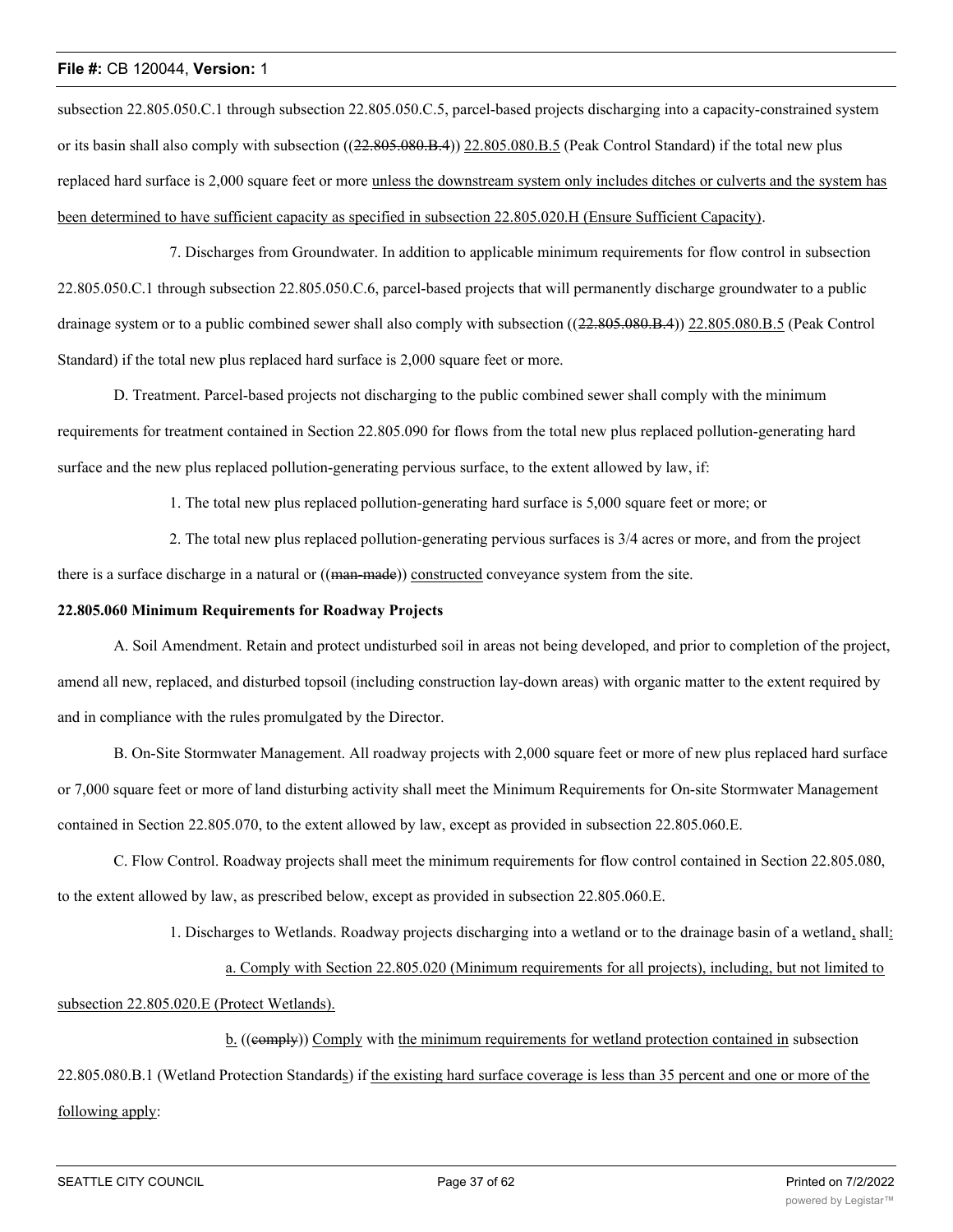$((a))$  1) The total new plus replaced hard surface is 5,000 square feet or more; or

 $((\mathbf{b})$ ) 2) The project converts 3/4 acres or more of vegetation to lawn or landscaped areas, and

from the project there is a surface discharge into a natural or ((man-made)) constructed conveyance system from the site; or

 $((e))$  3) The project converts 2.5 acres or more of native vegetation to pasture and from the

project there is a surface discharge into a natural or ((man-made)) constructed conveyance system from the site.

c. Comply with the minimum requirements for wetland protection contained in subsection 22.805.080.B.1 (Wetland Protection Standards) if the existing hard surface coverage is greater than or equal to 35 percent and one or more of the following apply:

1) The total new hard surface is 10,000 square feet or more; or

2) The project converts 3/4 acres or more of vegetation to lawn or landscaped areas, and from the project there is a surface discharge into a natural or constructed conveyance system from the site; or

3) The project converts 2.5 acres or more of native vegetation to pasture and from the project there is a surface discharge into a natural or constructed conveyance system from the site.

2. Discharges to Listed Creek Basins. Roadway projects discharging into Blue Ridge Creek, Broadview Creek, Discovery Park Creek, Durham Creek, Frink Creek, Golden Gardens Creek, Kiwanis Ravine/Wolfe Creek, Licton Springs Creek, Madrona Park Creek, Mee-Kwa-Mooks Creek, Mount Baker Park Creek, Puget Creek, Riverview Creek, Schmitz Creek, Taylor Creek, or Washington Park Creek, or to the drainage basin of such creek, shall:

a. Comply with subsection 22.805.080.B.2 (Pre-developed Forested Standard) if the existing hard surface coverage is less than 35 percent and one or more of the following apply:

1) The project adds 5,000 square feet or more of new hard surface and the total new plus replaced hard surface is 10,000 square feet or more; or

2) The project converts 3/4 acres or more of vegetation to lawn or landscaped areas, and from the

project there is a surface discharge into a natural or ((man-made)) constructed conveyance system from the site; or

3) The project converts 2.5 acres or more of native vegetation to pasture, and from the project

there is a surface discharge into a natural or ((man-made)) constructed conveyance system from the site; or

4) The project adds 5,000 square feet or more of new hard surface and, through a combination of

effective hard surfaces and converted pervious surfaces, causes a  $((0.1))$  0.15 cubic feet per second increase in the 100-year

recurrence interval flow frequency as estimated using a continuous model approved by the Director.

b. Comply with subsection ((22.805.080.B.3 (Pre-developed Pasture Standard))) 22.805.080.B.4 (Existing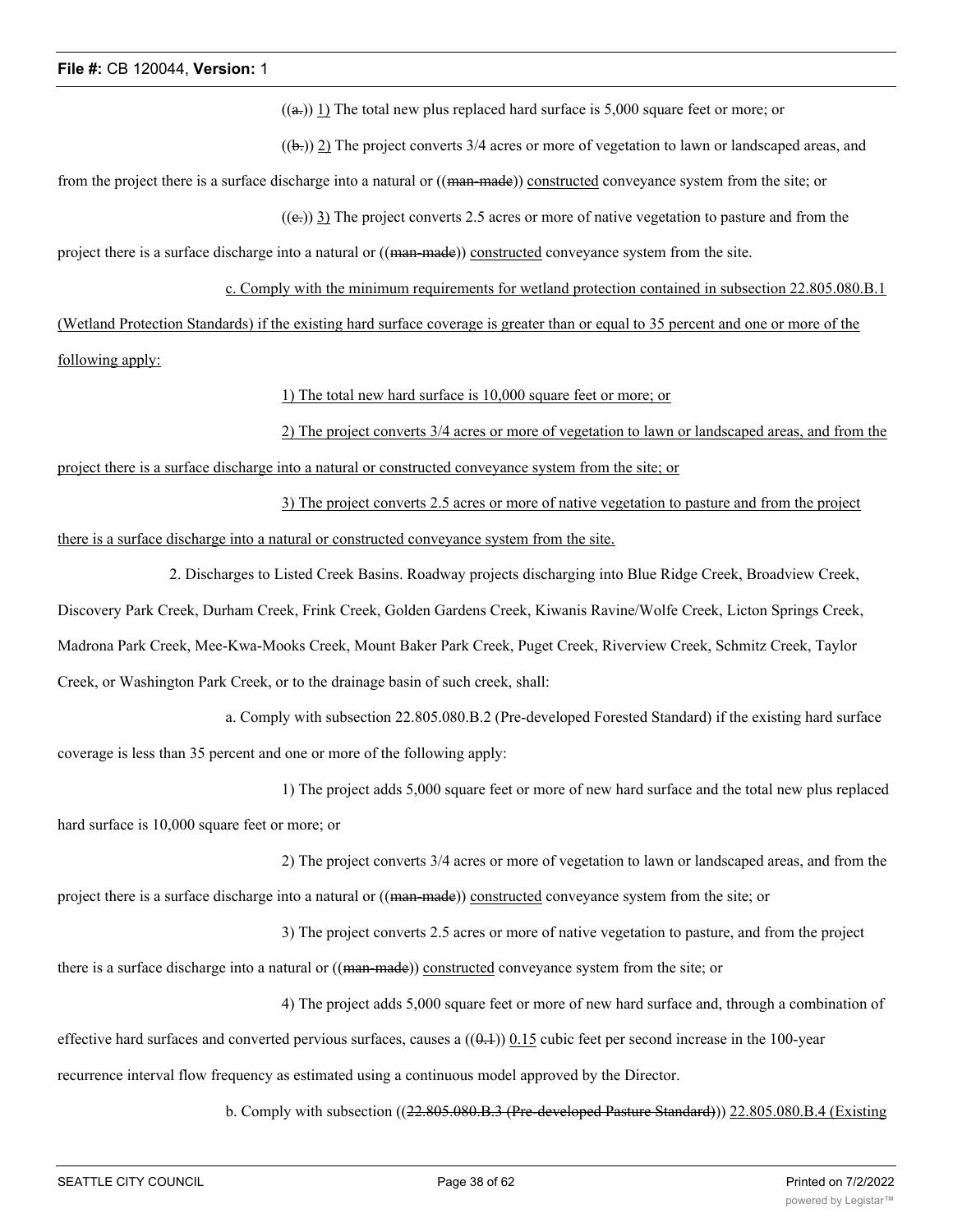Condition Standard) if the criteria in subsection 22.805.060.C.2.a do not apply and the total new ((plus replaced)) hard surface is 10,000 square feet or more,  $((.)$  and:

1) If the new hard surface adds 50 percent or more to the existing hard surfaces within the project limits, comply with subsection 22.805.080.B.4 (Existing Condition Standard) for the flows from the total new plus replaced hard surfaces. The project limits are defined by the length of the project and the width of the right-of-way; or

2) If the new hard surface adds less than 50 percent to the existing hard surfaces within the project limits, comply with subsection 22.805.080.B.4 (Existing Condition Standard) for the flows from the total new hard surfaces. The project limits are defined by the length of the project and the width of the right-of-way.

3. Discharges to Non-listed Creek Basins. Roadway projects discharging into a creek not listed in subsection 22.805.060.C.2, or to the drainage basin of such creek, shall:

a. Comply with subsection 22.805.080.B.2 (Pre-developed Forested Standard) if the existing land cover is forested and one or more of the following apply:

1) The project adds 5,000 square feet or more of new hard surface and the total new plus replaced

hard surface is 10,000 square feet or more; or

2) The project converts 3/4 acres or more of vegetation to lawn or landscaped areas, and from the

project there is a surface discharge into a natural or ((man-made)) constructed conveyance system from the site; or

3) The project converts 2.5 acres or more of native vegetation to pasture, and from the project there is a surface discharge into a natural or ((man-made)) constructed conveyance system from the site; or

4) The project adds 5,000 square feet or more of new hard surface and, through a combination of

effective hard surfaces and converted pervious surfaces, causes a  $((0,1))$  0.15 cubic feet per second increase in the 100-year recurrence interval flow frequency as estimated using a continuous model approved by the Director.

b. Comply with subsection ((22.805.080.B.3 (Pre-developed Pasture Standard))) 22.805.080.B.4 (Existing

Condition Standard) if the criteria in subsection 22.805.060.C.3.a do not apply and the total new ((plus replaced)) hard surface is 10,000 square feet or more,  $((.)$  and:

1) If the new hard surface adds 50 percent or more to the existing hard surfaces within the project

limits, comply with subsection 22.805.080.B.4 (Existing Condition Standard) for the flows from the total new plus replaced hard surfaces. The project limits are defined by the length of the project and the width of the right-of-way; or

2) If the new hard surface adds less than 50 percent to the existing hard surfaces within the project

limits, comply with subsection 22.805.080.B.4 (Existing Condition Standard) for the flows from the total new hard surfaces. The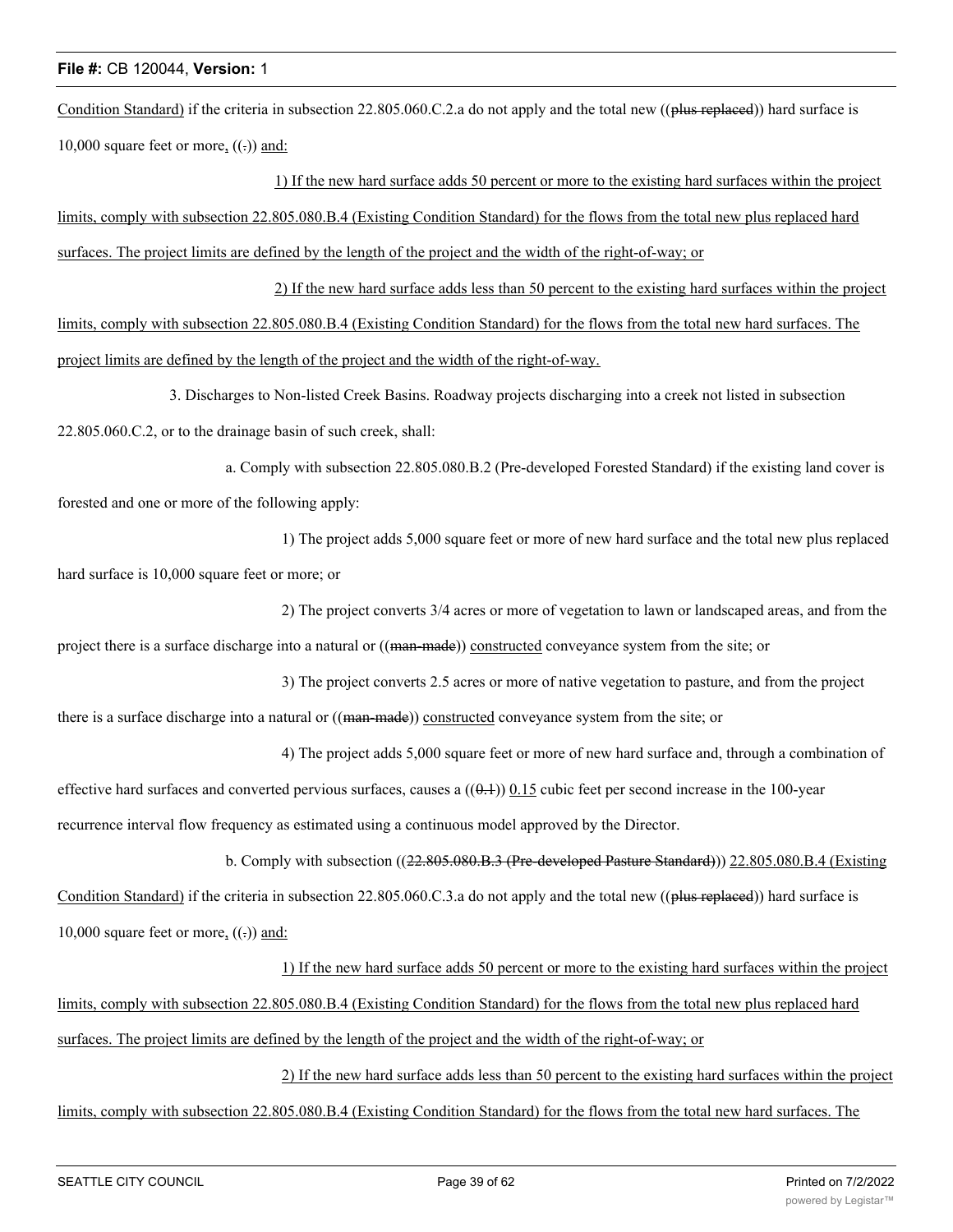project limits are defined by the length of the project and the width of the right-of-way.

4. Discharges to Small Lake Basins. ((Projects)) Roadway projects discharging into Bitter Lake, Green Lake, or Haller Lake, or to the drainage basin of such lake, shall comply with subsection 22.805.080.B.4 (((Peak Control Standard))) (Existing Condition Standard) if the total new (( $\theta$ lus replaced)) hard surface is 10,000 square feet or more, (( $\epsilon$ )) and:

a. If the new hard surface adds 50 percent or more to the existing hard surfaces within the project limits, comply with subsection 22.805.080.B.4 (Existing Condition Standard) for the flows from the total new plus replaced hard surfaces. The project limits are defined by the length of the project and the width of the right-of-way; or

b. If the new hard surface adds less than 50 percent to the existing hard surfaces within the project limits, comply with subsection 22.805.080.B.4 (Existing Condition Standard) for the flows from the total new hard surfaces. The project limits are defined by the length of the project and the width of the right-of-way.

((5. Discharges to Public Combined Sewer. Unless the Director of SPU has determined that the public combined sewer has sufficient capacity to carry existing and anticipated loads, roadway projects discharging into the public combined sewer or its basin shall comply with subsection 22.805.080.B.4 (Peak Control Standard) if the total new plus replaced hard surface is 10,000 square feet or more.

6)) 5. Discharges to a Capacity-constrained System. In addition to applicable minimum requirements for flow control in subsection 22.805.060.C.1 through subsection ((22.805.060.C.5)) 22.805.060.C.4, roadway projects discharging into a capacity-constrained system or its basin shall also comply with subsection 22.805.080.B.4 (((Peak Control Standard))) (Existing Condition Standard) if the total new ((plus replaced)) hard surface is 10,000 square feet or more unless the downstream system only includes ditches or culverts and has been determined to have sufficient capacity as specified in 22.805.020.H (Ensure Sufficient Capacity).

((7. Discharges from Groundwater. In addition to applicable minimum requirements for flow control in subsection 22.805.060.C.1 through subsection 22.805.060.C.6, roadway projects that will permanently discharge groundwater to a public drainage system or to a public combined sewer shall also comply with subsection 22.805.080.B.4 (Peak Control Standard) if the total new plus replaced hard surface is 10,000 square feet or more.)

D. Treatment. Roadway projects not discharging to the public combined sewer shall, to the extent allowed by law, except as provided in subsection 22.805.060.E:

1. If the site has less than 35 percent existing hard surface coverage, and the project's total new plus replaced pollution-generating hard surface is 5,000 square feet or more, comply with the minimum requirements for treatment contained in Section 22.805.090 for flows from the total new plus replaced pollution-generating hard surface and new plus replaced pollution-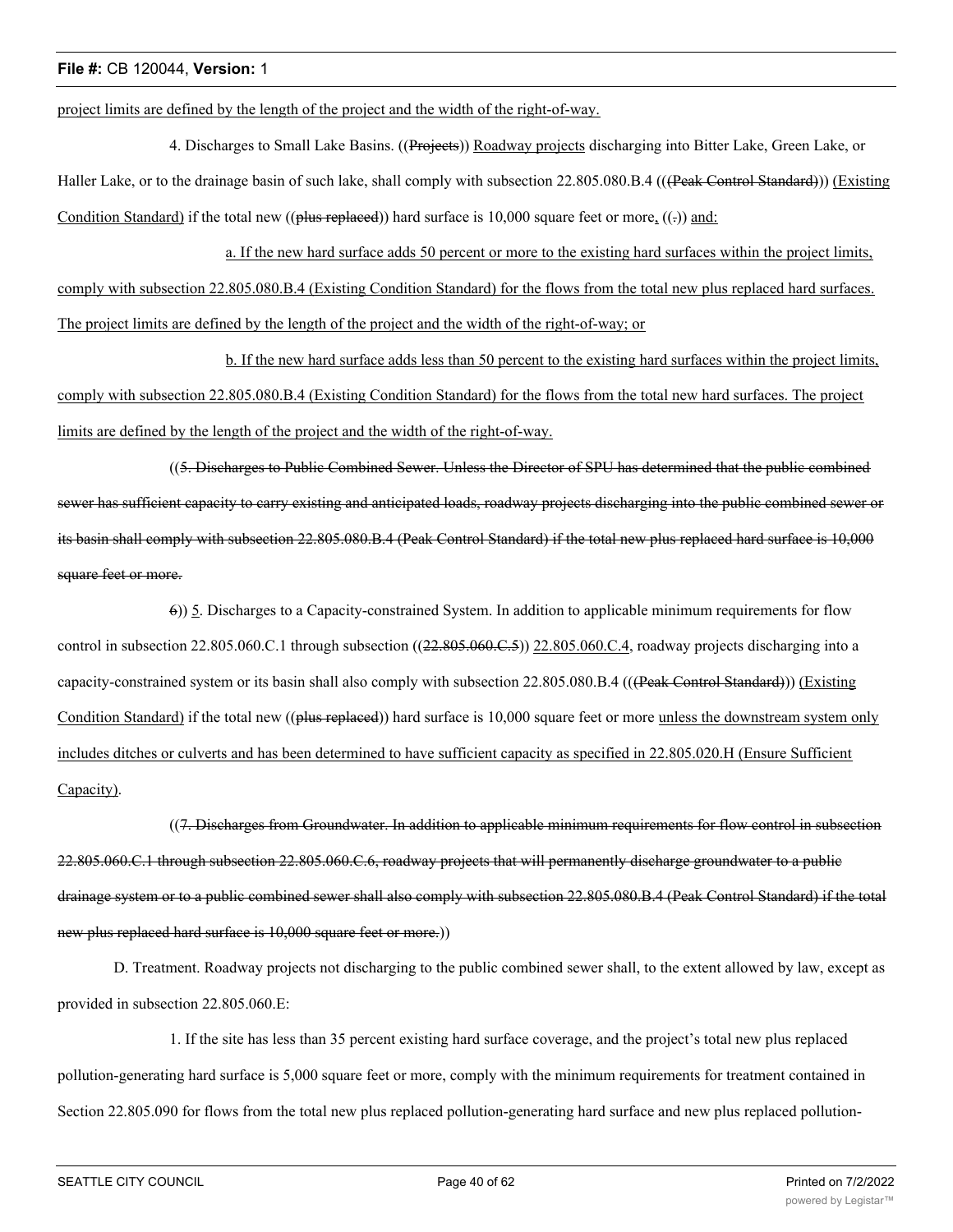generating pervious surface; and

2. If the site has greater than or equal to 35 percent existing ((impervious)) hard surface coverage and the project's total new pollution-generating hard surface is 5,000 square feet or more, and

a. If the new pollution-generating hard surface adds 50 percent or more to the existing hard surfaces within the project limits, comply with the minimum requirements for treatment contained in Section 22.805.090 for flows from the total new plus replaced pollution-generating hard surface and new plus replaced pollution-generating pervious surface. The project limits are defined by the length of the project and the width of the right-of-way; or

b. If the new pollution-generating hard surface adds less than 50 percent to the existing hard surfaces within the project limits, comply with the minimum requirements for treatment contained in Section 22.805.090 for flows from the total new pollution-generating hard surface and new pollution-generating pervious surface. The project limits are defined by the length of the project and the width of the right-of-way; and

3. If the total new plus replaced pollution-generating pervious surfaces is 3/4 acres or more, and from the project there is a surface discharge in a natural or ((man-made)) constructed conveyance system from the site, comply with the minimum requirements for treatment contained in Section 22.805.090 for flows from the total new plus replaced pollution-generating pervious surface and the new plus replaced pollution-generating hard surface.

E. For a roadway project that adds less than 50 percent to the existing hard surface within the project limits on a site having greater than 35 percent existing hard surface coverage, the requirements of subsections 22.805.060.B, 22.805.060.C and 22.805.060.D to install drainage control facilities are modified based on infeasibility to the degree that  $((a))$  (1) complete installation would require that an existing major publicly or privately  $((-)$ ) owned infrastructure or utility element be relocated, or  $((+)$ ) (2) the drainage control facility cannot be built and operated to discharge stormwater from the site under gravity flow conditions while meeting the applicable engineering standards. Compliance with subsections 22.805.060.B, 22.805.060.C and 22.805.060.D is required to the degree that the project can avoid the infeasibility described in this subsection 22.805.060.E. Standard drainage ((eontrol)) review and approval shall be required whenever this subsection is used, whether or not Section 22.800.070 applies.

1. The following are considered existing major infrastructure or utility elements:

a. Gravity flow pipe greater than or equal to 24 inches in diameter or gravity flow pipe which cannot be relocated to discharge under gravity flow conditions;

- b. High-pressure gas pipe;
- c. Pressure gas pipe greater than 8 inches in diameter;
- d. Any other pressure pipe greater than 12 inches in diameter (e.g., water or steam);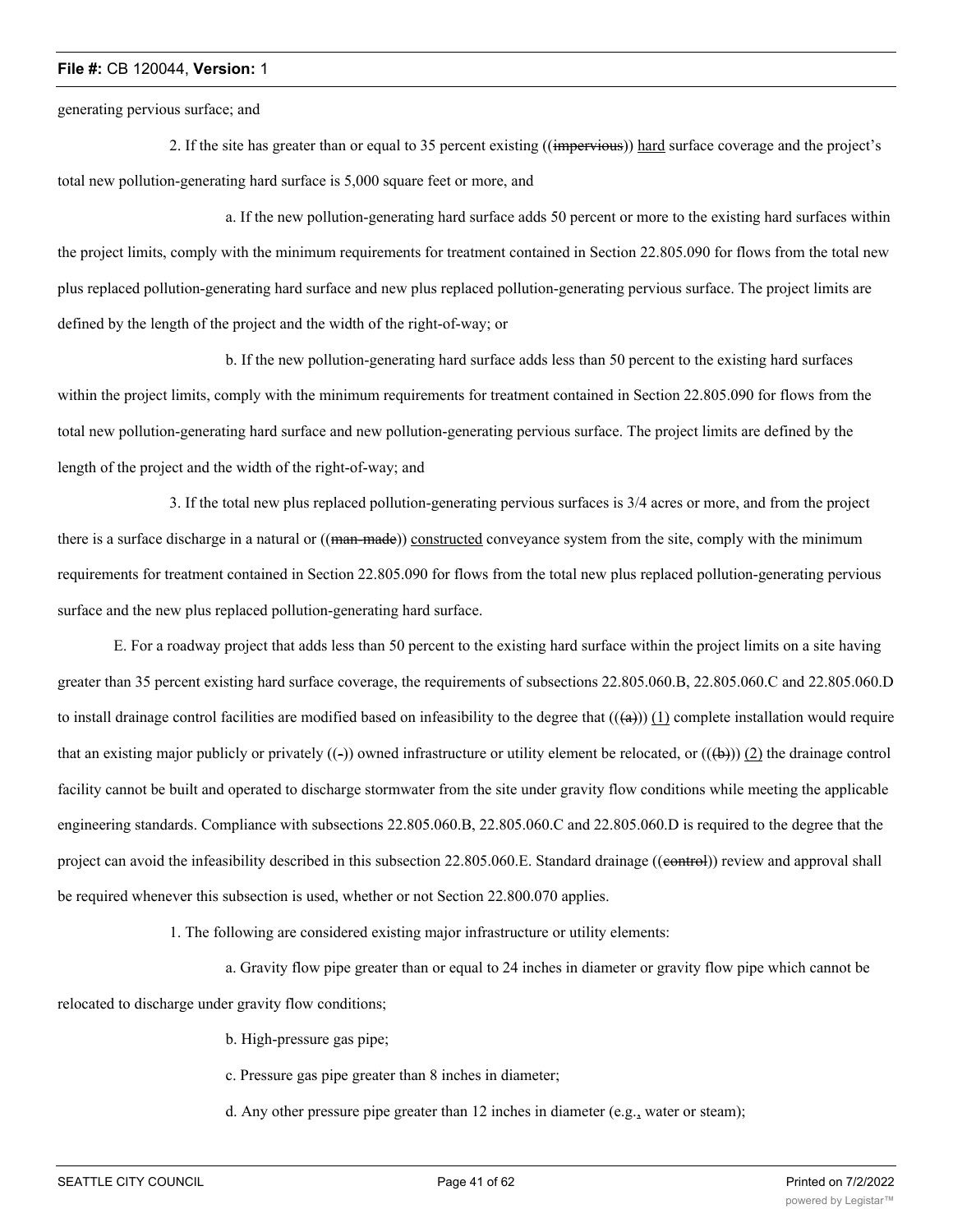e. Duct banks, vaults, or handholes, for underground electrical, fiber optic, or telecommunication services;

f. Bridge, building, or tunnel structural foundations; and

g. Foundations for walls greater than 6 feet in height or 15 feet in length.

## **22.805.070 Minimum Requirements for ((On-Site)) On-site Stormwater Management**

A. Applicability. The requirements of this subsection 22.805.070 apply as required in Section 22.805.030 to Section 22.805.060.

B. Requirements. On-site stormwater management shall be installed to the extent allowed by law and maintained in

compliance with the rules promulgated by the Director to receive flows from that portion of the site being developed and shall:

1. Comply with either:

a. Subsection 22.805.070.C (On-site Performance Standard); or

b. Subsection 22.805.070.D (On-site Lists).

C. On-site Performance Standard:

1. If the existing hard surface coverage is less than 35 percent and the project discharges to a listed creek, or to the drainage basin of such creek:

a. The post-development discharge durations shall match the discharge durations of a pre-developed

forested condition for the range of pre-developed discharge rates from 8 percent of the 2-year peak flow to 50 percent of the 2-year peak flow.

2. For all other projects:

a. The post-development discharge durations shall match the discharge durations of a pre-developed

pasture condition for the range of pre-developed discharge rates between the 1 percent and 10 percent exceedance values.

D. On-site Lists:

1. For each project surface, follow the appropriate project table in subsection 22.805.070.D.2 to subsection

22.805.070.D.5 to evaluate on-site BMPs shown for that type of surface, by category. The project tables apply to roofs and other hard (non-roof) surfaces. All on-site BMPs used must comply with the rules promulgated by the Director. For each surface, consider all of the applicable on-site BMPs in the first category. Use any that is considered feasible. If none is feasible for that surface, move on to each successive category and repeat the selection process as necessary. Once one on-site BMP is used for a surface, no other on-site BMP is necessary for that surface. If no BMP in the appropriate categories is feasible, then no further evaluation is required for that surface under this subsection 22.805.070.D.1. Feasibility shall be determined by evaluation against:

a. Design criteria, minimum size, limitations, and infeasibility criteria identified for each BMP in this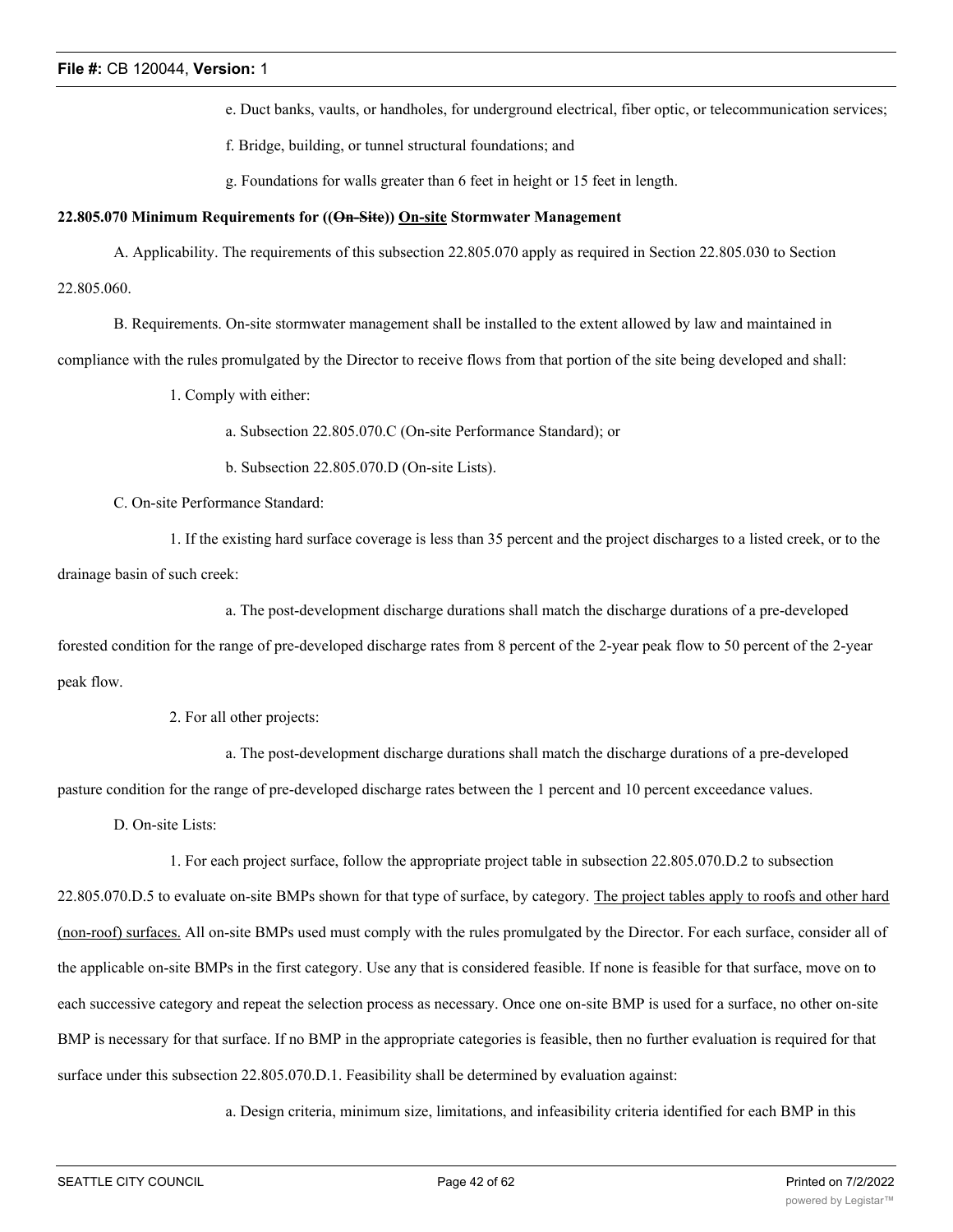subsection and the rules promulgated by the Director; and

b. Competing Needs: Subsection 22.805.070.D (On-site Lists) can be superseded or reduced by the Director if the installation of the BMPs is in conflict with:

1) Any of the following federal or state laws, rules, and standards, as may be amended or superseded: Historic Preservation and Archaeology Laws identified in subsection 22.805.070.E (Historic Preservation and Archaeology Laws), Federal Superfund or Washington State Model Toxics Control Act, Federal Aviation Administration requirements for airports, the Americans with Disabilities Act, and related rules and standards; or

2) Special zoning district design criteria adopted and being implemented pursuant to a community

planning process. Special zoning districts include, for example, historic and preservation districts, pedestrian zone overlays, station area overlays, special review districts, multifamily residential zones, urban centers and urban villages, and master planned communities. Specific criteria in these areas include, but are not limited to, minimum Floor Area Ratio standards; zero lot line development; usable open space requirements; minimum sidewalk width and required bicycle facilities; alley, loading, and access requirements; pitched roof standards; and street-level development standards for modulation and projections; or

3) Public health and safety standards; or

4) Transportation regulations to maintain the option for future expansion or multi-modal use of

public rights-of-way; or

5) Chapter 15.43 (Tree and Vegetation Management in Public Places); Chapter 25.09 (Regulations

for Environmentally Critical Areas); Chapter 25.11 (Tree Protection); and Chapter 23.60A (Standards for Vegetation in the Shoreline Master Plan).

2. For single-family residential projects, Table A for 22.805.070 applies.

| Table A for 22.805.070 On-site List for Single-<br><b>family Residential Projects</b> |                                                 |                                |  |  |  |
|---------------------------------------------------------------------------------------|-------------------------------------------------|--------------------------------|--|--|--|
| <b>Category</b>                                                                       | <b>BMPs</b>                                     | <b>All Discharge Locations</b> |  |  |  |
|                                                                                       | <b>Full Dispersion</b>                          | R, S                           |  |  |  |
|                                                                                       | <b>Infiltration Trenches</b>                    | $R, S^{\underline{d}}$         |  |  |  |
|                                                                                       | ((Dry Wells)) Drywells                          | $R, S^{\underline{d}}$         |  |  |  |
| $\overline{2}$                                                                        | Rain Gardens <sup>a</sup>                       | R, S                           |  |  |  |
|                                                                                       | Infiltrating Bioretention                       | R, S                           |  |  |  |
|                                                                                       | Rainwater Harvesting-Category 2 SX <sup>b</sup> |                                |  |  |  |
|                                                                                       | Permeable Pavement Facilities                   | R, S                           |  |  |  |
|                                                                                       | Permeable Pavement Surfaces                     | lS                             |  |  |  |
|                                                                                       | Sidewalk/Trail Compost-AmendedS                 |                                |  |  |  |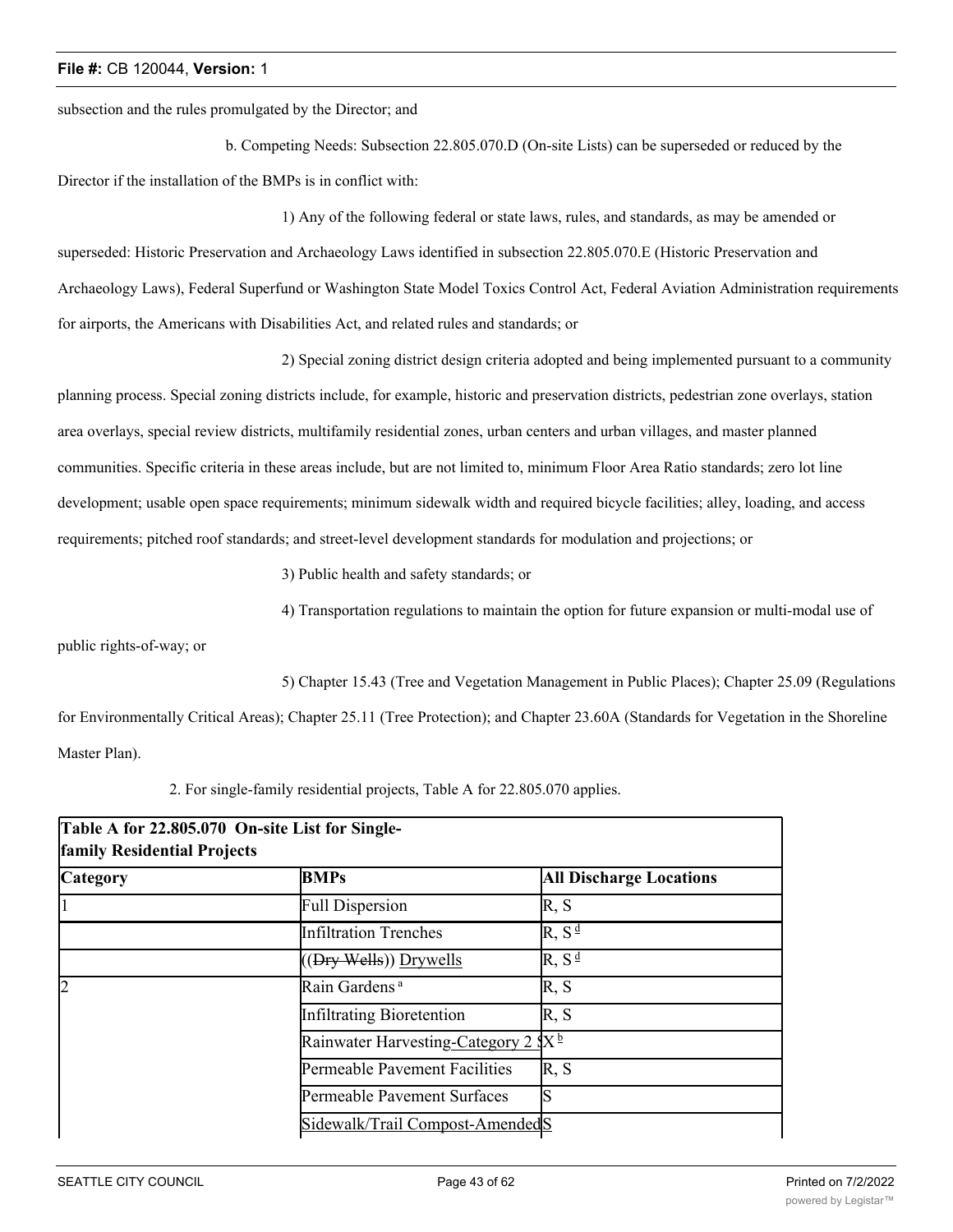| $\overline{3}$                                                     | Sheet Flow Dispersion                             | $\overline{R, S}$       |
|--------------------------------------------------------------------|---------------------------------------------------|-------------------------|
|                                                                    | <b>Concentrated Flow Dispersion</b>               | $\overline{\mathrm{s}}$ |
|                                                                    | Splashblock Downspout DispersioR                  |                         |
|                                                                    | <b>Trench Downspout Dispersion</b>                | $\mathbb{R}$            |
|                                                                    | ((Non-infiltrating Bioretention))                 | ((R, S))                |
|                                                                    | ((Vegetated Roofs))                               |                         |
|                                                                    |                                                   | ((X))                   |
| $\overline{4}$                                                     | Non-infiltrating Bioretention                     | R, S                    |
|                                                                    | Rainwater Harvesting-Category 4 $X^{\mathcal{L}}$ |                         |
|                                                                    | <b>Vegetated Roofs</b>                            | $\overline{\mathrm{X}}$ |
| ((4)) 5                                                            | Single-family Residential Cisterns R              |                         |
|                                                                    | Perforated Stub-out Connections                   | $\mathbb R$             |
|                                                                    | ((Newly Planted)) Trees                           | S                       |
| Note that subsection 22.805.070.D.1 requires                       |                                                   |                         |
| consideration of all on-site BMPs in a category for                |                                                   |                         |
| feasibility before moving on to each successive                    |                                                   |                         |
| category as necessary. Within a category, BMPs may                 |                                                   |                         |
| be considered in any order. Key to Table A for                     |                                                   |                         |
| $22.805.070$ R = Evaluation is required for all roof               |                                                   |                         |
| runoff from Single-family residential projects. $S =$              |                                                   |                         |
| Evaluation is required for all other hard (non-roof)               |                                                   |                         |
| surfaces of Single-family residential projects, unless             |                                                   |                         |
| otherwise noted below. $X =$ Evaluation is not                     |                                                   |                         |
| required but is allowed. <sup>a</sup> Installation is only allowed |                                                   |                         |
| for projects with less than 5,000 square feet of hard              |                                                   |                         |
| surface infiltrating on the project site. $\frac{b}{c}$ Category 2 |                                                   |                         |
| rainwater harvesting shall be sized to meet the on-                |                                                   |                         |
| site performance standard, subsection 22.805.070.C.                |                                                   |                         |
| $\epsilon$ Category 4 rainwater harvesting shall be sized to       |                                                   |                         |
| reduce the runoff volume by 25 percent or more on                  |                                                   |                         |
| an annual average basis. <sup>d</sup> Evaluation of other hard     |                                                   |                         |

Permeable Pavement Surfaces S

3. For trail and sidewalk projects, Table B for 22.805.070 applies.

(non-roof) surfaces is not required but is allowed.

| <b>Sidewalk Projects</b> | Table B for 22.805.070 On-site List for Trail and |                                                       |                                                                                                                   |                                                                          |
|--------------------------|---------------------------------------------------|-------------------------------------------------------|-------------------------------------------------------------------------------------------------------------------|--------------------------------------------------------------------------|
| <b>Category</b>          | <b>BMPs</b>                                       | a Receiving Water la Public Combined Discharging to a | Projects Dischargin Projects Dischargin Projects<br>Designated by SectiSewer or Capacity-Designated<br>lits Basin | 22.801.050, or its Baconstrained System Receiving Water, of<br>its Basin |
|                          | <b>Full Dispersion</b>                            |                                                       |                                                                                                                   |                                                                          |
|                          | Rain Gardens                                      |                                                       |                                                                                                                   |                                                                          |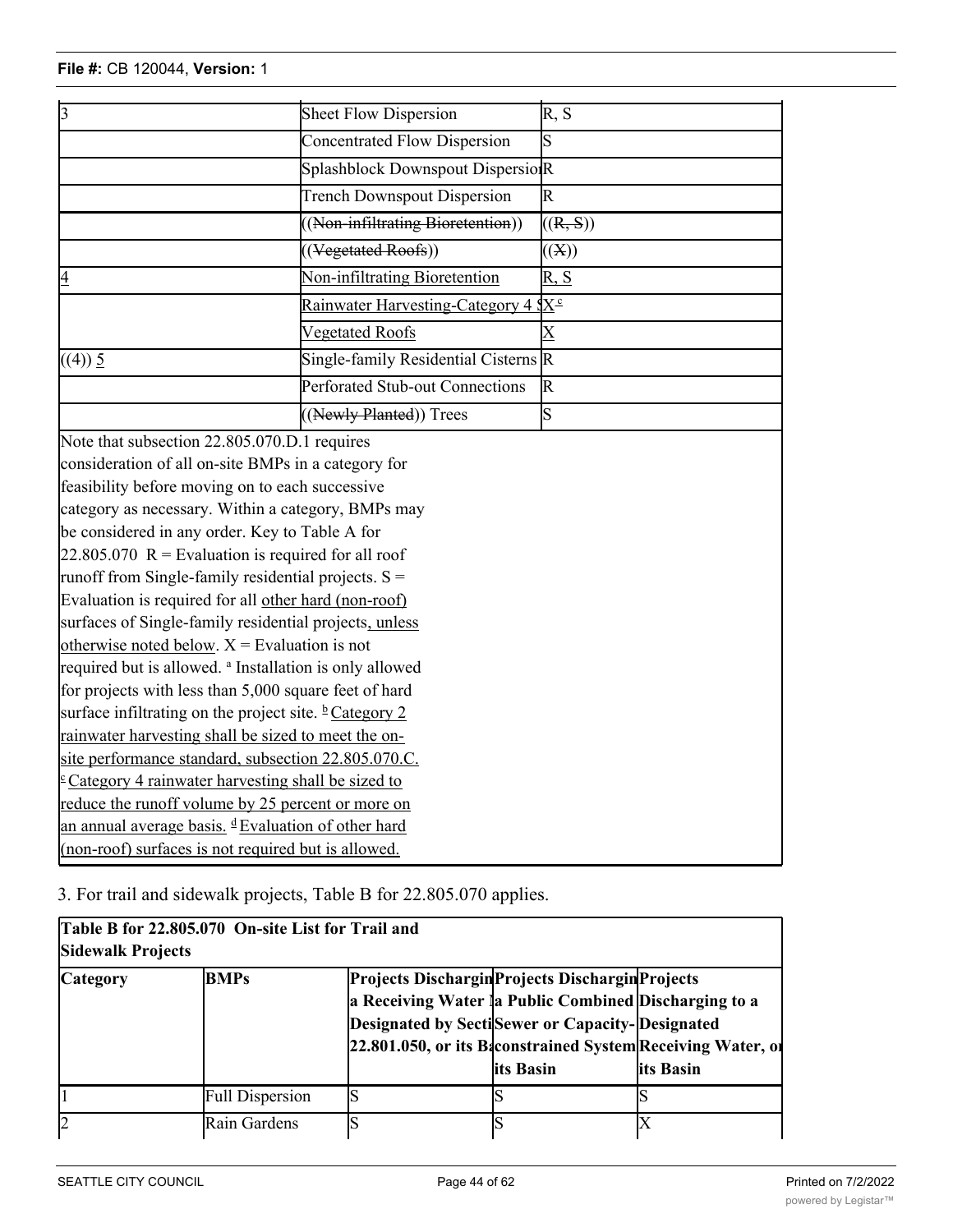|                                                          | Permeable<br>Pavement                                                | $\overline{\mathrm{X}}$ | $\overline{X}^{\,a}$ | $X^{a, b}$              |  |
|----------------------------------------------------------|----------------------------------------------------------------------|-------------------------|----------------------|-------------------------|--|
|                                                          | Facilities                                                           |                         |                      |                         |  |
|                                                          | Permeable<br><b>Pavement Surfaces</b>                                | $\overline{\mathrm{s}}$ | $\overline{S^a}$     | $\overline{X^{a, b}}$   |  |
|                                                          | Sidewalk/Trail<br>Compost-<br><b>Amended Strip</b>                   | S                       | $\overline{S}$       | $\overline{\mathrm{X}}$ |  |
| $\overline{3}$                                           | <b>Sheet Flow</b><br>Dispersion                                      | S                       | S                    | ls                      |  |
|                                                          | <b>Concentrated Flow</b><br>Dispersion                               | ls.                     | S                    | ls                      |  |
| $\overline{4}$                                           | Trees                                                                | S                       | $S_{\text{}}$        | $\overline{\mathbf{S}}$ |  |
|                                                          | Note that subsection 22.805.070.D.1 requires                         |                         |                      |                         |  |
|                                                          | consideration of all on-site BMPs in a category for                  |                         |                      |                         |  |
|                                                          | feasibility before moving on to each successive                      |                         |                      |                         |  |
|                                                          | category as necessary. Within a category, BMPs may                   |                         |                      |                         |  |
|                                                          | be considered in any order. Key to Table B for                       |                         |                      |                         |  |
|                                                          | $22.805.070$ S = Evaluation is required for all surfaces             |                         |                      |                         |  |
|                                                          | of trail or sidewalk projects. $X =$ Evaluation is not               |                         |                      |                         |  |
|                                                          | required for trail or sidewalk projects. <sup>a</sup> Minimum        |                         |                      |                         |  |
|                                                          | permeable pavement area allowed in right-of-way is                   |                         |                      |                         |  |
|                                                          | 2,000 square feet of pavement within the project site. $\frac{b}{2}$ |                         |                      |                         |  |
|                                                          | Installation is not allowed in the right-of-way if new               |                         |                      |                         |  |
|                                                          | plus replaced pollution-generating hard surface area is              |                         |                      |                         |  |
|                                                          | less than 2,000 square feet of pavement within the                   |                         |                      |                         |  |
|                                                          | project site. <sup>c</sup> Does not include any project discharging  |                         |                      |                         |  |
|                                                          | to a receiving water not designated by Section                       |                         |                      |                         |  |
| 22.801.050, or its basin, even if the project discharges |                                                                      |                         |                      |                         |  |
| to a capacity-constrained system or its basin.           |                                                                      |                         |                      |                         |  |

4. For parcel-based projects, Table C for 22.805.070 applies.

| Table C for 22.805.070 On-site List for<br><b>Parcel-based Projects</b> |                              |                                                                                                                                                                                               |                   |  |  |
|-------------------------------------------------------------------------|------------------------------|-----------------------------------------------------------------------------------------------------------------------------------------------------------------------------------------------|-------------------|--|--|
| <b>Category</b>                                                         | <b>BMPs</b>                  | <b>Projects Discharging to Projects Discharging</b><br>Water Not Designated bito a Designated<br>22.801.050, Public Comb Receiving Water or its<br>or Capacity-constrained Basin<br>its Basin |                   |  |  |
|                                                                         | <b>Full Dispersion</b>       | R, S                                                                                                                                                                                          | R, S              |  |  |
|                                                                         | <b>Infiltration Trenches</b> | R, S <sup>g</sup>                                                                                                                                                                             | R, S <sup>g</sup> |  |  |
|                                                                         | ((Dry Wells)) Drywells       | R, S <sup>g</sup>                                                                                                                                                                             | R, S <sup>g</sup> |  |  |
| 2                                                                       | Rain Gardens                 | $R^a$ , $S^a$                                                                                                                                                                                 | $R^a$ , $S^a$     |  |  |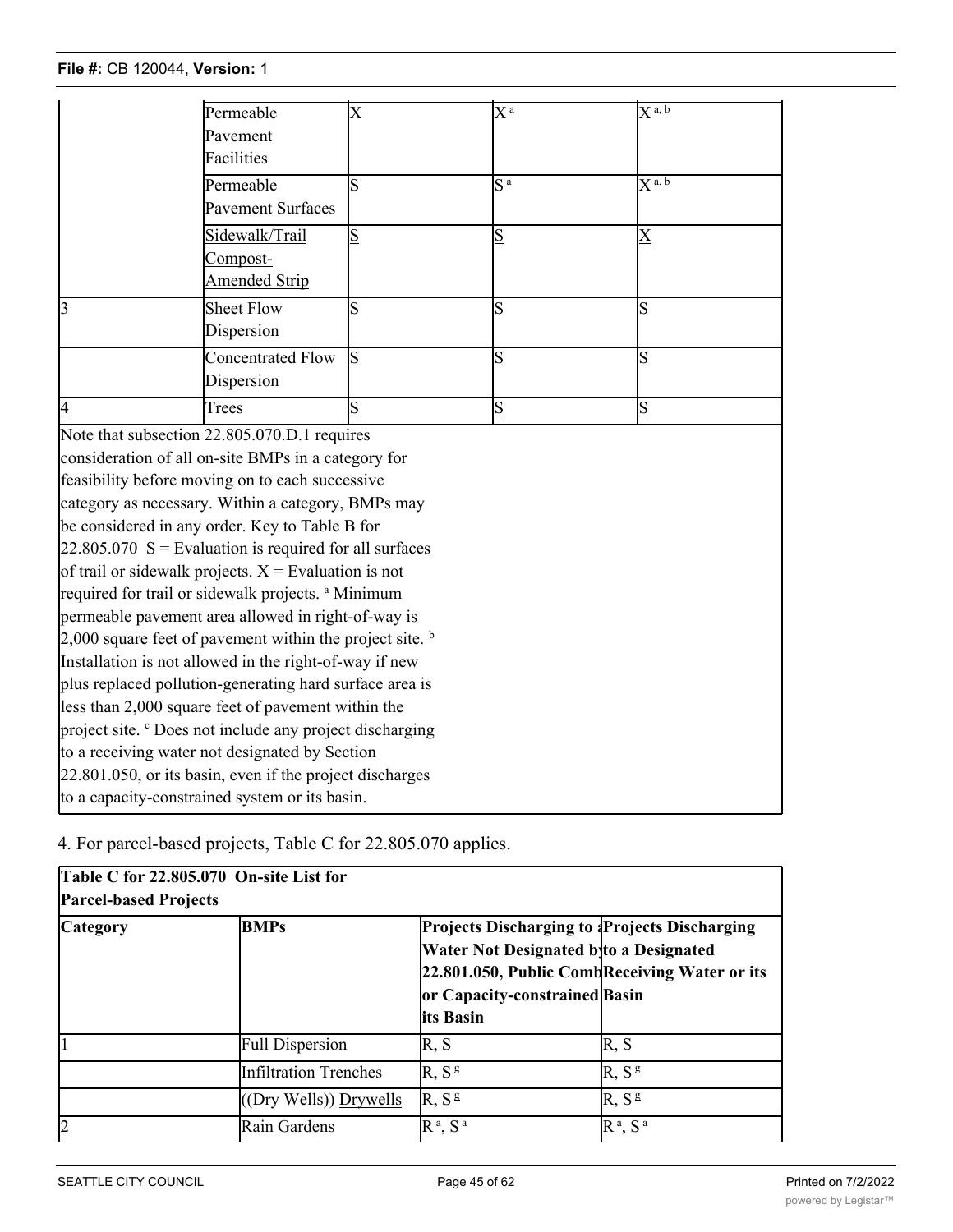#### **File #:** CB 120044, **Version:** 1  $(0, 1)$ 2 Rain Gardens R a, S a Rain Gardens R a, S a Rain Gardens R a, S a Rain Gardens R a, S a Rain Gardens R a, S

|                | <b>Infiltrating Bioretention</b>                 | R, S                                             | R, S                                                           |
|----------------|--------------------------------------------------|--------------------------------------------------|----------------------------------------------------------------|
|                | Rainwater Harvesting<br>Category 2 Sizing        | $((R^{\frac{1}{2}}))\underline{X}^{\frac{1}{2}}$ | $X^{\frac{e}{}}$                                               |
|                | Permeable Pavement<br>Facilities                 | R, S                                             | R, S                                                           |
|                | Permeable Pavement<br><b>Surfaces</b>            | S                                                | ls                                                             |
|                | Sidewalk/Trail Compost-S<br><b>Amended Strip</b> |                                                  | $\overline{\mathsf{S}}$                                        |
| $\overline{3}$ | <b>Sheet Flow Dispersion</b>                     | R, S                                             | R, S                                                           |
|                | <b>Concentrated Flow</b><br>Dispersion           | S                                                | ls                                                             |
|                | Splashblock Downspout<br>Dispersion              | $\mathbb{R}$                                     | R                                                              |
|                | Trench Downspout<br>Dispersion                   | R                                                | R                                                              |
|                | ((Non-infiltrating<br>Bioretention))             | ((R, S))                                         | ((R, S))                                                       |
|                | $\overline{((\text{Vegetated Roots}))}$          | $((R^*)$                                         | ((X))                                                          |
| $\overline{4}$ | Non-infiltrating<br>Bioretention                 | $R^{\underline{d}}, S^{\underline{d}}$           | $\underline{R}^{\underline{d}}, \underline{S}^{\underline{d}}$ |
|                | Rainwater Harvesting-<br>Category 4 Sizing       | $\underline{R}^{\underline{b},\,\underline{f}}$  | $\overline{X^f}$                                               |
|                | Vegetated Roofs                                  | $\overline{R^c}$                                 | $\overline{\text{X}}$                                          |
| ((4)) 5        | Perforated Stub-out<br>Connections               | $\overline{\mathbb{R}}$                          | $\overline{\mathsf{R}}$                                        |
|                | ((Newly Planted)) Trees                          | S                                                | S                                                              |

22.805.090 (Minimum Requirements for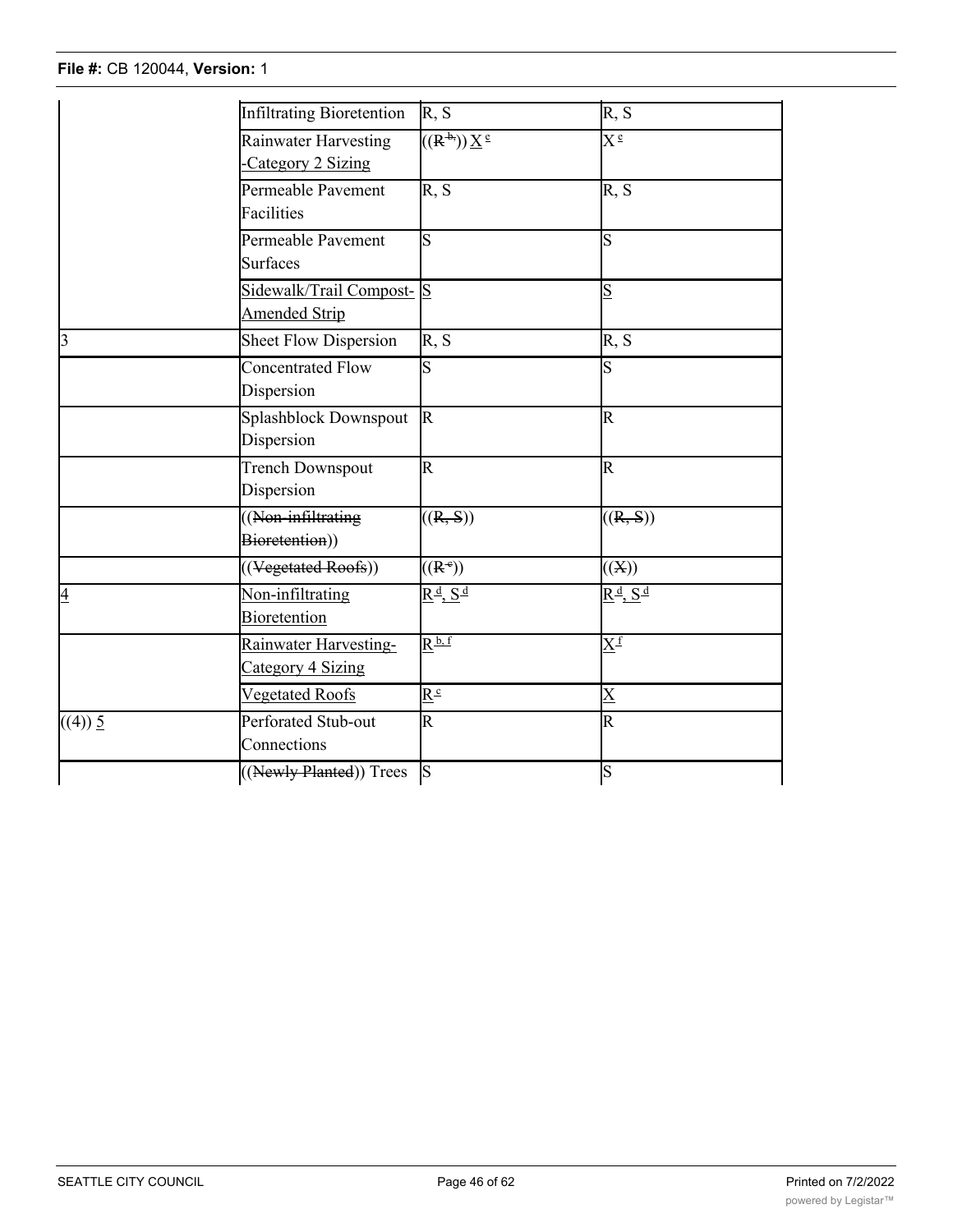$(1+\frac{1}{2})$  , which is a set of the set of the set of the set of the set of the set of the set of the set of the set of the set of the set of the set of the set of the set of the set of the set of the set of the set of th

Note that subsection 22,805,070.D.1 requires consideration of all on-site BMPs in a category for feasibility before moving on to each successive category as necessary. Within a category, BMPs may be considered in any order. Key to Table C for  $22.805.070 \text{ R} =$  Evaluation is required for all roof runoff from parcel-based projects. S = Evaluation is required for all other hard (non-roof) surfaces of parcel-based projects, unless otherwise noted below.  $X =$ Evaluation is not required but is allowed.<sup>a</sup> ((Installation is only allowed for projects not required)) Rain gardens cannot be used to meet Section 22.805.080 (Minimum Requirements for Flow Control) or Section 22.805.090 (Minimum Requirements for Treatment) ((and with less than)) or for areas of  $5,000$  square feet or more  $((ef))$ hard surface infiltrating on the project site. **b** Evaluation is not required for projects with less than  $((10,000))$  20,000 square feet of new plus replaced rooftop surface. <sup>c</sup> Evaluation is not required for projects with less than 5,000 square feet of new plus replaced rooftop surface. <sup>d</sup> Water quality treatment BMPs sized to meet Section 22.805.090 (Minimum Requirements for Treatment) may be installed in lieu of noninfiltrating bioretention unless the project discharges to a public combined sewer basin. <sup>e</sup> Category 2 rainwater harvesting shall be sized to meet the on-site performance standard, subsection 22.805.070.C. <sup>f</sup> Category 4 rainwater harvesting shall be sized to reduce the runoff volume by 25 percent or more on an annual average basis. <sup>g</sup> Evaluation of other hard (non-roof) surfaces is not required but is allowed.

5. For roadway projects, Table D for 22.805.070 applies.

**Table D for 22.805.070 On-site List for Roadway Projects**

**Designated**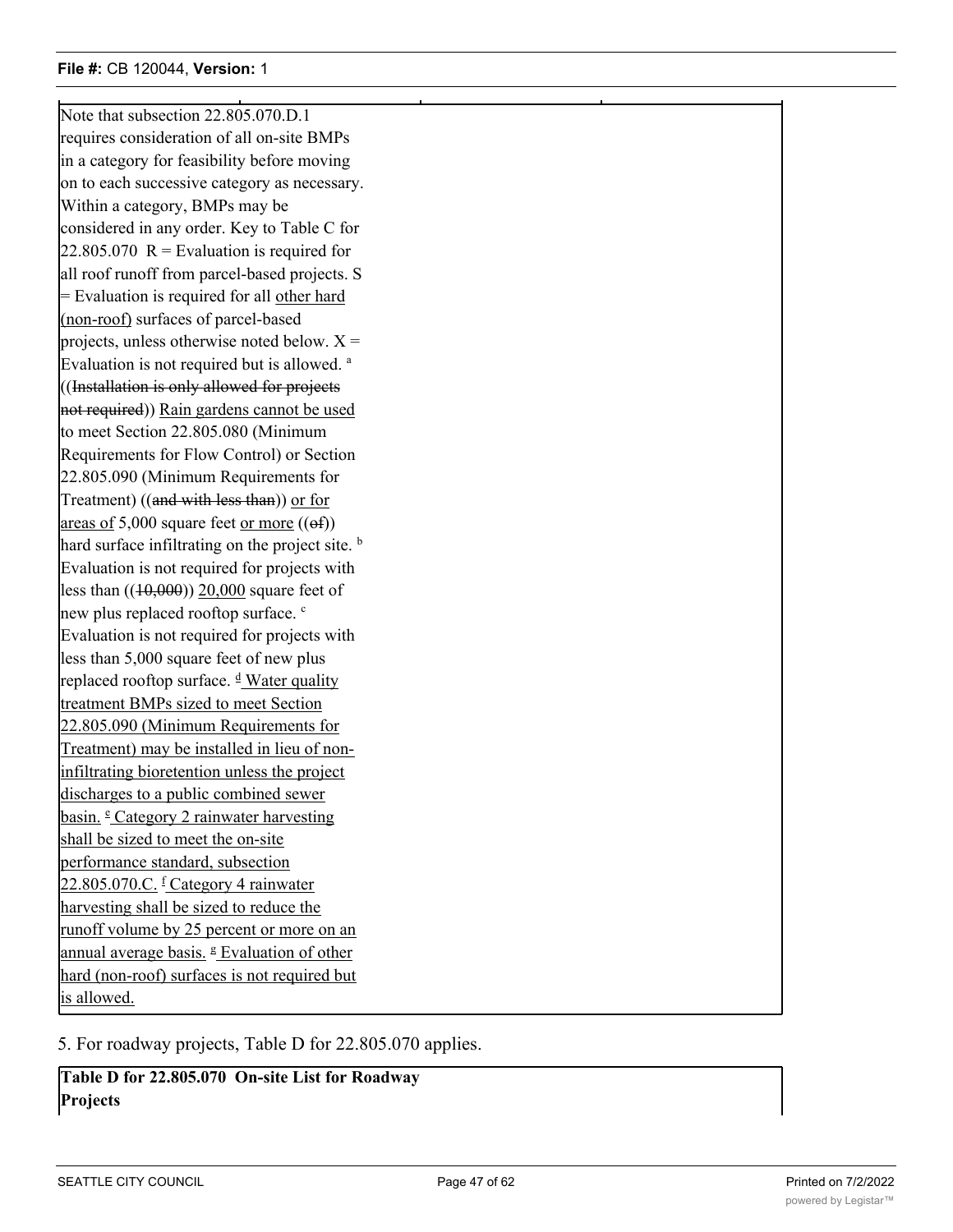| Category       | <b>BMPs</b>                                        | its Basin        | <b>Projects Dischargin Projects Dischargin Projects</b><br>to a Receiving Watda Public Combined Discharging to a<br>Not Designated by Sewer or Capacity-Designated<br>its Basin | Section 22.801.050, constrained System Receiving Water or<br>its Basin                       |
|----------------|----------------------------------------------------|------------------|---------------------------------------------------------------------------------------------------------------------------------------------------------------------------------|----------------------------------------------------------------------------------------------|
| $\overline{1}$ | <b>Full Dispersion</b>                             | S                |                                                                                                                                                                                 |                                                                                              |
| $\overline{2}$ | Rain Gardens                                       | S <sup>a</sup>   | $S^a$                                                                                                                                                                           | $\overline{S^a}$                                                                             |
|                | Infiltrating<br><b>Bioretention</b>                | S                | $\overline{S^b}$                                                                                                                                                                | S <sup>b, c</sup>                                                                            |
|                | Permeable<br>Pavement<br>Facilities                | $\overline{X^d}$ | $\overline{X}$ e, f                                                                                                                                                             | $\overline{X}$ c, e, f                                                                       |
|                | Permeable<br><b>Pavement Surfaces</b>              | $\mathbf{c}$ d   | $\overline{S^{e,f}}$                                                                                                                                                            | $\overline{(\mathrm{(S)})\,\underline{\mathrm{X}}^{\,\mathrm{c},\,\mathrm{e},\,\mathrm{f}}}$ |
|                | Sidewalk/Trail<br>Compost-<br><b>Amended Strip</b> | $S^{\text{e}}$   | $S^{\,\rm e}$                                                                                                                                                                   | $S^e$                                                                                        |
| $\overline{3}$ | <b>Sheet Flow</b><br>Dispersion                    | S                | Ś                                                                                                                                                                               | S                                                                                            |
|                | <b>Concentrated Flow</b><br>Dispersion             | S                | S                                                                                                                                                                               | S                                                                                            |
| $\overline{4}$ | Trees                                              | $\overline{S}$   | S                                                                                                                                                                               | $\overline{\mathbf{S}}$                                                                      |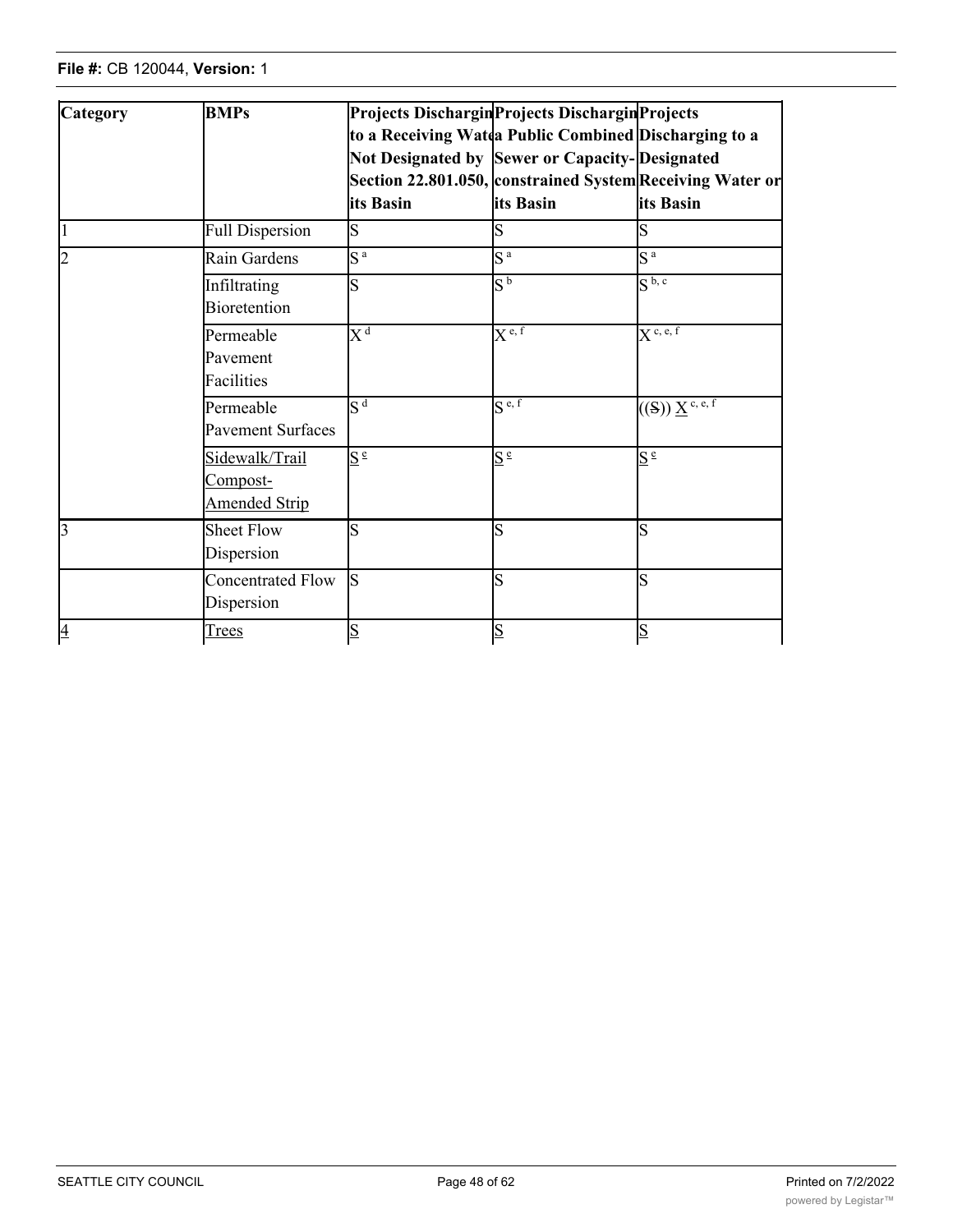Note that subsection 22.805.070.D.1 requires consideration of all on-site BMPs in a category for feasibility before moving on to each successive category as necessary. Within a category, BMPs may be considered in any order. Key to Table D for  $22.805.070$  S = Evaluation is required for all surfaces of Roadway Projects.  $X =$  Evaluation is not required for Roadway Projects, but is allowed. <sup>a</sup> ((Installation is only allowed for projects not required)) Rain gardens cannot be used to meet Section 22.805.080 (Minimum Requirements for Flow Control) or Section 22.805.090 (Minimum Requirements for Treatment) ((and with less than)) or for areas of 5,000 square feet or more ((  $(\Theta$ f)) hard surface infiltrating on the project site. b Minimum bioretention cell size top area in right-ofway is 500 square feet (including pre-settling area). Evaluation is only required and installation only allowed when contributing area is sufficient to warrant minimum bioretention cell size in right-of-way. <sup>c</sup> Evaluation is not required, and installation is not allowed, if new plus replaced pollution-generating hard surface is less than 2,000 square feet. <sup>d</sup> Evaluation of roadway surfaces is not required, and installation is not allowed, if roadway is an arterial street/collector. <sup>e</sup> Evaluation of roadway surfaces, including alleys, is not required and installation is not allowed. <sup>f</sup> Minimum permeable pavement area allowed in right-of-way is 2,000 square feet of pavement within the project site.  $\frac{g}{g}$ Does not include any project discharging to a receiving water not designated by Section 22.801.050, or its basin, even if the project discharges to a capacityconstrained system or its basin.

 $\mathcal{A} = \{A, B, C, \ldots, C, A, \ldots, C, \ldots, C, \ldots, C, \ldots, C, \ldots, C, \ldots, C, \ldots, C, \ldots, C, \ldots, C, \ldots, C, \ldots, C, \ldots, C, \ldots, C, \ldots, C, \ldots, C, \ldots, C, \ldots, C, \ldots, C, \ldots, C, \ldots, C, \ldots, C, \ldots, C, \ldots, C, \ldots, C, \ldots, C, \ldots, C, \ldots, C, \ldots, C, \ldots, C, \ldots, C, \ldots, C, \ldots, C, \ldots, C$ 

E. Historic Preservation and Archaeology Laws. For use with subsection 22.805.070.D.1.b.1:

1. Federal Laws on Historic Preservation:

a. 16 U.S.C. 470, et seq. (National Historic Preservation Act);

b. 36 CFR Part 60 (National Register of Historic Places);

c. 36 CFR Part 61 (Procedures for State, Tribal, and Local Government Historic

Preservation Programs);

d. 36 CFR Part 63 (Determinations of Eligibility for Inclusion in the National Register of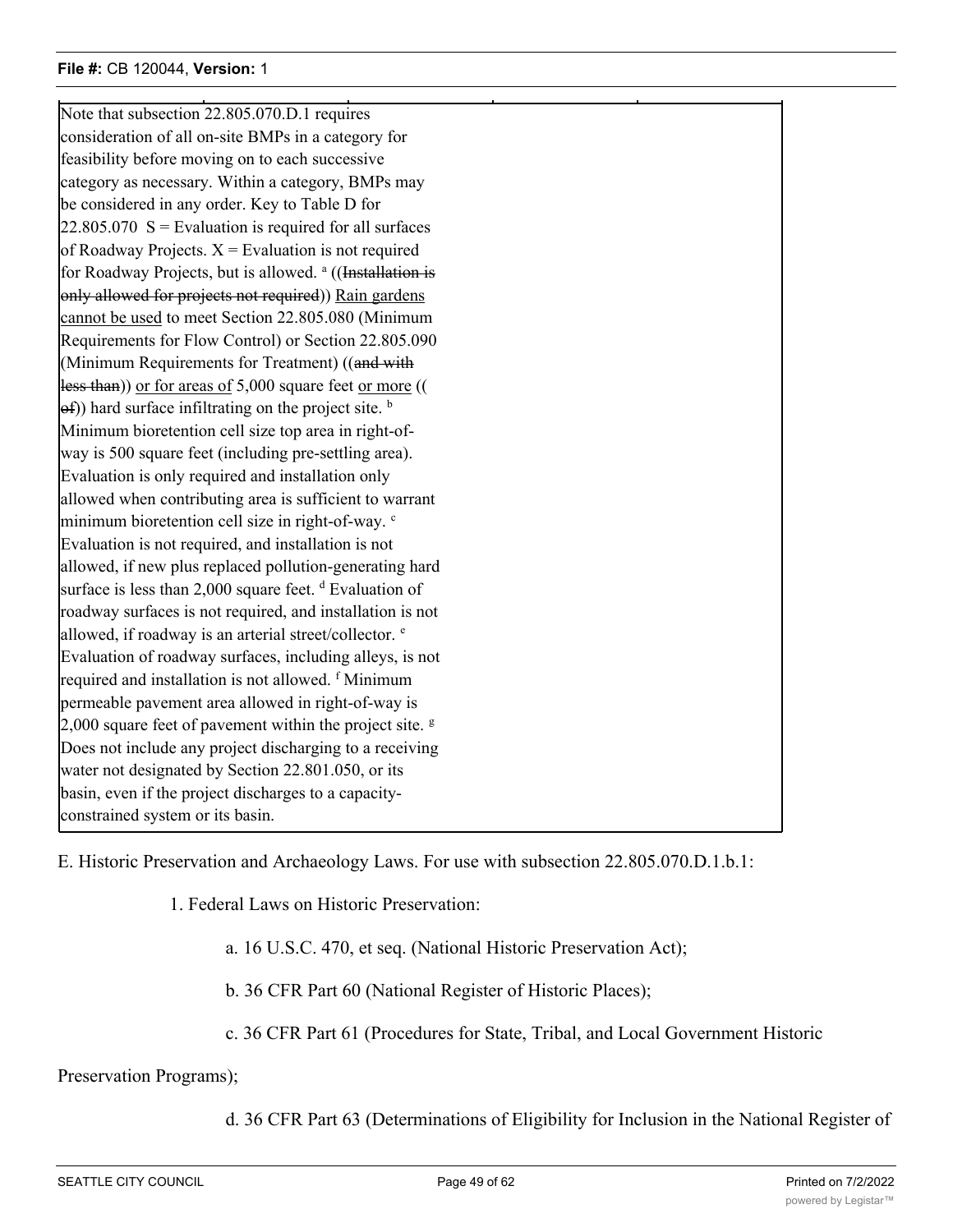| Historic Places); |                                                                                            |
|-------------------|--------------------------------------------------------------------------------------------|
|                   | e. 36 CFR Part 65 (National Historic Landmarks Program);                                   |
|                   | f. 36 CFR Part 68 (The Secretary of the Interior's Standards for the Treatment of Historic |
| Properties);      |                                                                                            |
|                   | g. Section 106 of National Historic Preservation Act;                                      |
|                   | h. Secretary of the Interior's Standards and Guidelines for Professional Qualifications    |
| Standards;        |                                                                                            |
|                   | i. Executive Order 11593 (Protection and Enhancement of the Cultural Environment);         |
| and               |                                                                                            |
|                   | j. Executive Order 13006 (Locating Federal Facilities in Historic Properties).             |
|                   | 2. Washington State Laws on Historic Preservation:                                         |
|                   | a. Archaeological and Cultural Resources (Executive Order 05-05);                          |
|                   | b. Advisory Council on Historic Preservation (WAC 25-12);                                  |
|                   | c. Washington State Historic Building Code (RCW 19.27.120);                                |
|                   | d. Heritage Barn Program (RCW 27.34.400);                                                  |
|                   | e. State Historical Societies - Historic Preservation (RCW 27.34); and                     |
|                   | f. Abandoned and Historic Cemeteries and Historic Graves (RCW 68.60).                      |
|                   | 3. Federal Laws on Archaeology:                                                            |
|                   | a. 16 U.S.C. 470aa, et seq. (Archaeological Resources Protection Act of 1979);             |
|                   | b. 16 U.S.C. 469 (Archaeological and Historic Preservation Act of 1974);                   |
|                   | c. 25 U.S.C. 3001, et seq. (Native American Graves Protection and Repatriation Act);       |
| and               |                                                                                            |
|                   | d. 16 U.S.C. 470, et seq. (National Historic Preservation Act).                            |

4. Washington State Laws on Archaeology: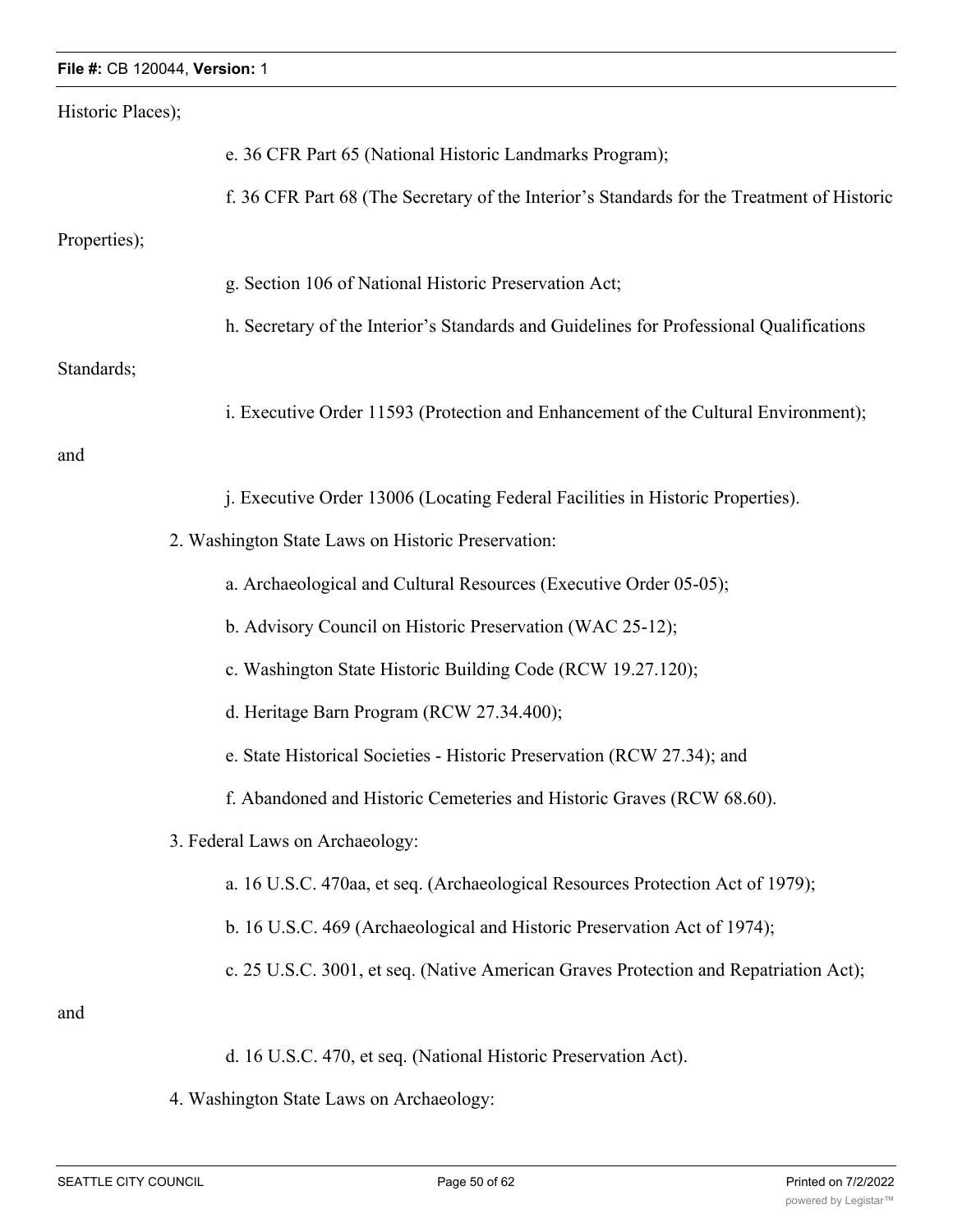- a. Archaeological and Cultural Resources (Executive Order 05-05);
- b. Registration of Historic Archaeological Resources on State-Owned Aquatic Lands

(WAC 25-46);

- c. Archaeological Excavation and Removal Permit (WAC 25-48);
- d. Indian Graves and Records (RCW 27.44);
- e. Archaeological Sites and Resources (RCW 27.53);
- f. Archaeological Site Public Disclosure Exemption (RCW 42.56.300);
- g. Abandoned and Historic Cemeteries and Historic Graves (RCW 68.60); and
- h. Archaeological Activities on State-owned Aquatic Lands-Agreements, Leases, or

Other Conveyances (RCW 79.105.600).

5. City of Seattle Laws on Historic Preservation as listed below and historic districts that have

been or may be designated by ordinance:

- a. Chapter 23.66 (Pioneer Square and International Special Review Districts);
- b. Chapter 25.12 (Landmarks Preservation);
- c. Chapter 25.16 (Ballard Avenue Landmark District);
- d. Chapter 25.20 (Columbia City Landmark District);
- e. Chapter 25.21 (Fort Lawton Landmark District);
- f. Chapter 25.22 (Harvard-Belmont Landmark District);
- g. Chapter 25.24 (Pike Place Market Historical District); and
- h. Chapter 25.32 (Table of Historical Landmarks).

## **22.805.080 Minimum Requirements for Flow Control**

A. Applicability. The requirements of this subsection apply to the extent required in Section 22.805.050 to Section

22.805.060.

B. Requirements. Flow control facilities shall be installed to the extent allowed by law and maintained pursuant to rules

promulgated by the Director to receive flows from that portion of the site being developed. Post-development discharge determination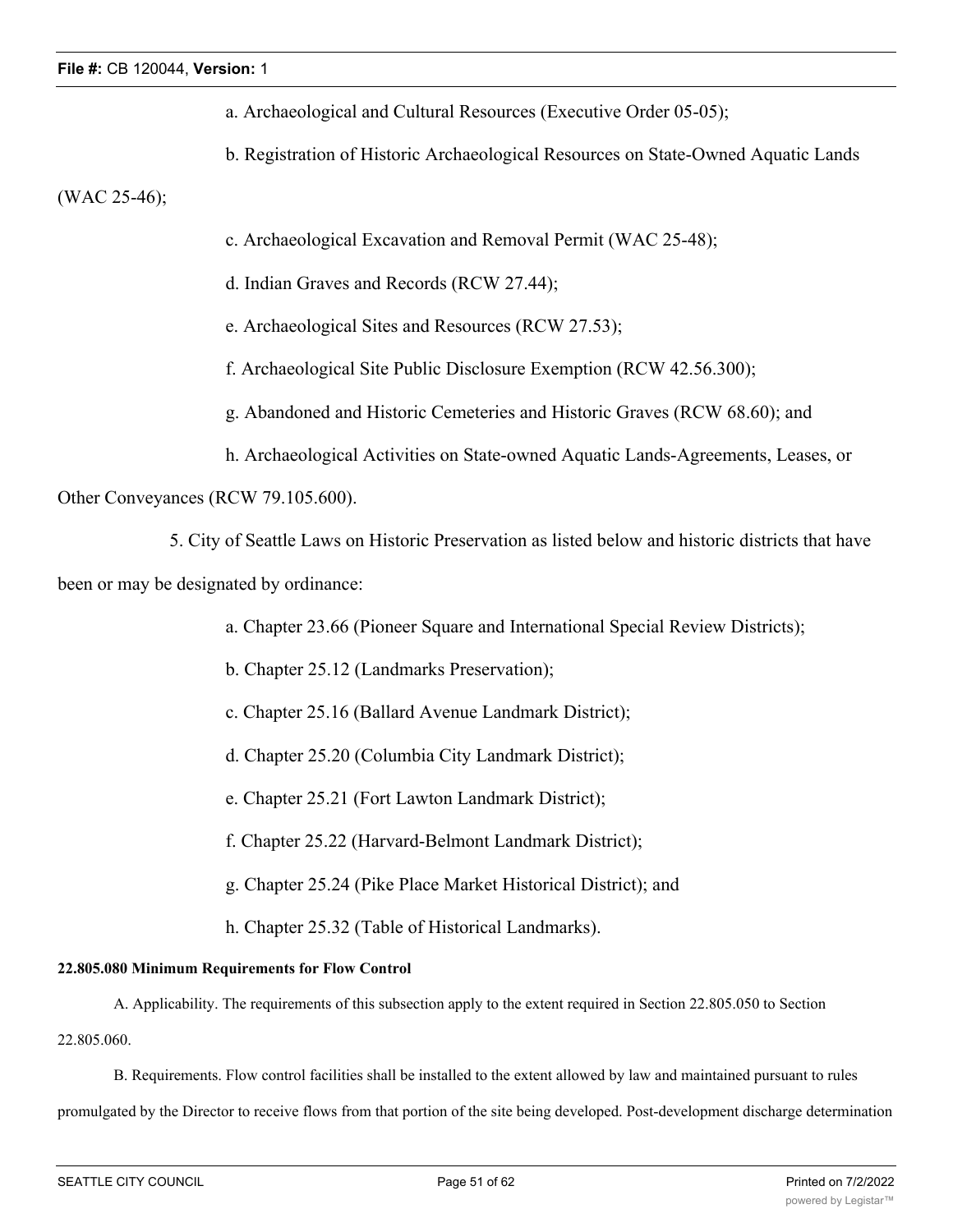must include flows from dewatering activities. All projects shall use on-site BMPs identified in Section 22.805.070.D to the maximum extent feasible to meet the minimum requirements. Flow control facilities that receive flows from less than that portion of the site being developed may be installed if the total new plus replaced impervious surface is less than 10,000 square feet, the project site uses only on-site BMPs to meet the requirement, and the on-site BMPs ((provides)) provide substantially equivalent environmental protection as facilities not using on-site BMPs that receive flows from all of the portion of the site being developed.

1. Wetland Protection Standards. Protect the functions and values of wetlands and their buffers from all projects discharging stormwater directly or indirectly to them. The hydrologic conditions, vegetative community, and substrate characteristics of the wetlands shall be protected, and impacts caused by changes in water flows and pollutants shall be prevented. The introduction of sediment, heat and other pollutants and contaminants into wetlands shall be minimized through the selection, design, installation, and maintenance of temporary and permanent controls.

Before authorizing new discharges to a wetland, alternative discharge locations shall be evaluated and infiltration options outside the wetland shall be maximized unless doing so will adversely impact the functions and values of the affected wetlands. If one or more of the flow control requirements contained in subsections 22.805.080.B.2 through 22.805.080.B.4 also applies to the project, an analysis shall be conducted to ensure that the functions and values of the affected wetland are protected before implementing these flow control requirements.

Notwithstanding any provision in this subtitle, no net loss of wetland functions or values shall result from actions regulated by this subtitle.

Refer to the *Washington State Wetland Rating System for Western Washington: 2014 Update* (Hruby, 2014) to determine the category, characteristics, and habitat score of the wetland. Wetland classification shall be determined by a wetland professional per rules promulgated under subsection 25.09.330.C (Regulations for Environmentally Critical Areas).

a. Comply with subsection 22.805.080.B.1.c (Wetland Protection Standard-Method 1: Monitoring and Wetland Stage Modeling) if the following applies:

> 1) The project discharges to a Category I or II depressional or riverine impounding wetland; and 2) The project owner has legal access to the entire wetland for purposes of conducting monitoring

in the wetland.

b. Comply with subsection 22.805.080.B.1.d (Wetland Protection Standard-Method 2: Site Discharge

Modeling) if the criteria in subsection 22.805.080.B.1.a do not apply and one or more of the following applies (or applicability is unknown):

1) The wetland is Class I or II and does not meet the requirements of subsection 22.805.080.B.1.a.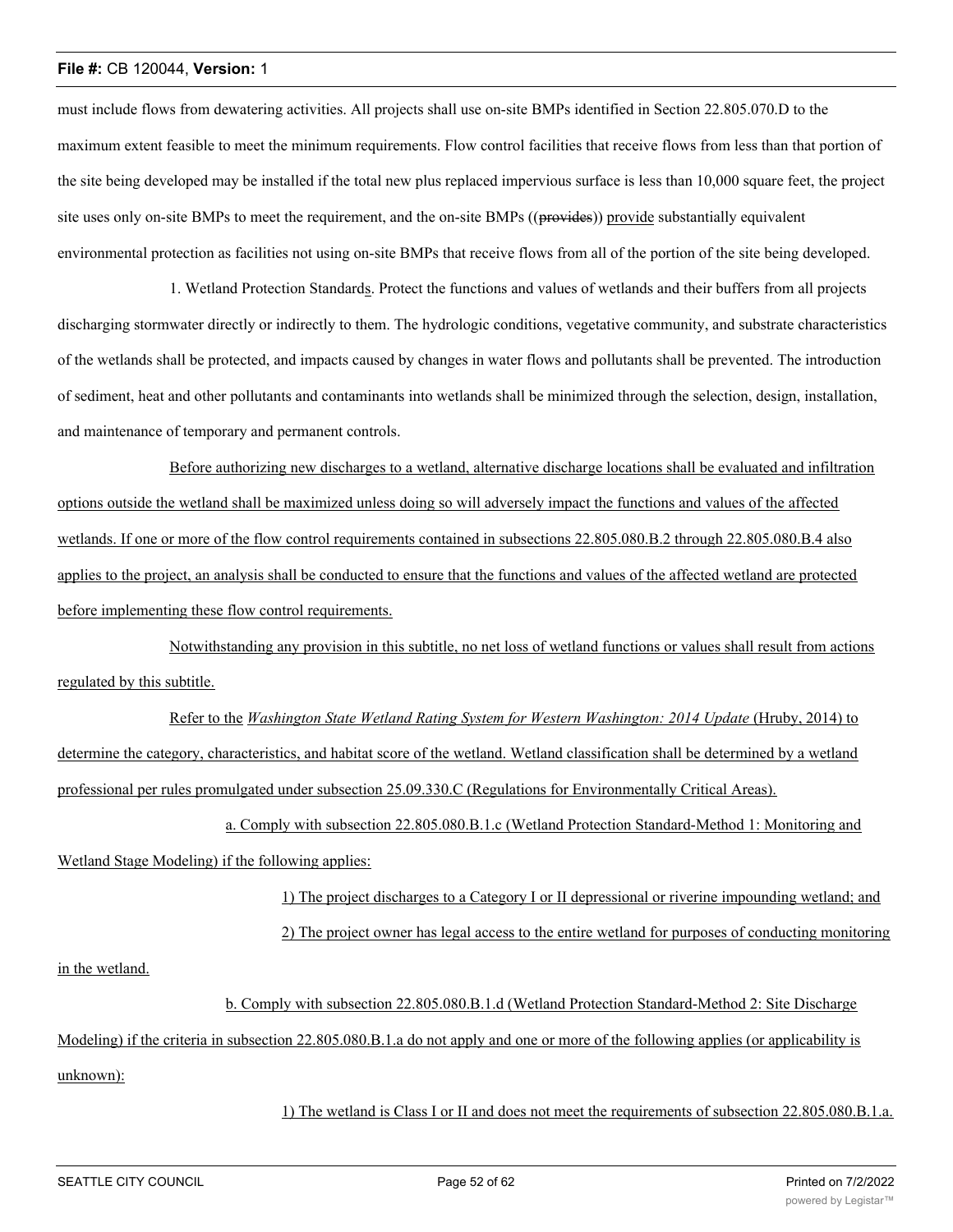2) The wetland is Class III or IV and:

a) Has a habitat score greater than 5;

b) Is interdunal and has special characteristics;

c) Provides habitat for rare, threatened, endangered, or sensitive species; or

d) Contains breeding population of any native amphibian. Per Ecology's guidance,

wetlands with permanent or seasonal ponding or inundation are assumed to have breeding population of native amphibian.

c. Wetland Protection Standard-Method 1: Monitoring and Wetland Stage Modeling. Comply with I-C.4,

Wetland Hydroperiod Protection, presented in Appendix I-C of Ecology's *Stormwater Management Manual for Western Washington* (Ecology 2019).

Projects triggering Method 1 shall refer to I-C-5, Wetland Hydroperiod Data Collection and Evaluation Procedures, presented in Appendix I-C of Ecology's *Stormwater Management Manual for Western Washington* (Ecology 2019) for additional guidance.

d. Wetland Protection Standard-Method 2: Site Discharge Modeling. The total volume of stormwater discharging from the site into a wetland shall not be more than:

1) ((during a single precipitation event)) On a daily basis, 20 percent higher or lower than the preproject volume, and

 $2)$  (( $\Theta$ m)) On a monthly basis, 15 percent higher or lower than the pre-project volume.

((Before authorizing new discharges to a wetland, alternative discharge locations shall be evaluated and infiltration options outside the wetland shall be maximized unless doing so will adversely impact the functions and values of the affected wetlands. If one or more of the flow control requirements contained in 22.805.080.B.2 through 22.805.080.B.4 also apply to the project, an analysis shall be conducted to ensure that the functions and values of the affected wetland are protected before implementing these flow control requirements.))

Projects triggering ((this requirement)) Method 2 shall refer to ((Guide Sheets #1 through #3)) I-C-5, Wetland Hydroperiod Data Collection and Evaluation Procedures, presented in Appendix ((I-D)) I-C of Ecology's *Stormwater Management Manual for Western Washington* (Ecology ((2014)) 2019) for additional guidance. ((Notwithstanding any provision in this subtitle, no net loss of wetland functions of values shall result from actions regulated by this subtitle.))

2. Pre-developed Forested Standard. The post-development discharge durations shall match the discharge durations of a pre-developed forested condition for the range of pre-developed discharge rates from 50 percent of the 2-year peak flow to the 50 -year peak flow.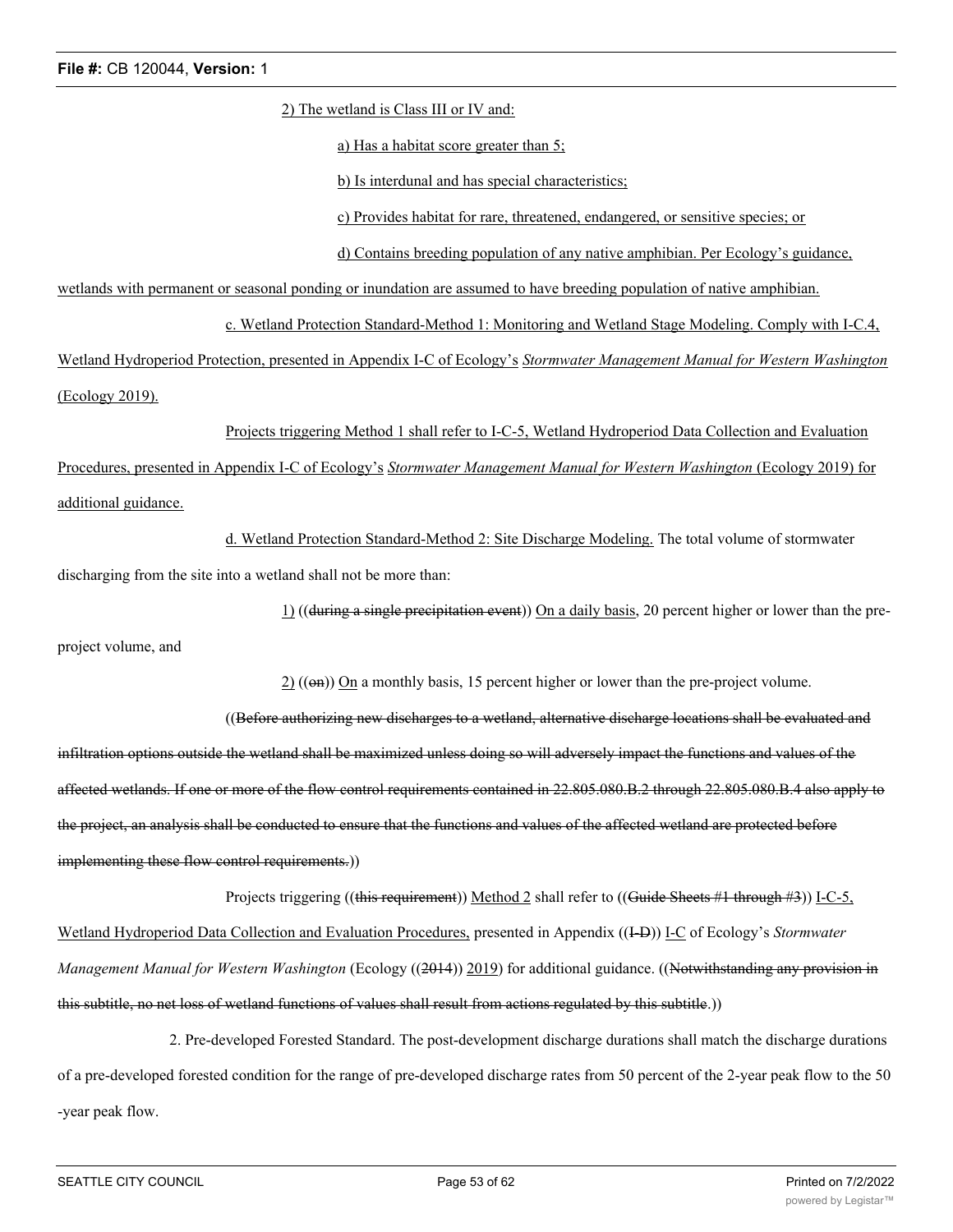3. Pre-developed Pasture Standard. The post-development discharge durations shall match the discharge durations of a pre-developed pasture condition for the range of pre-developed discharge rates from 50 percent of the 2-year peak flow to the 2 year peak flow.

4. Existing Condition Standard.

a. The post-development discharge durations shall be limited as follows:

1) Match the discharge durations of the existing land cover condition for the range of discharge rates from 50 percent of the 2-year peak flow to the 25-year peak flow; and

2) For discharges to a creek or a creek drainage basin or to a small lake or a small lake basin, also match the discharge durations of the existing land cover condition for the range of discharge rates from 50 percent of the 2-year peak flow to the 50-year peak flow.

 $((4))$  5. Peak Control Standard.  $((The post-dependent peak flow with a 4 percent annual probability (25-year$ 

recurrence flow) shall not exceed 0.4 cubic feet per second per acre. Additionally, the peak flow with a 50 percent annual probability (recurrence flow) shall not exceed 0.15 cubic feet per second per acre.))

a. The post-development release rates shall be limited as follows:

1) The peak flow with a 50 percent annual probability (2-year recurrence flow) shall not exceed

0.07 cubic feet per second per acre;

2) The peak flow with a 20 percent annual probability (5-year recurrence flow) shall not exceed

0.10 cubic feet per second per acre; and

3) The peak flow with a 4 percent annual probability (25-year recurrence flow) shall not exceed

0.40 cubic feet per second per acre.

C. Inspection and Maintenance Schedule. Temporary and permanent flow control facilities shall be inspected and maintained according to rules promulgated by the Director to keep these facilities in continuous working order.

## **22.805.090 Minimum Requirements for Treatment**

A. Applicability. The requirements of this subsection apply to the extent required in Section 22.805.050 to Section 22.805.060.

B. Requirements. Water quality treatment facilities shall be installed to the extent allowed by law and maintained pursuant to rules promulgated by the Director to treat flows from the pollution-generating pervious and ((impervious)) hard surfaces on the site being developed. When stormwater flows from other areas, including non-pollution generating surfaces (e.g., roofs), dewatering activities, and off-site areas, cannot be separated or bypassed, treatment BMPs shall be designed for the entire area draining to the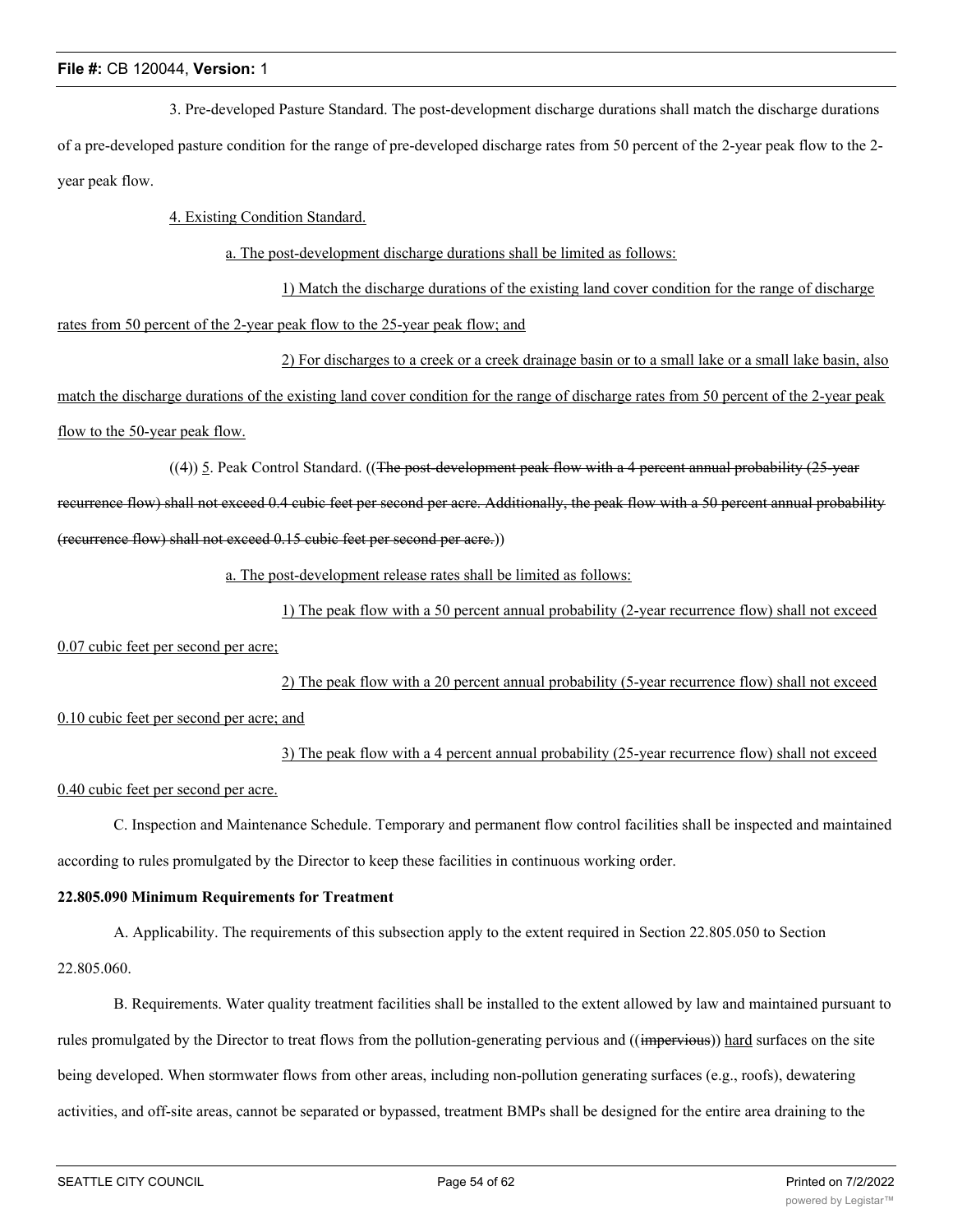treatment facility. All projects shall use on-site BMPs identified in Section 22.805.070.D to the maximum extent feasible to meet the minimum requirements. For pollution-generating pervious surfaces other than artificial turf, a landscape management plan developed according to rules promulgated by the Director may be utilized in lieu of installing water quality treatment facilities.

1. Runoff Volume. Stormwater treatment facilities shall be designed based on the stormwater runoff volume from the contributing area or a peak flow rate as follows:

a. The daily runoff volume at or below which 91 percent of the total runoff volume for the simulation

period occurs, as determined using an approved continuous model. It is calculated as follows:

1) Rank the daily runoff volumes from highest to lowest.

2) Sum all the daily volumes and multiply by 0.09.

3) Sequentially sum daily runoff volumes, starting with the highest value, until the total equals 9 percent of the total runoff volume. The last daily value added to the sum is defined as the water quality design volume.

b. Different design flow rates are required depending on whether a treatment facility will be located upstream or downstream of a detention facility:

1) For facilities located upstream of detention or when detention is not required, the design flow rate is the flow rate at or below which 91 percent of the total runoff volume for the simulation period is treated, as determined using an approved continuous runoff model.

2) For facilities located downstream of detention, the design flow rate ((is the release rate)) shall be the full 2-year release rate, as determined using an approved continuous runoff model.

c. Infiltration facilities designed for water quality treatment must infiltrate 91 percent of the total runoff volume as determined using an approved continuous runoff model. To prevent the onset of anaerobic conditions, an infiltration facility designed for water quality treatment purposes must be designed to drain the water quality design treatment volume (the 91st percentile, 24-hour volume) within 48 hours.

2. Basic Treatment. A basic treatment facility shall be required for all projects. The requirements of subsection 22.805.090.B.3 (Oil Control Treatment), subsection 22.805.090.B.4 (Phosphorus Treatment), and subsection 22.805.090.B.5 (Enhanced Treatment) are in addition to this basic treatment requirement.

3. Oil Control Treatment. An oil control treatment facility shall be required for high-use sites, as defined in this subtitle.

4. Phosphorus Treatment. A phosphorus treatment facility shall be required for projects discharging into nutrientcritical receiving waters.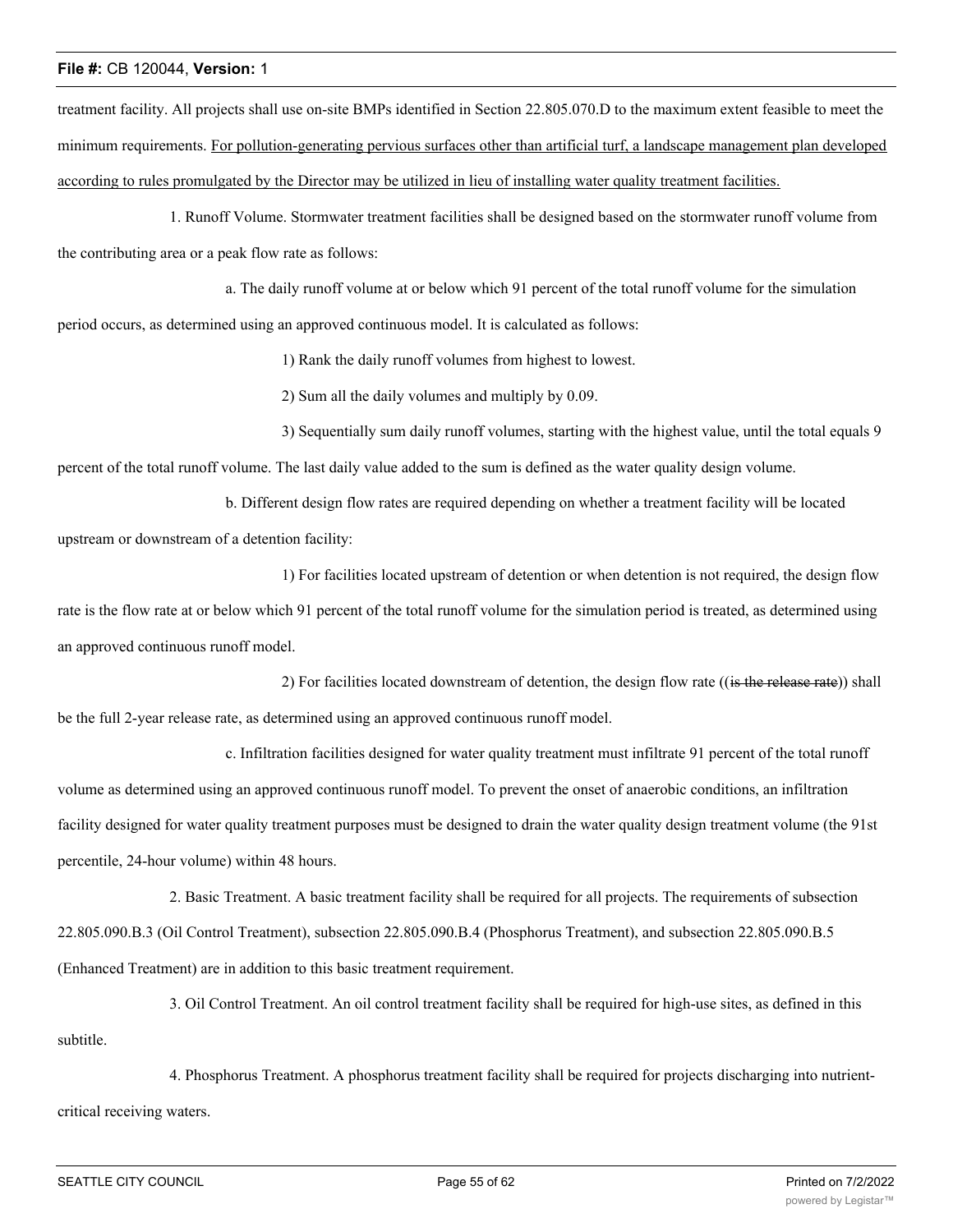5. Enhanced Treatment. ((An)) Unless a project discharges to a basic treatment receiving water (subsection

22.801.030 "B"), an enhanced treatment facility for reducing concentrations of dissolved metals shall be required for projects that discharge, directly or through conveyance systems, to fresh waters designated for aquatic life use or having an existing aquatic life use, or that use infiltration strictly for flow control (not treatment) and discharge within one-quarter mile of fresh waters designated for aquatic life use or having an existing aquatic life use, if the project meets one of the following criteria:

a. For a parcel-based project, the  $((\text{site}))$  project is  $((\text{an}))$  industrial, is commercial, or  $((\text{multi-familiar})$ project)) proposes four or more dwelling units.

b. For a roadway project, the site is either:

1) A fully controlled or a partially controlled limited access highway with Annual Average Daily

Traffic counts of 15,000 or more; or

2) Any other road with an Annual Average Daily Traffic count of 7,500 or greater.

6. Discharges to Groundwater. Direct discharge of untreated drainage water from pollution-generating hard surfaces to groundwater is prohibited.

C. Inspection and Maintenance Schedule. Temporary and permanent treatment facilities shall be inspected and maintained according to rules promulgated by the Director to keep these facilities in continuous working order.

Section 5. Chapter 22.807 of the Seattle Municipal Code, last amended by Ordinance 125248, is amended as follows:

#### **Chapter 22.807 DRAINAGE CONTROL REVIEW AND APPLICATION REQUIREMENTS**

\* \* \*

#### **22.807.020 Drainage control review and application requirements**

A. Thresholds for Drainage Control Review. Drainage control review and approval ((shall be)) as described in subsection

22.807.020.B is required for any of the following:

1. Preliminary drainage review and approval is required for applications for the following approvals:

a. Subdivisions (Chapter 23.22);

b. Short plats (Chapter 23.24);

c. Unit lot subdivisions (Sections 23.22.062 and 23.24.045);

d. Lot boundary adjustments (Chapter 23.28); or

e. Master use permits that would allow development that includes 750 square feet or more of new plus

## replaced hard surface or 5,000 square feet of land disturbing activity where the Director has determined that a preliminary drainage

review is required considering, but not limited, to the following attributes of the site: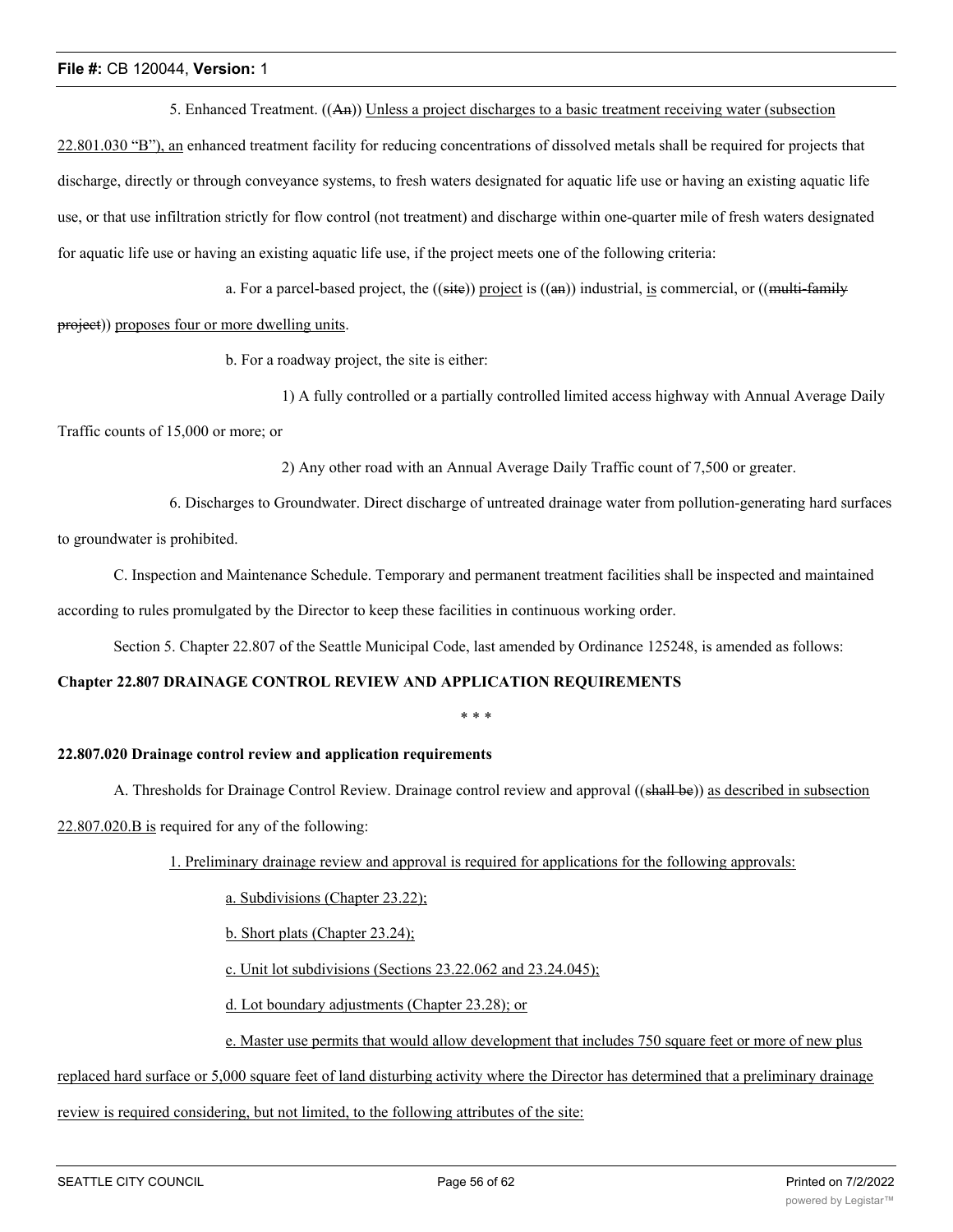1) Location within an environmentally critical area or buffer;

2) Proximity and tributary to an environmentally critical area or buffer; and

3) Proximity and tributary to an area with adequacy, erosion, water quality, or flooding problems.

 $((+))$  2. Standard drainage ((eontrol)) review and approval ((shall be)) is required for the following:

a. ((Any)) Applications other than those listed in subsection 22.807.020.A.1 that include any land

disturbing activity encompassing an area of  $((750))$  5,000 square feet or more, including demolition permits;

b. Applications for ((either)) a ((master use permit or)) building permit or other construction permit that ((

includes the cumulative addition)) authorizes the construction or installation of 750 square feet or more of ((land disturbing activity and/or)) new ((and)) plus replaced ((impervious)) hard surface;

c. Applications for which a grading permit or approval is required pursuant to Chapter 22.170;

d. Applications for street use permits for the cumulative addition of 750 square feet or more of new ((and)) plus replaced ((impervious)) hard surface and land disturbing activity;

e. City public works projects or construction contracts, including contracts for day labor and other public

works purchasing agreements, for the cumulative addition of 750 square feet or more of new ((and)) plus replaced ((impervious)) hard surface and/or land disturbing activity to the site, except for projects in a City-owned right-of-way and except for work performed for the operation and maintenance of park lands under the control or jurisdiction of the Department of Parks and Recreation;

f. ((Permit)) Applications for approvals and contracts that include any new or replaced ((impervious)) hard surface or any land disturbing activity on a site deemed a potentially hazardous location, as specified in Section 22.800.050 (Potentially Hazardous Locations);

g. ((Permit)) Applications for approvals that include any new ((impervious)) hard surface in a Category I peat settlement-prone area delineated pursuant to Section 25.09.012;

h. Whenever an exception to a requirement set forth in this Subtitle VIII or in a rule promulgated under this Subtitle VIII is desired, whether or not review and approval would otherwise be required, including, but not limited to, alteration of natural drainage patterns or the obstruction of watercourses;  $((\Theta$ r $))$ 

i. Whenever roadway project infeasibility pursuant to subsection 22.805.060.E is applied, whether or not review and approval would otherwise be required;  $((.) )$  or

j. Applications for approvals for activities or projects for:

1. Fueling at dedicated stations, for new or substantially altered fueling stations.

2. In-water and over-water fueling.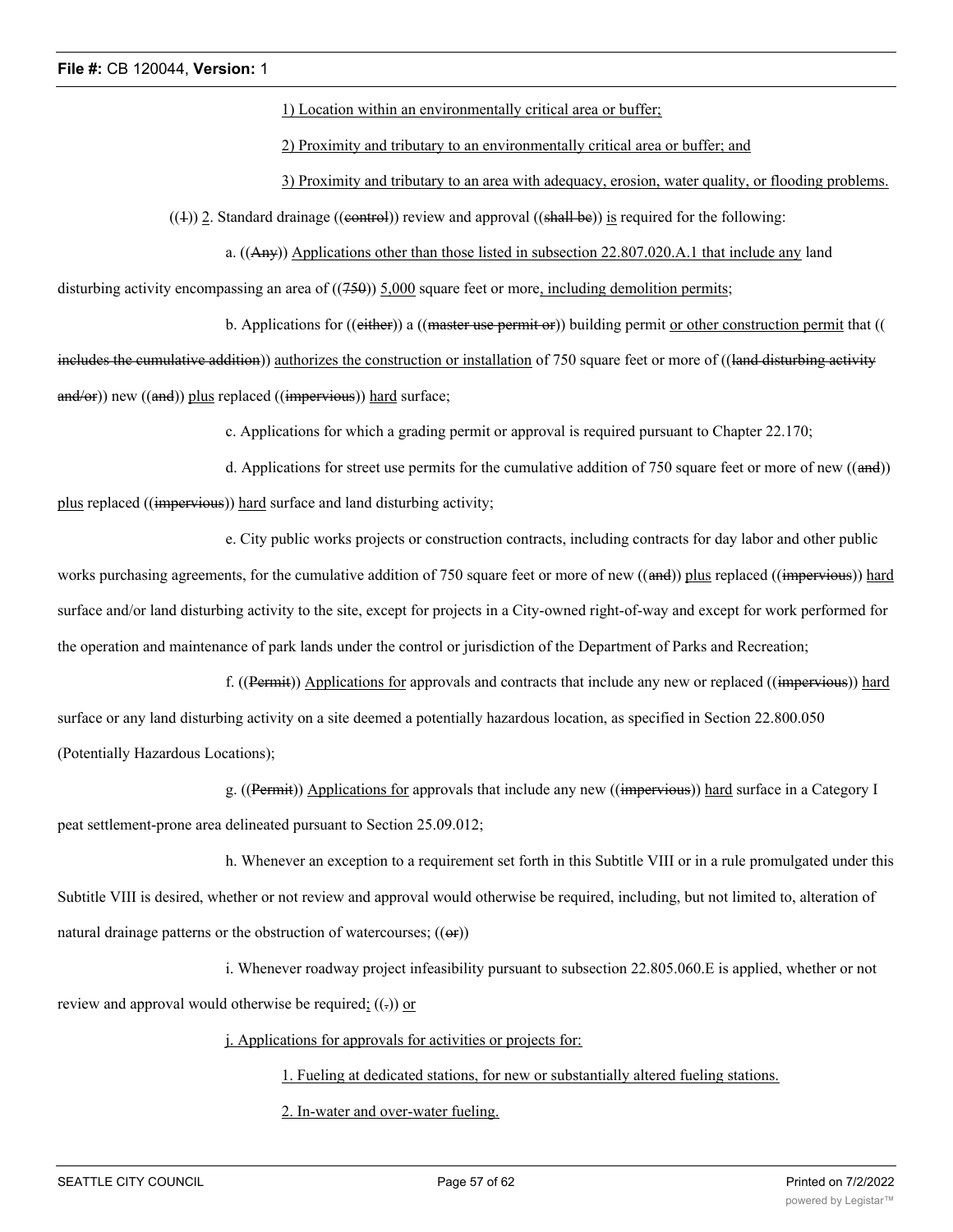3. Maintenance and repair of vehicles and equipment.

4. Concrete and asphalt mixing and production.

5. Recycling, wrecking yard, and scrap yard operations.

6. Storage of liquids in aboveground tanks.

7. Other projects that the Director determines pose a hazard to public health, safety, or welfare;

endanger any property; adversely affect the safety and operation of City right-of-way, utilities, or other property owned or maintained by the City; or adversely affect the functions and values of an environmentally critical area or buffer.

 $((2))$  3. ((Large project)) Comprehensive drainage ((control)) review and approval ((shall be)) is required for ((

projects)) applications other than those listed in subsection 22.807.020.A.1 that include:

a.  $((5,000))$  Five thousand square feet or more of new plus replaced hard surface;

b.  $((1))$  One acre or more of land disturbing activity;

c. Conversion of 3/4 acres or more of vegetation to lawn or landscaped area; or

d. Conversion of 2.5 acres or more of native vegetation to pasture.

B. For purposes of applying the thresholds in subsection 22.807.020.A, all closely related projects as determined according to subsection 22.805.010.B shall be counted towards the threshold.

((3)) C. The City may, by interagency agreement signed by the Directors of SPU and SDCI, waive the drainage and erosion control permit and document requirements for property owned by public entities, when discharges for the property do not enter the public drainage system or the public combined sewer system. Whether or not the public entities are required to obtain permits or submit documents, such entities are subject to the substantive requirements of this subtitle.  $((\tau$ unless exceptions are granted as set forth in Section 22.800.040.))

((B)) D. Submittal Requirements for Drainage Control Review and Approval

1. Information Required for Preliminary Drainage Review. The following information shall be submitted to the Director for all projects for which preliminary drainage review is required:

a. Preliminary Site Plan. A site plan as set forth in rules promulgated by the Director.

b. Preliminary Drainage Control Plan. A drainage control plan that identifies all new and replaced hard

surfaces, new and replaced pollution-generating hard surfaces, drainage control facilities, and best management practices for each lot, parcel, and tract of land within the project.

1) The preliminary drainage control plan shall include all drainage control facilities required to meet the minimum requirements for flow control (Section 22.805.080), water quality treatment (Section 22.805.090), and on-site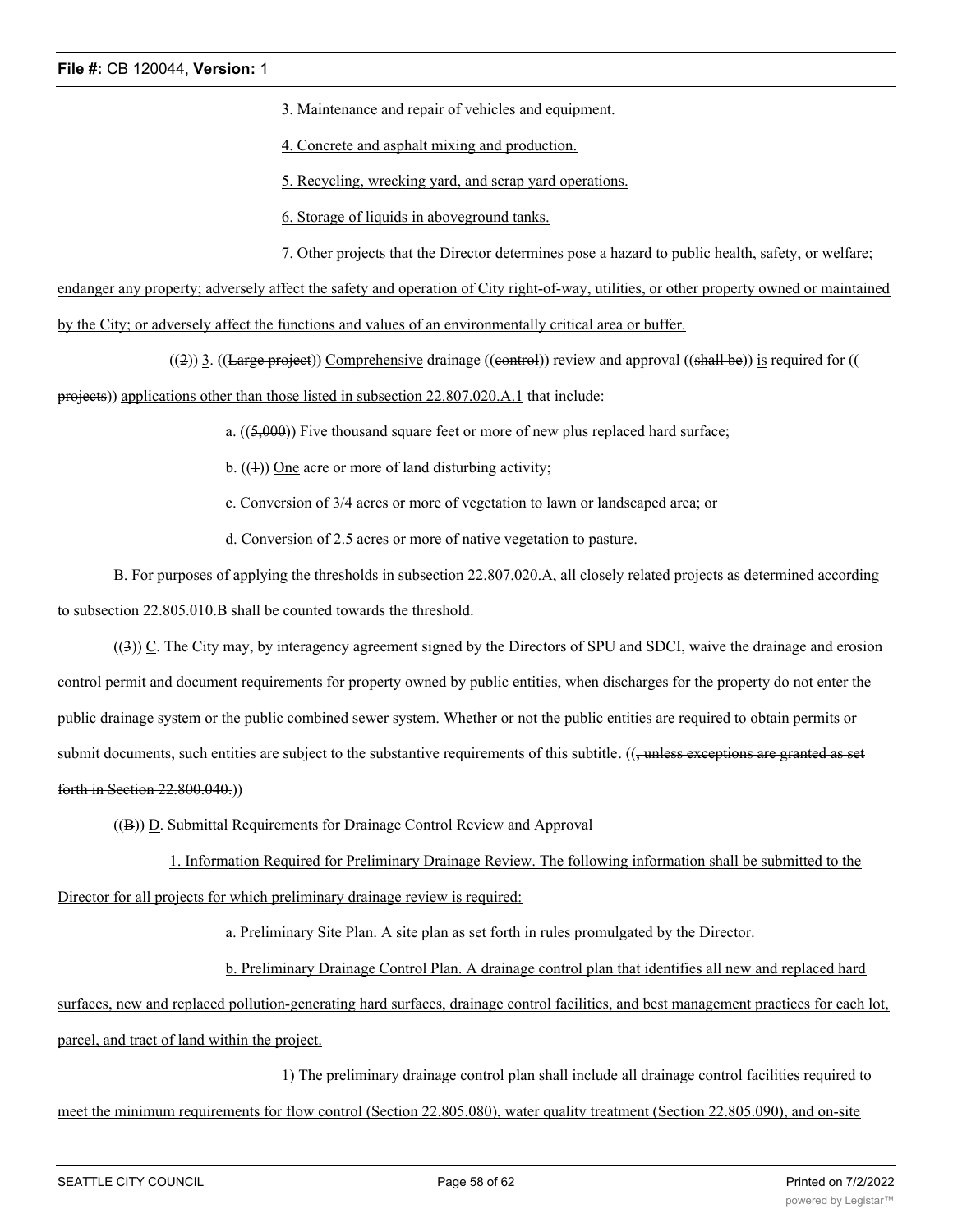stormwater management (Section 22.805.070), as well as all other best management practices to ensure drainage adequacy.

2) The preliminary drainage control plan shall be prepared by a licensed civil engineer in

accordance with standards adopted by the Director, for projects that include any one or more of the following:

a. Five thousand square feet or more of new plus replaced hard surface;

b. One acre or more of land disturbing activity;

c. Conversion of 3/4 acres or more of vegetation to lawn or landscaped area;

d. Conversion of 2.5 acres or more of native vegetation to pasture; or

e. No accessible off-site discharge point.

c. Submittals identified by rule. Additional information shall be submitted to the Director to comply with

the requirements of this subtitle and rules promulgated hereunder and to accomplish the purposes of this subtitle.

 $((+))$  2. Information Required for Standard Drainage ((Control)) Review. The following information shall be submitted to the Director for all projects for which standard drainage ((eontrol)) review is required.

a. Site Plan. A site plan shall be submitted to the Director.

b. Standard Drainage Control Plan. A drainage control plan shall be submitted to the Director. Standard

designs for drainage control facilities as set forth in rules promulgated by the Director may be used. For a project with no accessible off-site discharge point or that includes development conducted in or near a receiving water requiring a Hydraulic Project Approval (WAC 220-660), the drainage control plan shall be prepared by a licensed civil engineer in accordance with standards adopted by the Director.

c. Construction Stormwater Control Plan. A construction stormwater control plan demonstrating controls

sufficient to determine compliance with subsection 22.805.020.D shall be submitted. The Director may approve a checklist in place of a plan, pursuant to rules promulgated by the Director.

d. Memorandum of Drainage Control. The owner(s) of the site shall sign a "memorandum of drainage control" that has been prepared by the Director of SPU. Completion of the memorandum shall be a condition precedent to issuance of any permit or approval for which a drainage control plan is required. The applicant shall file the memorandum of drainage control with the King County Recorder's Office so as to become part of the King County real property records. The applicant shall give the Director of SPU proof of filing of the memorandum. The memorandum shall not be required when the drainage control facility will be owned and operated by the City. A memorandum of drainage control shall include:

1) The legal description of the site;

2) A summary of the terms of the drainage control plan, including any known limitations of the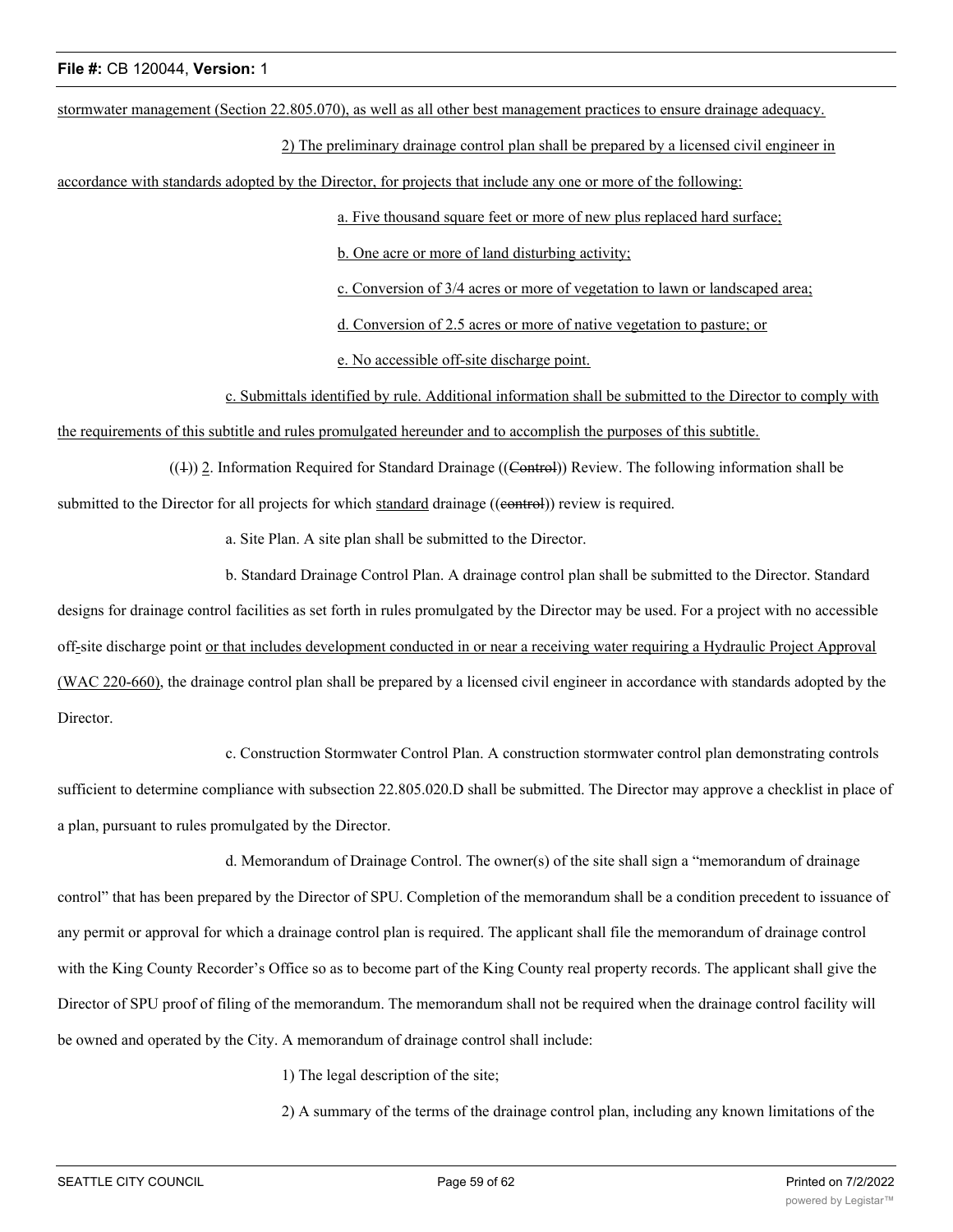drainage control facilities, and an agreement by the owners to implement those terms;

3) An agreement that the owner(s) shall inform future purchasers and other successors and assignees of the existence of the drainage control facilities and other elements of the drainage control plan, the limitations of the drainage control facilities, and of the requirements for continued inspection and maintenance of the drainage control facilities;

4) The side sewer permit number and the date and name of the permit or approval for which the drainage control plan is required;

5) Permission for the City to enter the property for inspection, monitoring, correction, and

abatement purposes;

6) An acknowledgment by the owner(s) that the City is not responsible for the adequacy or

performance of the drainage control plan, and a waiver of any and all claims against the City for any harm, loss, or damage related to the plan, or to drainage or erosion on the property, except for claims arising from the City's sole negligence; and

7) The owner(s)' signatures acknowledged by a notary public.

e. Submittals identified by rule. Additional information shall be submitted to the Director to comply with the requirements of this subtitle and rules promulgated hereunder and to accomplish the purposes of this subtitle.

 $((2))$  3. Information Required for  $((\text{Large Project}))$  Comprehensive Drainage  $((\text{Central}))$  Review. In addition to the submittal requirements for standard drainage ((control)) review, the following information is required to be submitted to the Director for ((large)) projects for which comprehensive drainage review is required:

a. Comprehensive Drainage Control Plan. A comprehensive drainage control plan, in lieu of a standard drainage control plan, to comply with the requirements of this subtitle and rules promulgated hereunder and to accomplish the purposes of this subtitle shall be submitted with the permit application. It shall be prepared by a licensed civil engineer in accordance with standards adopted by the Director.

b. Inspection and Maintenance Schedule. A schedule shall be submitted that provides for inspection of temporary and permanent flow control facilities, treatment facilities, and source controls to comply with Section 22.805.070 (Minimum Requirements for On-site Stormwater Management), Section 22.805.080 (Minimum Requirements for Flow Control) and Section 22.805.090 (Minimum Requirements for Treatment).

c. Construction Stormwater Control Plan. A construction stormwater control plan prepared in accordance with subsection 22.805.020.D shall be submitted.

((3)) 4. Applications for drainage control review and approval shall be prepared and submitted in accordance with provisions of this subsection, with Chapter 21.16 (Side Sewer Code), and with associated rules and regulations adopted jointly by the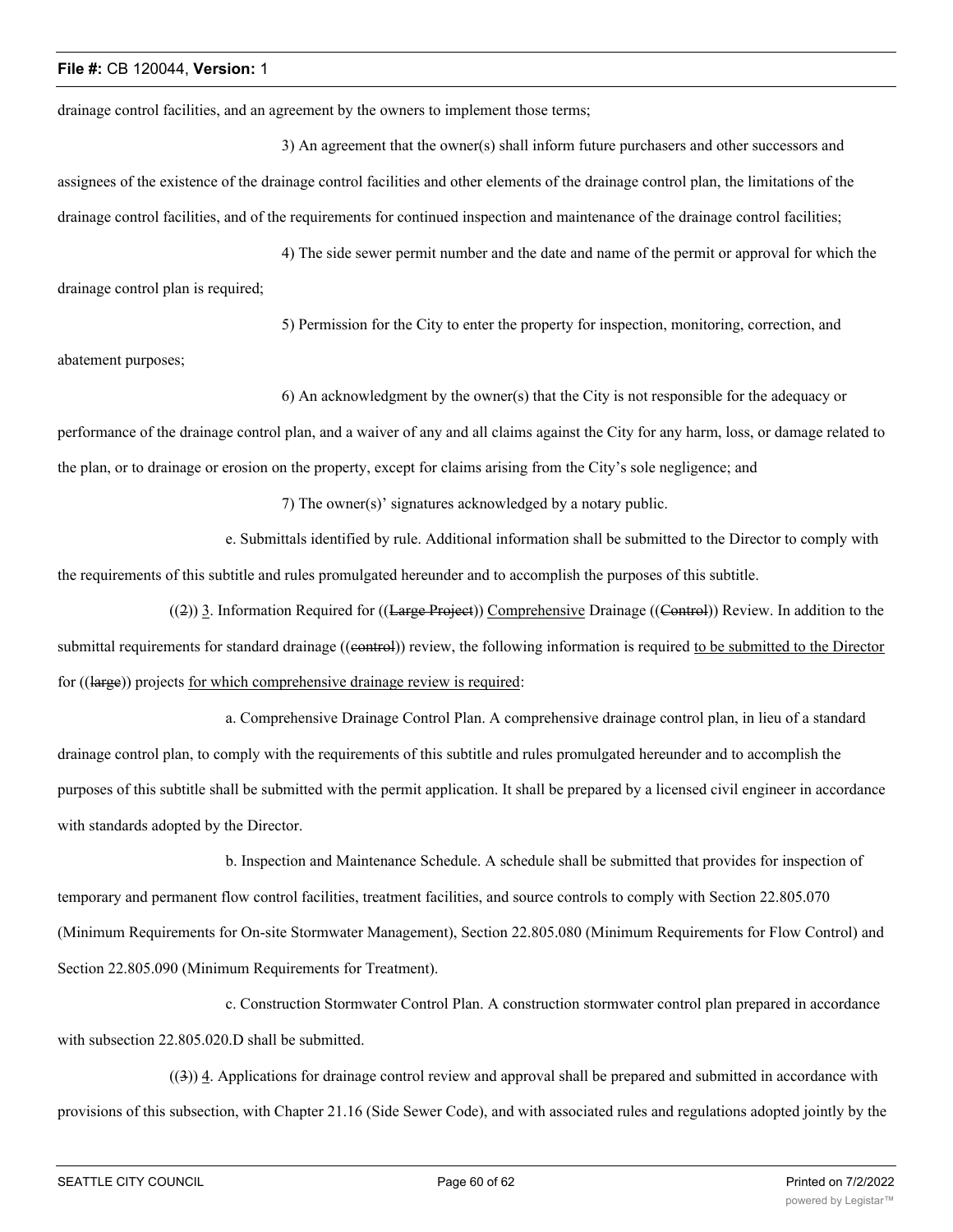Directors of SDCI and SPU.

((4)) 5. The Director may require additional information necessary to adequately evaluate applications for compliance with the requirements and purposes of this subtitle and other laws and regulations, including, but not limited to, Chapter 25.09 (Regulations for Environmentally Critical Areas) and Chapter 23.60A. The Director may also require appropriate information about adjoining properties that may be related to, or affected by, the drainage control proposal in order to evaluate effects on the adjacent property. This additional information may be required as a precondition for permit application review and approval.

((C)) E. Authority to Review. The Director may approve those plans that comply with the provisions of this Subtitle VIII and rules promulgated hereunder, and may place conditions upon the approval in order to assure compliance with the provisions of this subtitle. Submission of the required drainage control application information shall be a condition precedent to the processing of any of the above-listed permits. Approval of drainage control shall be a condition precedent to issuance of any of the above-listed permits. The Director may review and inspect activities subject to this Subtitle VIII and may require compliance regardless of whether review or approval is specifically required by this subsection 22.807.020.C. The Director may disapprove plans that do not comply with the provisions of this Subtitle VIII and rules promulgated hereunder. Disapproved plans shall be returned to the applicant, who may correct and resubmit the plans.

#### **22.807.090 Maintenance and Inspection**

A. Responsibility for Maintenance and Inspection. The owner and other responsible parties shall maintain drainage control facilities, source controls, and other facilities and implement landscape management plans required by this subtitle and by rules adopted hereunder to keep these facilities in continuous working order. The owner and other responsible parties shall inspect permanent drainage control facilities, temporary drainage control facilities, and other temporary best management practices or facilities on a schedule consistent with this subtitle and sufficient for the facilities to function at design capacity. The Director may require the responsible party to conduct more frequent inspections and/or maintenance when necessary to ensure functioning at design capacity. The owner(s) shall inform future purchasers and other successors and assignees to the property of the existence of the drainage control facilities and the elements of the drainage control plan, the limitations of the drainage control facilities, and the requirements for continued inspection and maintenance of the drainage control facilities and for implementation of a landscape management plan, if applicable.

\* \* \*

Section 6. This ordinance shall take effect on July 1, 2021.